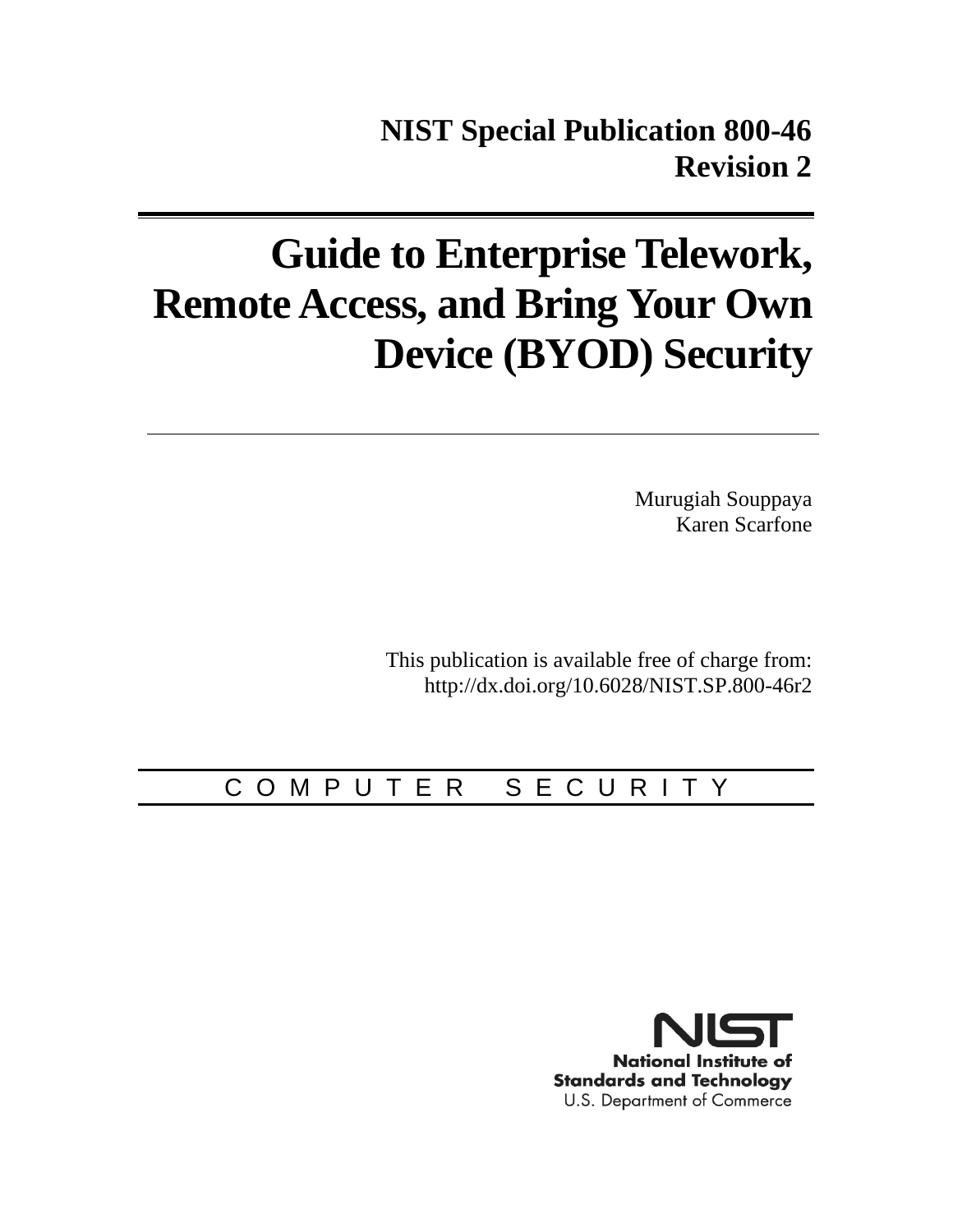## **NIST Special Publication 800-46 Revision 2**

## **Guide to Enterprise Telework, Remote Access, and Bring Your Own Device (BYOD) Security**

Murugiah Souppaya *Computer Security Division Information Technology Laboratory*

> Karen Scarfone *Scarfone Cybersecurity Clifton, VA*

This publication is available free of charge from: http://dx.doi.org/10.6028/NIST.SP.800-46r2

July 2016



U.S. Department of Commerce *Penny Pritzker, Secretary*

National Institute of Standards and Technology *Willie May, Under Secretary of Commerce for Standards and Technology and Director*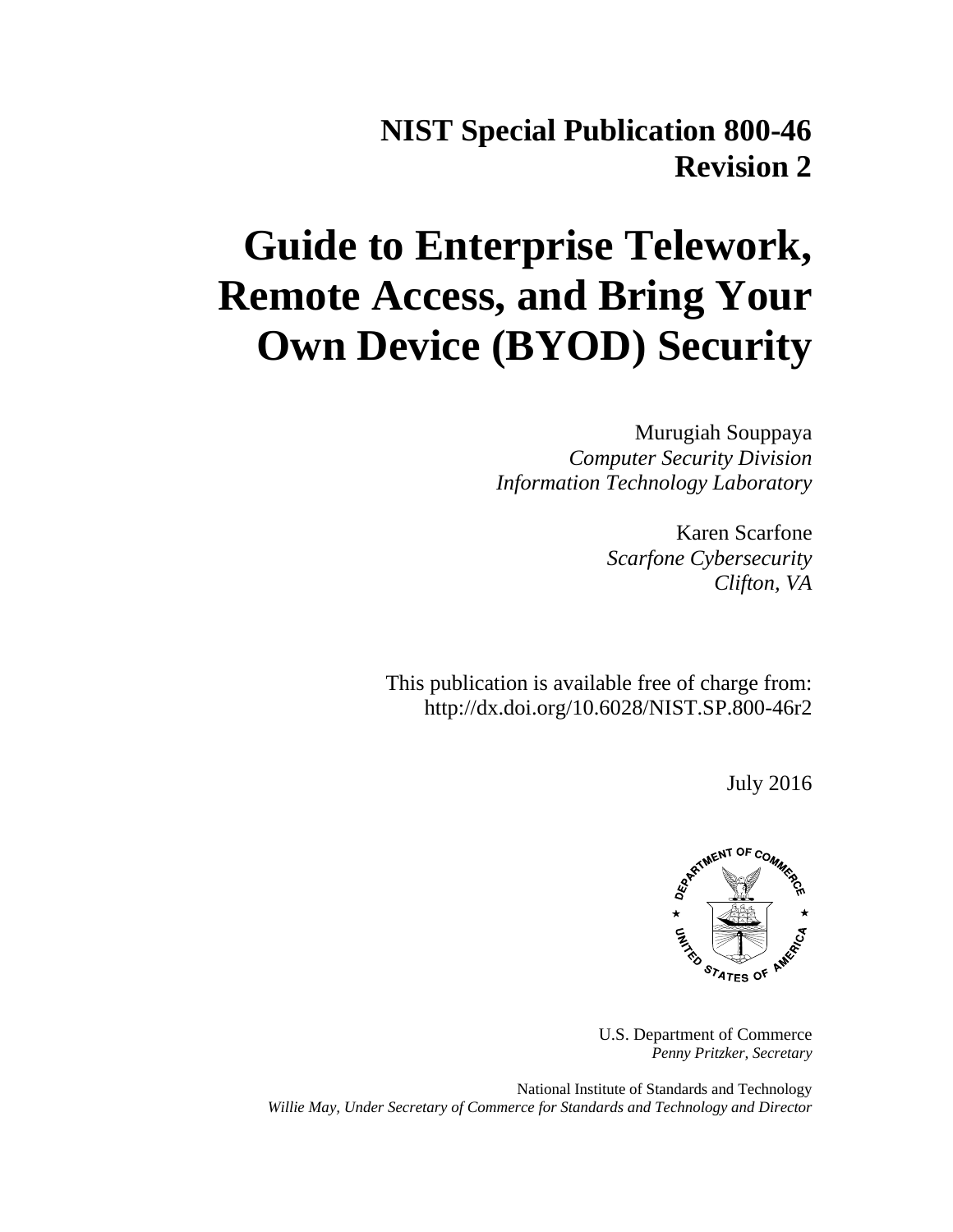#### **Authority**

This publication has been developed by NIST in accordance with its statutory responsibilities under the Federal Information Security Modernization Act (FISMA) of 2014, 44 U.S.C. § 3541 *et seq.*, Public Law (P.L.) 113-283. NIST is responsible for developing information security standards and guidelines, including minimum requirements for federal information systems, but such standards and guidelines shall not apply to national security systems without the express approval of appropriate federal officials exercising policy authority over such systems. This guideline is consistent with the requirements of the Office of Management and Budget (OMB) Circular A-130.

Nothing in this publication should be taken to contradict the standards and guidelines made mandatory and binding on federal agencies by the Secretary of Commerce under statutory authority. Nor should these guidelines be interpreted as altering or superseding the existing authorities of the Secretary of Commerce, Director of the OMB, or any other federal official. This publication may be used by nongovernmental organizations on a voluntary basis and is not subject to copyright in the United States. Attribution would, however, be appreciated by NIST.

National Institute of Standards and Technology Special Publication 800-46 Revision 2 Natl. Inst. Stand. Technol. Spec. Publ. 800-46 Rev. 2, 53 pages (July 2016) CODEN: NSPUE2

> This publication is available free of charge from: http://dx.doi.org/10.6028/NIST.SP.800-46r2

Certain commercial entities, equipment, or materials may be identified in this document in order to describe an experimental procedure or concept adequately. Such identification is not intended to imply recommendation or endorsement by NIST, nor is it intended to imply that the entities, materials, or equipment are necessarily the best available for the purpose.

There may be references in this publication to other publications currently under development by NIST in accordance with its assigned statutory responsibilities. The information in this publication, including concepts and methodologies, may be used by Federal agencies even before the completion of such companion publications. Thus, until each publication is completed, current requirements, guidelines, and procedures, where they exist, remain operative. For planning and transition purposes, Federal agencies may wish to closely follow the development of these new publications by NIST.

Organizations are encouraged to review all draft publications during public comment periods and provide feedback to NIST. Many NIST cybersecurity publications, other than the ones noted above, are available at [http://csrc.nist.gov/publications.](http://csrc.nist.gov/publications)

#### **Comments on this publication may be submitted to:**

National Institute of Standards and Technology Attn: Computer Security Division, Information Technology Laboratory 100 Bureau Drive (Mail Stop 8930) Gaithersburg, MD 20899-8930

All comments are subject to release under the Freedom of Information Act (FOIA).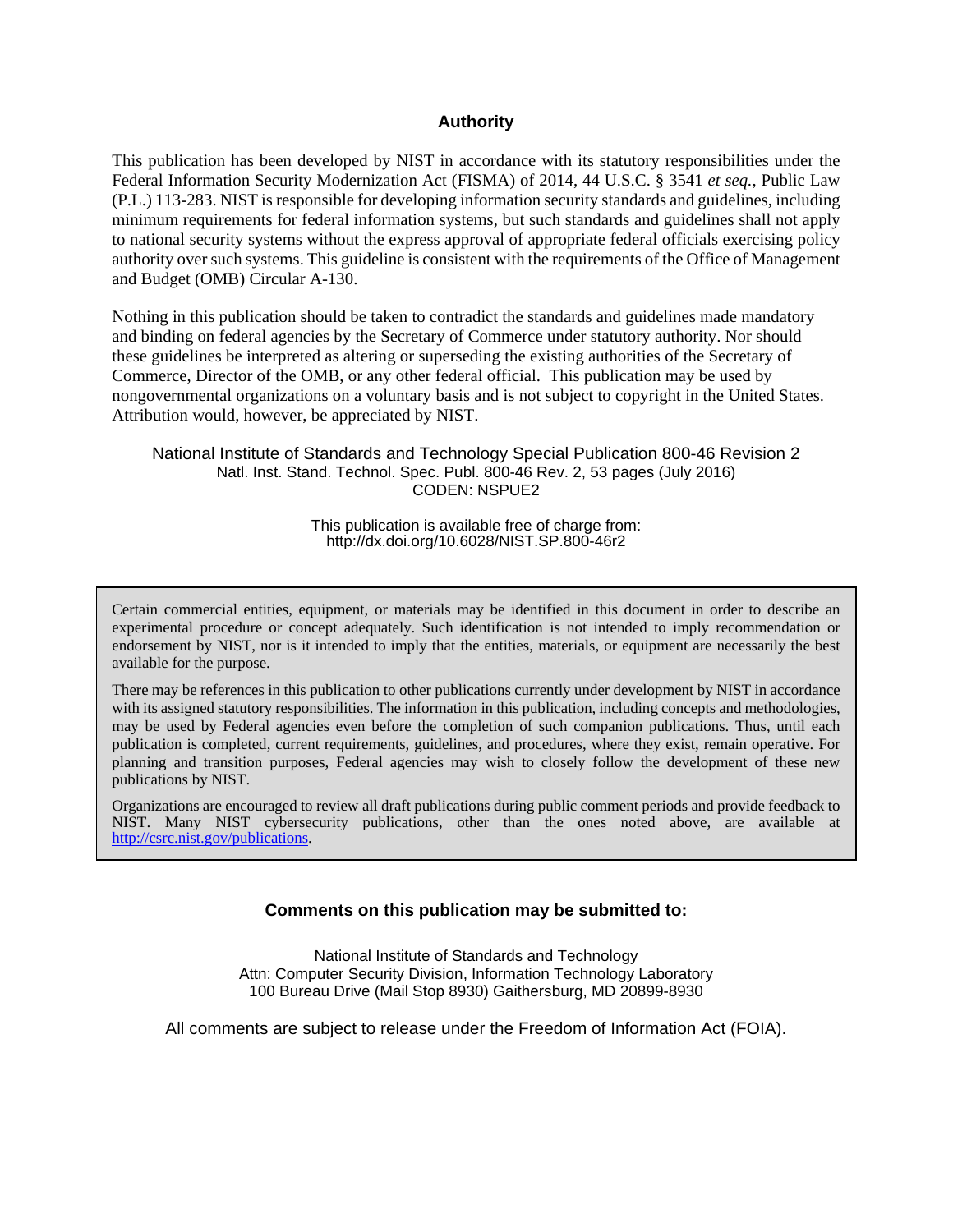#### **Reports on Computer Systems Technology**

The Information Technology Laboratory (ITL) at the National Institute of Standards and Technology (NIST) promotes the U.S. economy and public welfare by providing technical leadership for the Nation's measurement and standards infrastructure. ITL develops tests, test methods, reference data, proof of concept implementations, and technical analyses to advance the development and productive use of information technology. ITL's responsibilities include the development of management, administrative, technical, and physical standards and guidelines for the cost-effective security and privacy of other than national securityrelated information in Federal information systems. The Special Publication 800-series reports on ITL's research, guidelines, and outreach efforts in information system security, and its collaborative activities with industry, government, and academic organizations.

#### **Abstract**

For many organizations, their employees, contractors, business partners, vendors, and/or others use enterprise telework or remote access technologies to perform work from external locations. All components of these technologies, including organization-issued and bring your own device (BYOD) client devices, should be secured against expected threats as identified through threat models. This publication provides information on security considerations for several types of remote access solutions, and it makes recommendations for securing a variety of telework, remote access, and BYOD technologies. It also gives advice on creating related security policies.

#### **Keywords**

bring your own device (BYOD); host security; information security; network security; remote access; telework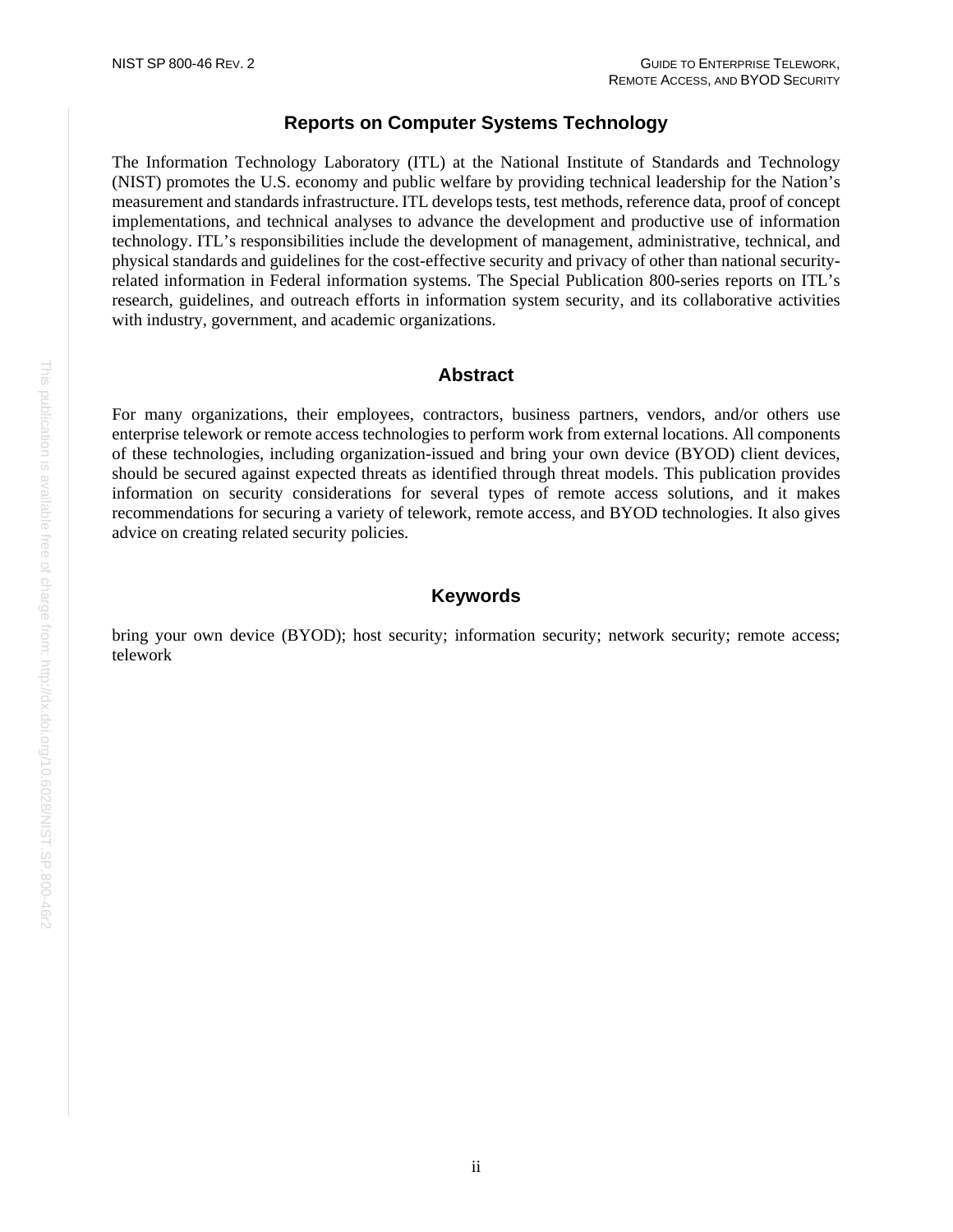#### **Acknowledgments**

The authors, Murugiah Souppaya of the National Institute of Standards and Technology (NIST) and Karen Scarfone of Scarfone Cybersecurity, wish to thank their colleagues who reviewed drafts of this document and contributed to its technical content, especially Mike Bartock and Jeff Cichonski of NIST.

The authors would also like to acknowledge the individuals who contributed to the original version of the publication: Simon Burson, Janet Cugini, Tim Grance (NIST), Anthony Grieco (Cisco Systems), Kurt Roemer (Citrix), Steven Sprague (Wave Systems), and representatives from the Department of Justice, the Department of Labor, the Department of State, the Federal Aviation Administration, and the Financial Management Service (U.S. Treasury). Special thanks go to Paul Hoffman of the VPN Consortium for his contributions to Revision 1 of the document.

The authors would also like to acknowledge that NIST Special Publication (SP) 800-114, *User's Guide to Securing External Devices for Telework and Remote Access*, which was authored by Karen Scarfone and Murugiah Souppaya, was a major source of material for this publication.

#### **Trademark Information**

All registered trademarks or trademarks belong to their respective organizations.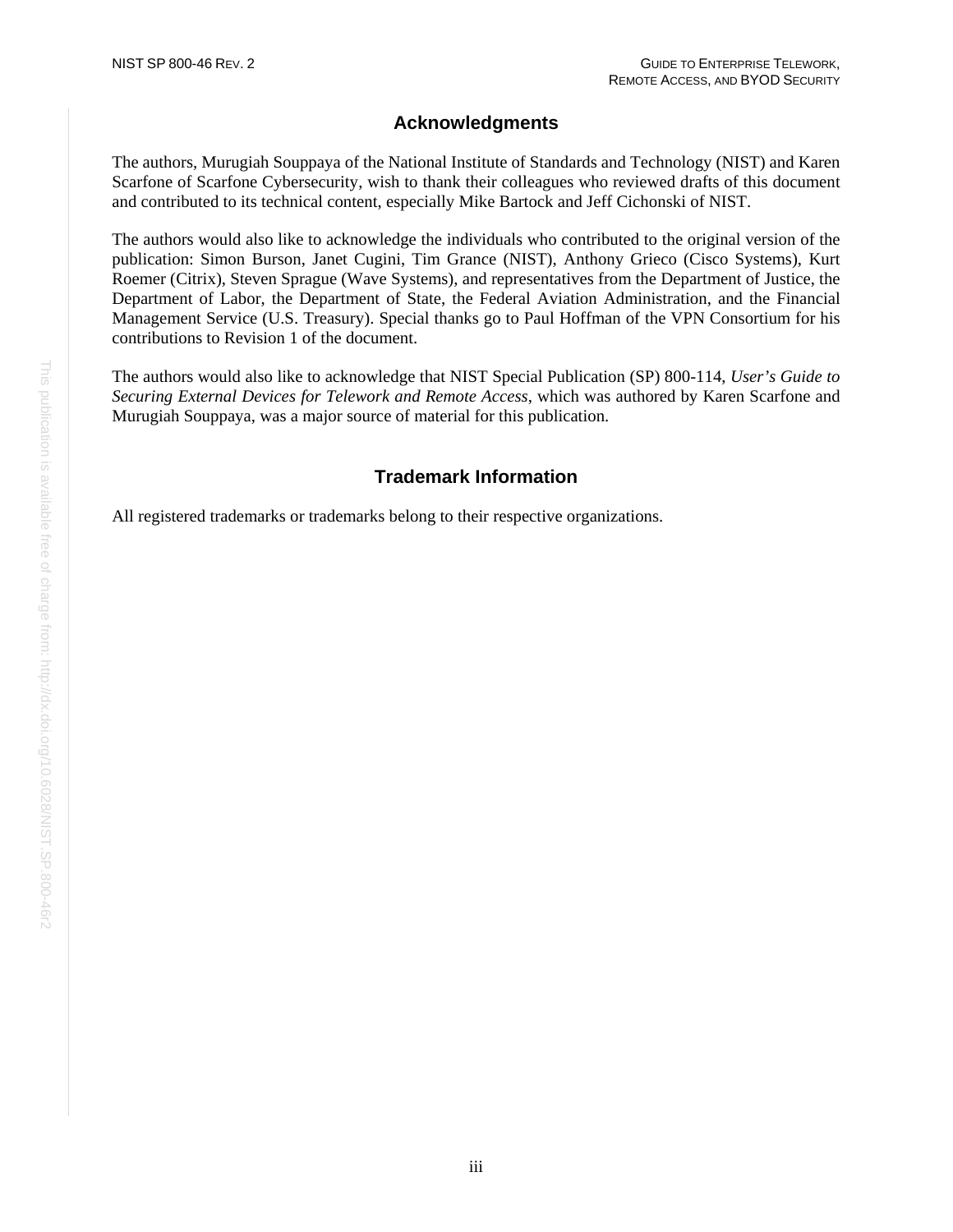#### **Table of Contents**

| 1.               |                                        |                                                                                                                          |  |  |
|------------------|----------------------------------------|--------------------------------------------------------------------------------------------------------------------------|--|--|
|                  | 1.1<br>1.2<br>1.3                      |                                                                                                                          |  |  |
| 2.               |                                        |                                                                                                                          |  |  |
|                  | 2.1<br>2.2<br>2.3<br>2.4               | 2.2.1<br>2.2.2<br>2.2.3<br>2.2.4<br>BYOD and Third-Party-Controlled Client Device Considerations  11                     |  |  |
| 3.               |                                        |                                                                                                                          |  |  |
|                  | 3.1<br>3.2<br>3.3                      | 3.2.1<br>3.2.2<br>Remote Access Authentication, Authorization, and Access Control 15<br>3.3.1<br>3.3.2<br>3.3.3<br>3.3.4 |  |  |
|                  | 3.4<br>3.5                             |                                                                                                                          |  |  |
| $\overline{4}$ . |                                        |                                                                                                                          |  |  |
|                  | 4.1<br>4.2<br>4.3<br>4.4               | 4.3.1<br>4.3.3                                                                                                           |  |  |
| 5.               |                                        | Security Considerations for the Telework and Remote Access Life Cycle29                                                  |  |  |
|                  | 5.1<br>5.2<br>5.3<br>5.4<br>5.5<br>5.6 | 5.1.1<br>Restrictions on Telework Client Devices and Remote Access Levels30<br>5.1.2<br>5.1.3                            |  |  |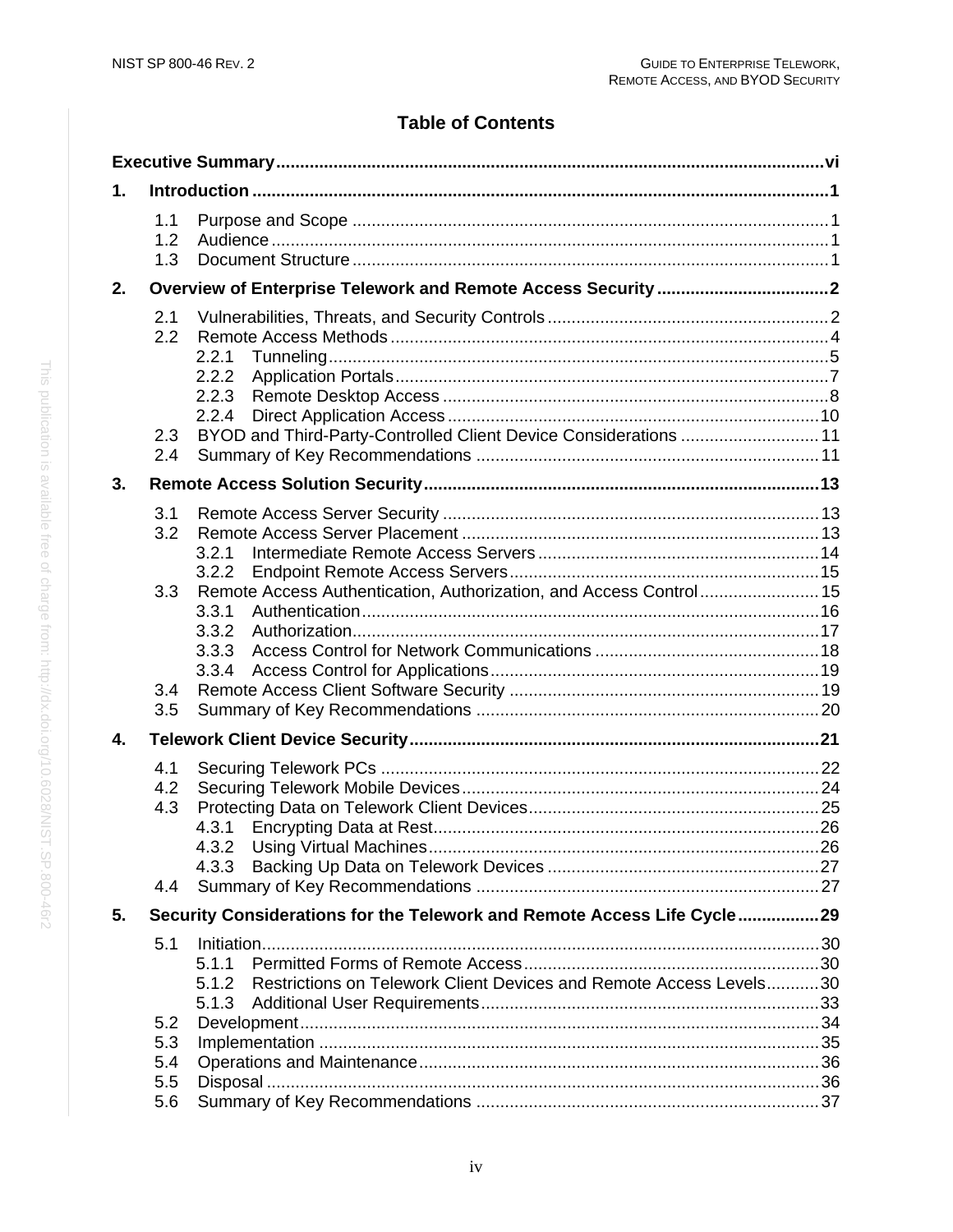## **List of Figures and Tables**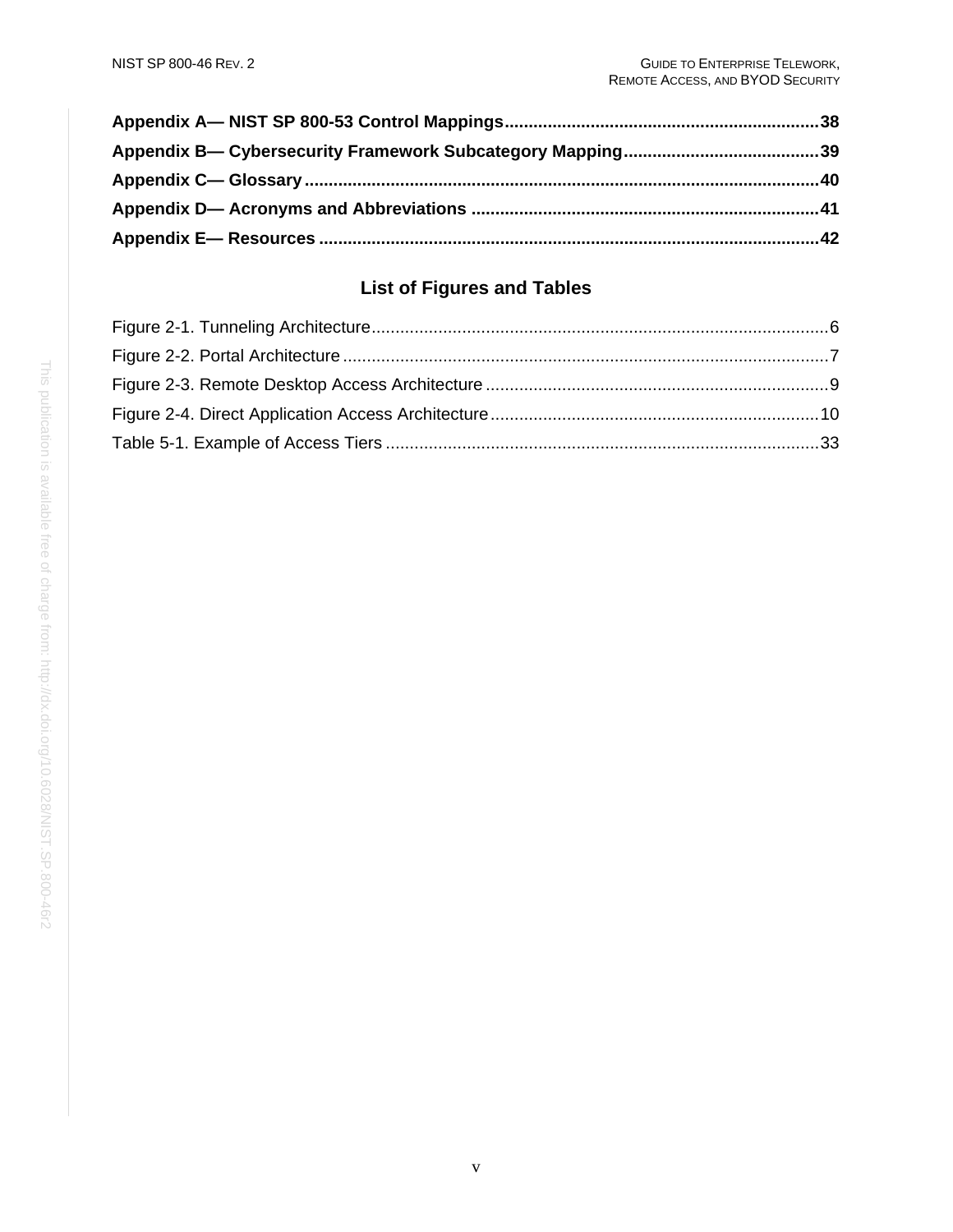#### <span id="page-7-0"></span>**Executive Summary**

For many organizations, their employees, contractors, business partners, vendors, and/or other users utilize enterprise telework technologies to perform work from external locations. Most of these people use remote access technologies to interface with an organization's non-public computing resources. The nature of telework and remote access technologies—permitting access to protected resources from external networks and often externally controlled hosts as well—generally places them at higher risk than similar technologies only accessed from inside the organization, as well as increasing the risk to the internal resources made available to users through remote access.

All the components of telework and remote access solutions, including client devices, remote access servers, and internal resources accessed through remote access, should be secured against expected threats, as identified through threat models. Major security concerns include the lack of physical security controls, the use of unsecured networks, the connection of infected devices to internal networks, and the availability of internal resources to external hosts.

There are additional security concerns for organizations that permit the use of client devices outside the organization's control, referred to in this publication as third-party-controlled technologies. These include contractor, business partner, and vendor-controlled devices, as well as personally owned (bring your own device, BYOD<sup>[1](#page-7-1)</sup>) employee, contractor, business partner, and vendor laptops, smartphones, and tablets. Even though the organization may have agreements with employees and third parties that require their client devices to be properly secured, those agreements generally cannot be automatically enforced, so unsecured, malware-infected, and/or otherwise compromised devices may end up connected to sensitive organizational resources.

This publication provides information on security considerations for several types of remote access solutions, and it makes recommendations for securing a variety of telework, remote access, and BYOD technologies. It also gives advice on creating related security policies. To improve the security of organizations' telework and remote access technologies, as well as better mitigate the risks posed by BYOD and third-party-controlled technologies to enterprise networks and systems, organizations should implement the following recommendations:

#### **Plan telework-related security policies and controls based on the assumption that external environments contain hostile threats.**

An organization should assume that external facilities, networks, and devices contain hostile threats that will attempt to gain access to the organization's data and resources. Organizations should assume that telework client devices, which are used in a variety of external locations and are particularly prone to loss or theft, will be acquired by malicious parties who will either attempt to recover sensitive data from them or leverage the devices to gain access to the enterprise network. Options for mitigating threats of loss or theft include encrypting the device's storage, encrypting all sensitive data stored on client devices, or not storing sensitive data on client devices. For mitigating device reuse threats, the primary option is using strong authentication—preferably multi-factor—for enterprise access.

Organizations should also assume that communications on external networks, which are outside the organization's control, are susceptible to eavesdropping, interception, and modification. This type of

<span id="page-7-1"></span> <sup>1</sup> Strictly speaking, BYOD devices could be used only within the enterprise, and not for telework or remote access. However, the vast majority of BYOD devices are used externally, so for the purposes of this publication, all BYOD devices are considered telework devices. Also, the security concerns associated with enterprise-only BYOD devices are nearly identical to those for telework BYOD devices.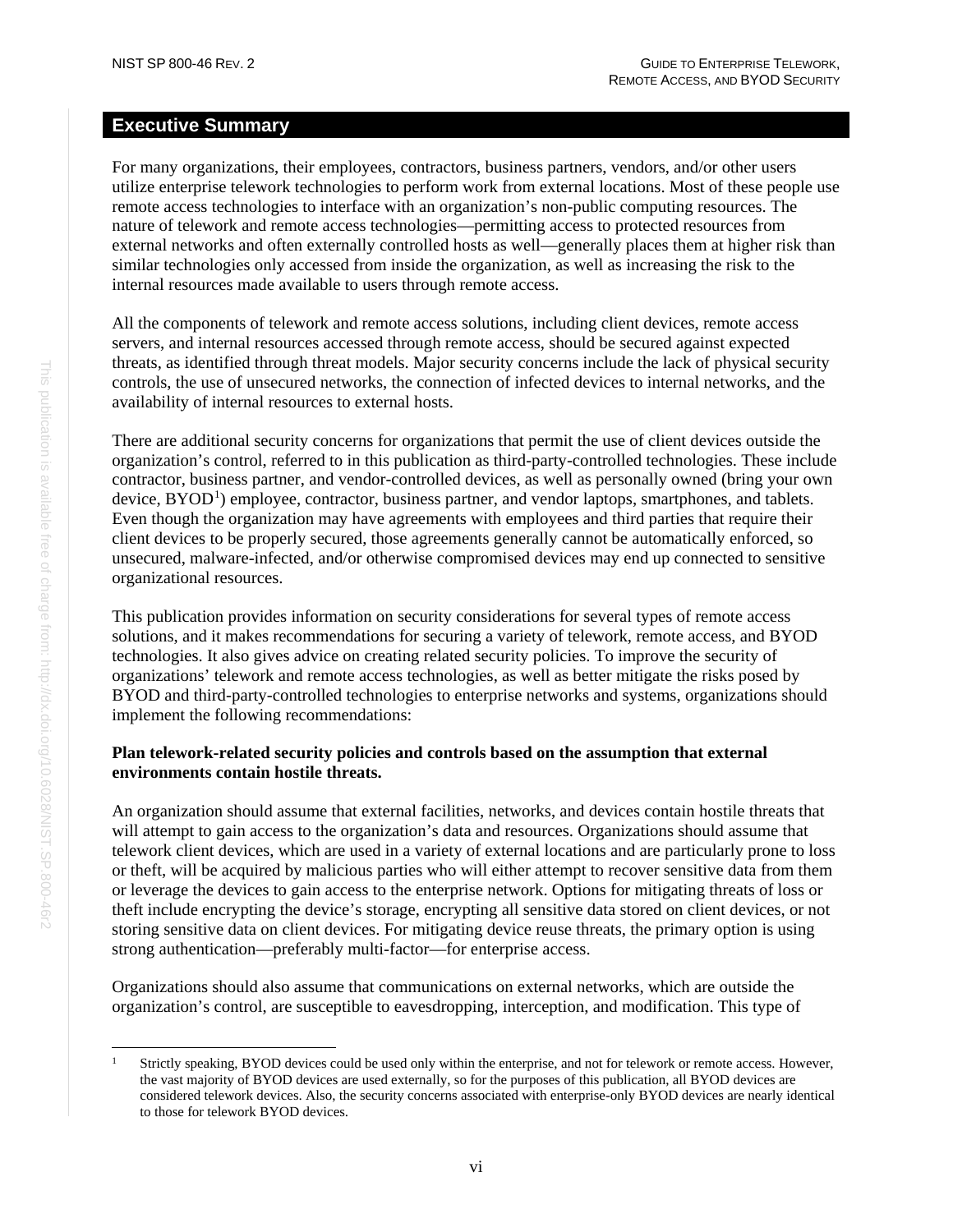threat can be mitigated, but not eliminated, by using encryption technologies to protect the confidentiality and integrity of communications, as well as authenticating each of the endpoints to each other to verify their identities.

Another important assumption is that telework client devices will become infected with malware; possible controls for this include using antimalware technologies, using network access control solutions that verify the client's security posture before granting access, and using a separate network at the organization's facilities for telework client devices brought in for internal use (see the final recommendation in the Executive Summary for additional information).

#### **Develop a telework security policy that defines telework, remote access, and BYOD requirements.**

A telework security policy should define which forms of remote access the organization permits, which types of telework devices are permitted to use each form of remote access, and the type of access each type of teleworker is granted. It should also cover how the organization's remote access servers are administered and how policies in those servers are updated.

As part of creating a telework security policy, an organization should make its own risk-based decisions about what levels of remote access should be permitted from which types of telework client devices. For example, an organization may choose to have tiered levels of remote access, such as allowing organization-owned personal computers (PCs) to access many resources, BYOD PCs and third-partycontrolled client devices to access a limited set of resources, and BYOD smartphones and tablets to access only one or two lower-risk resources, such as webmail. Having tiered levels of remote access allows an organization to limit the risk it incurs by permitting the most-controlled devices to have the most access and the least-controlled devices to have minimal access.

There are many factors that organizations should consider when setting policy regarding levels of remote access to grant; examples include the sensitivity of the telework, the level of confidence in the telework client device's security posture, the cost associated with telework devices, the locations from which telework is performed, and compliance with mandates and other policies. For telework situations that an organization determines are particularly high-risk, an organization may choose to specify additional security requirements. For example, high-risk telework might be permitted only from organization-issued and secured telework client devices that employ multi-factor authentication and storage encryption. Organizations may also choose to reduce risk by prohibiting telework and remote access involving particular types of information, such as sensitive personally identifiable information  $(PII)$ .<sup>[2](#page-8-0)</sup>

#### **Ensure that remote access servers are secured effectively and are configured to enforce telework security policies.**

The security of remote access servers is particularly important because they provide a way for external hosts to gain access to internal resources, as well as a secured, isolated telework environment for organization-issued, third-party-controlled, and BYOD client devices. In addition to permitting unauthorized access to enterprise resources and telework client devices, a compromised server could be used to eavesdrop on communications and manipulate them, as well as to provide a "jumping off" point for attacking other hosts within the organization. It is particularly important for organizations to ensure that remote access servers are kept fully patched and that they can only be managed from trusted hosts by authorized administrators. Organizations should also carefully consider the network placement of remote access servers; in most cases, a server should be placed at an organization's network perimeter so that it

<span id="page-8-0"></span> <sup>2</sup> More information on protecting PII is available from NIST Special Publication 800-122, *Guide to Protecting the Confidentiality of Personally Identifiable Information (PII)* [\(http://dx.doi.org/10.6028/NIST.SP.800-122\)](http://dx.doi.org/10.6028/NIST.SP.800-122).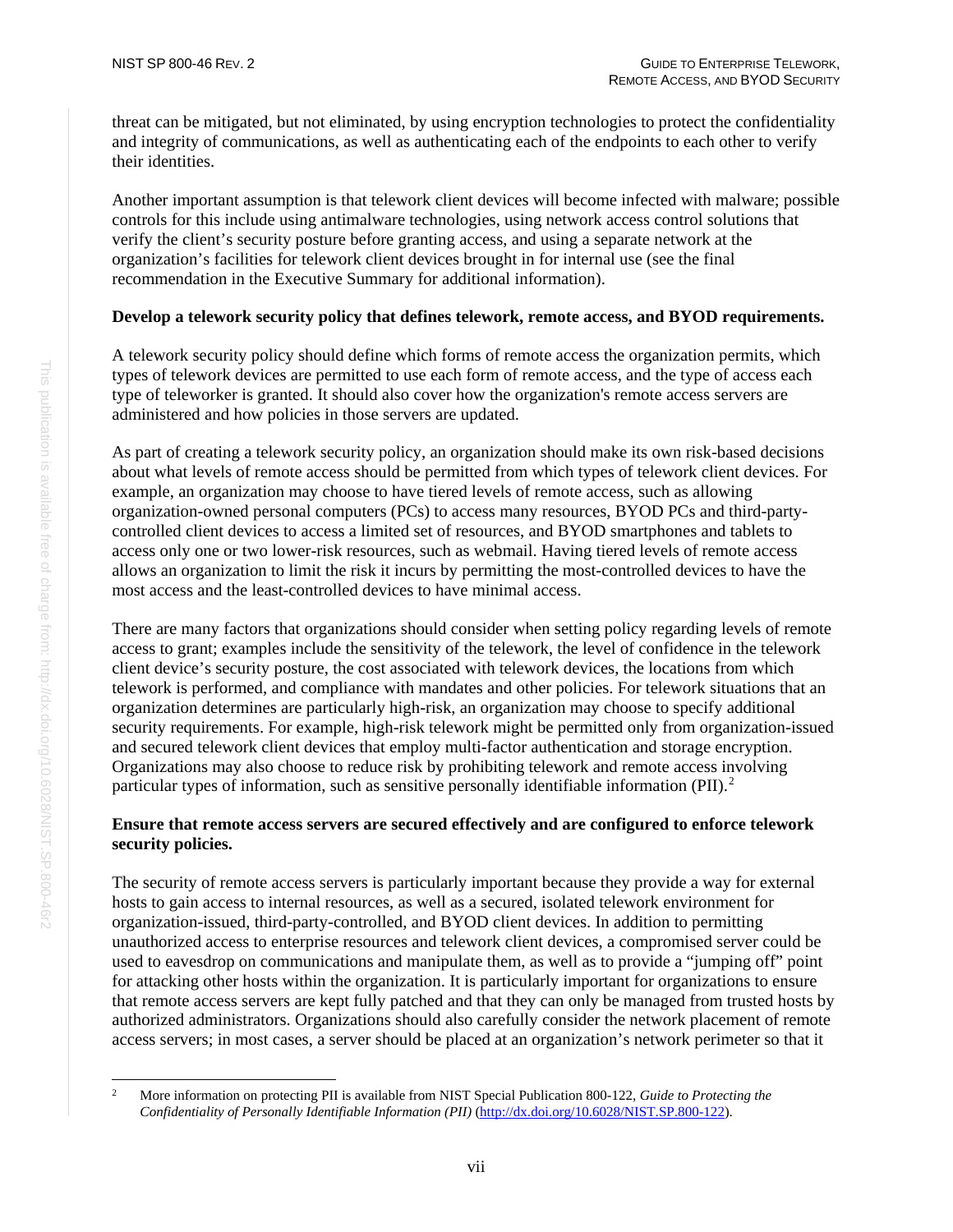acts as a single point of entry to the network and enforces the telework security policy before any remote access traffic or other traffic from telework client devices (such as BYOD devices using an organization's wireless BYOD network) is permitted into the organization's internal networks.

#### **Secure organization-controlled telework client devices against common threats and maintain their security regularly.**

There are many threats to telework client devices, including malware and device loss or theft. Generally, telework client devices should include all the local security controls used in the organization's secure configuration baseline for its non-telework client devices.<sup>[3](#page-9-0)</sup> Examples are applying operating system and application updates promptly, disabling unneeded services, and using antimalware software and a personal firewall. However, because telework devices are generally at greater risk in external environments than in enterprise environments, additional security controls are recommended, such as encrypting sensitive data stored on the devices, and existing security controls may need to be adjusted. For example, if a personal firewall on a telework client device has a single policy for all environments, then it is likely to be too restrictive in some situations and not restrictive enough in others. Whenever possible, organizations should use personal firewalls capable of supporting multiple policies for their telework client devices and configure the firewalls properly for the enterprise environment and an external environment, at a minimum.

Organizations should ensure that all types of telework client devices are secured, including PCs, smartphones, and tablets. For PCs, this includes physical security. For devices other than PCs, security capabilities and the appropriate security actions vary widely by device type and specific products, so organizations should provide guidance to device administrators and users who are responsible for securing telework mobile devices on how they should secure them.

#### **If external device use (e.g., BYOD, third-party controlled) is permitted within the organization's facilities, strongly consider establishing a separate, external, dedicated network for this use.**

Allowing personally owned and third-party-controlled client devices to be directly connected to an organization's enterprise networks adds considerable risk if the devices are placed on the organization's internal networks, because these devices are often not secured to the same degree as the organization's own devices. However, this risk can largely be mitigated by setting up a separate wired or wireless network within the enterprise dedicated to these devices. This network should be external (e.g., off the organization's demilitarized zone [DMZ]) and not grant any more access to enterprise resources than users already have through remote access. This network should be secured and monitored in a manner consistent with how remote access segments are secured and monitored.

<span id="page-9-0"></span>The National Checklist Repository [\(http://checklists.nist.gov/\)](http://checklists.nist.gov/) is a source of security configuration baseline information.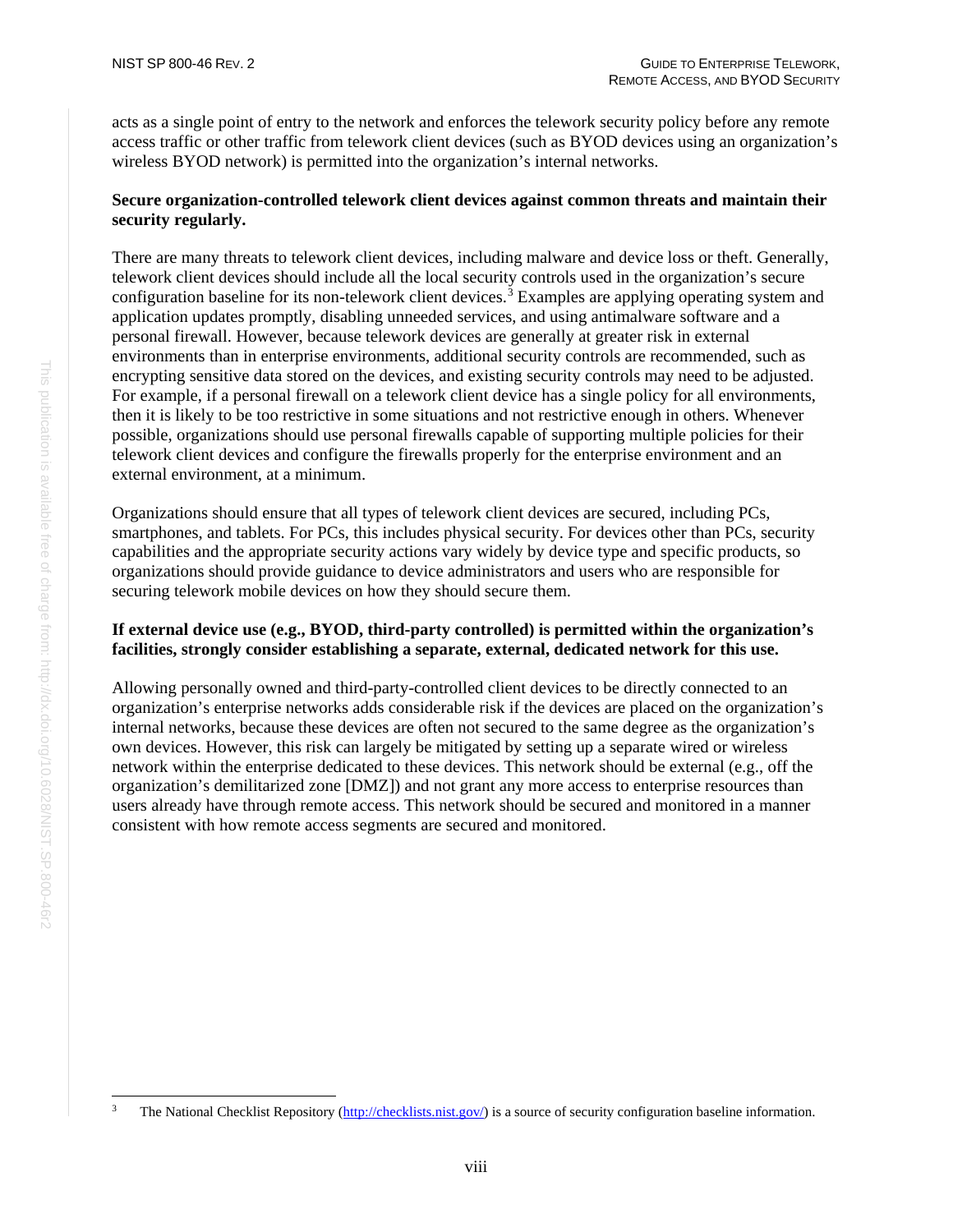#### <span id="page-10-0"></span>**1. Introduction**

#### <span id="page-10-1"></span>**1.1 Purpose and Scope**

The purpose of this document is to assist organizations in mitigating the risks associated with the enterprise technologies used for telework, such as remote access servers, telework client devices (including bring your own device [BYOD] and contractor, business partner, and vendor-controlled client devices, also known as third-party-controlled devices), and remote access communications. The document emphasizes the importance of securing sensitive information stored on telework devices and transmitted through remote access across external networks. This document provides recommendations for creating telework-related policies and for selecting, implementing, and maintaining the necessary security controls for remote access servers and clients.

#### <span id="page-10-2"></span>**1.2 Audience**

This document is primarily intended for security, system, and network engineers and administrators, as well as computer security program managers, who are responsible for the technical aspects of preparing, operating, and securing remote access solutions and client devices. Portions of the document are also intended for higher-level management, such as the individuals responsible for creating telework policies. The material in this document is technically oriented, and it is assumed that readers have at least a basic understanding of remote access, networking, network security, and system security.

#### <span id="page-10-3"></span>**1.3 Document Structure**

The remainder of this document is organized into the following sections:

- Section [2](#page-11-0) provides an overview of enterprise telework and remote access security. It discusses general vulnerabilities and threats against telework and remote access solutions. It also describes the highlevel architectures of common remote access methods and the security characteristics of each architecture. Finally, it discusses concerns particular to BYOD use of organization networks.
- Section [3](#page-22-0) presents recommendations for securing remote access solutions, including server security, server placement, and client software security. It also covers authentication, authorization, and access control for remote access solutions.
- Section [4](#page-30-0) offers recommendations for securing telework client devices and protecting data on them.
- Section [5](#page-38-0) discusses security throughout the telework and remote access life cycle. Examples of topics addressed in this section include telework security policy creation, design and implementation considerations, and operational processes that are particularly helpful for security.

The document also contains appendices with supporting material:

- **Appendices [A](#page-47-0) and [B](#page-48-0) contain mappings to NIST Special Publication (SP) 800-53 controls and** Cybersecurity Framework subcategories, respectively.
- Appendices [C](#page-49-0) and [D](#page-50-0) contain a glossary and an acronym list, respectively.
- **Appendix [E](#page-51-0) lists resources that may be useful for gaining a better understanding of telework and** remote access security.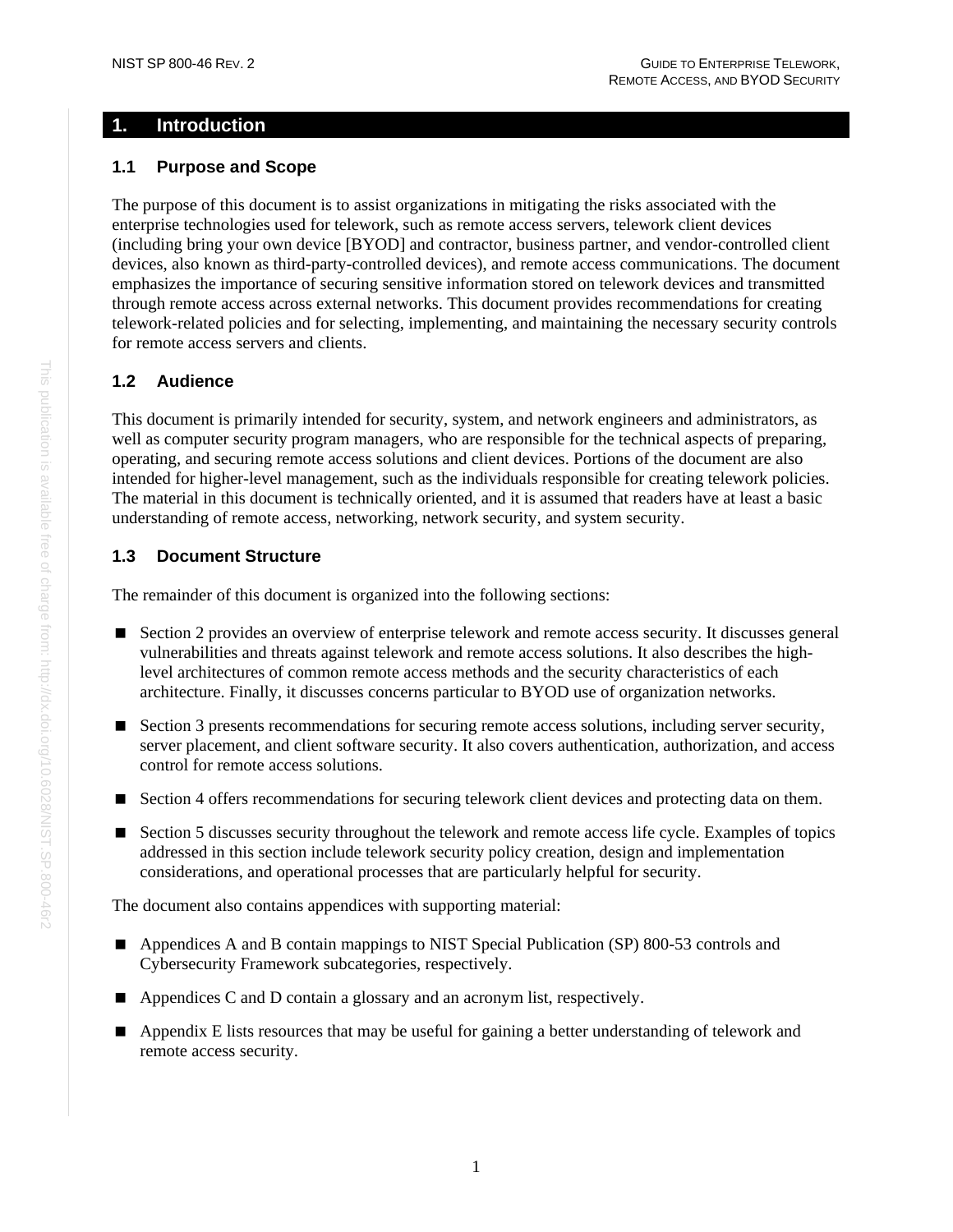#### <span id="page-11-0"></span>**2. Overview of Enterprise Telework and Remote Access Security**

Many people *telework* (also known as *telecommuting*), which is the ability for an organization's employees, contractors, business partners, vendors, and other users to perform work from locations other than the organization's facilities. Teleworkers use various client devices, such as desktop and laptop computers, smartphones, and tablets, to read and send email, access websites, review and edit documents, and perform many other tasks. These client devices may be controlled by the organization, by third parties (the organization's contractors, business partners, or vendors), or by the users themselves (e.g., BYOD). Most teleworkers use *remote access*, which is the ability for an organization's users to access its nonpublic computing resources from external locations other than the organization's facilities.

This section of the publication provides an overview of security concerns for enterprise telework and remote access technologies. It explains the primary vulnerabilities and threats specific to telework and remote access security, and recommends mitigation strategies for those threats. It also discusses the most commonly used types of remote access methods, examines their major vulnerabilities, and recommends security controls to mitigate threats. Finally, it briefly discusses special considerations related to the use of BYOD and third-party-controlled client devices on an organization's own networks.

#### <span id="page-11-1"></span>**2.1 Vulnerabilities, Threats, and Security Controls**

Telework and remote access solutions typically need to support several security objectives. These can be accomplished through a combination of security features built into the remote access solutions and additional security controls applied to the telework client devices and other components of the remote access solution. The most common security objectives for telework and remote access technologies are as follows:

- Confidentiality—ensure that remote access communications and stored user data cannot be read by unauthorized parties;
- Integrity—detect any intentional or unintentional changes to remote access communications that occur in transit; and
- Availability—ensure that users can access resources through remote access whenever needed.

To achieve these objectives, all of the components of telework and remote access solutions, including client devices, remote access servers, and internal servers accessed through remote access, should be secured against a variety of threats. General security recommendations for all IT devices are provided in NIST Special Publication (SP) 800-53, *Security and Privacy Controls for Federal Information Systems and Organizations*. [4](#page-11-2) Specific recommendations for securing telework and remote access technologies are presented in this publication and are intended to supplement the controls specified in SP 800-53.

Telework and remote access technologies often need additional protection because their nature generally places them at higher exposure to external threats than technologies only accessed from inside the organization. Before designing and deploying telework and remote access solutions, organizations should develop system threat models<sup>[5](#page-11-3)</sup> for the remote access servers and the resources that are accessed through

<span id="page-11-2"></span><sup>&</sup>lt;sup>4</sup> These recommendations are linked to three security categories—low, moderate, and high—based on the potential impact of a security breach involving a particular system, as defined in Federal Information Processing Standard (FIPS) 199, *Standards for Security Categorization of Federal Information and Information Systems* [\(http://csrc.nist.gov/publications/fips/fips199/FIPS-PUB-199-final.pdf\)](http://csrc.nist.gov/publications/fips/fips199/FIPS-PUB-199-final.pdf).

<span id="page-11-3"></span><sup>&</sup>lt;sup>5</sup> Additional information about threat modeling and in particular data-centric system threat modeling is found in NIST SP 800-154 (Draft), *Guide to Data-Centric System Threat Modeling* [\(http://csrc.nist.gov/publications/drafts/800-](http://csrc.nist.gov/publications/drafts/800-154/sp800_154_draft.pdf) [154/sp800\\_154\\_draft.pdf\)](http://csrc.nist.gov/publications/drafts/800-154/sp800_154_draft.pdf).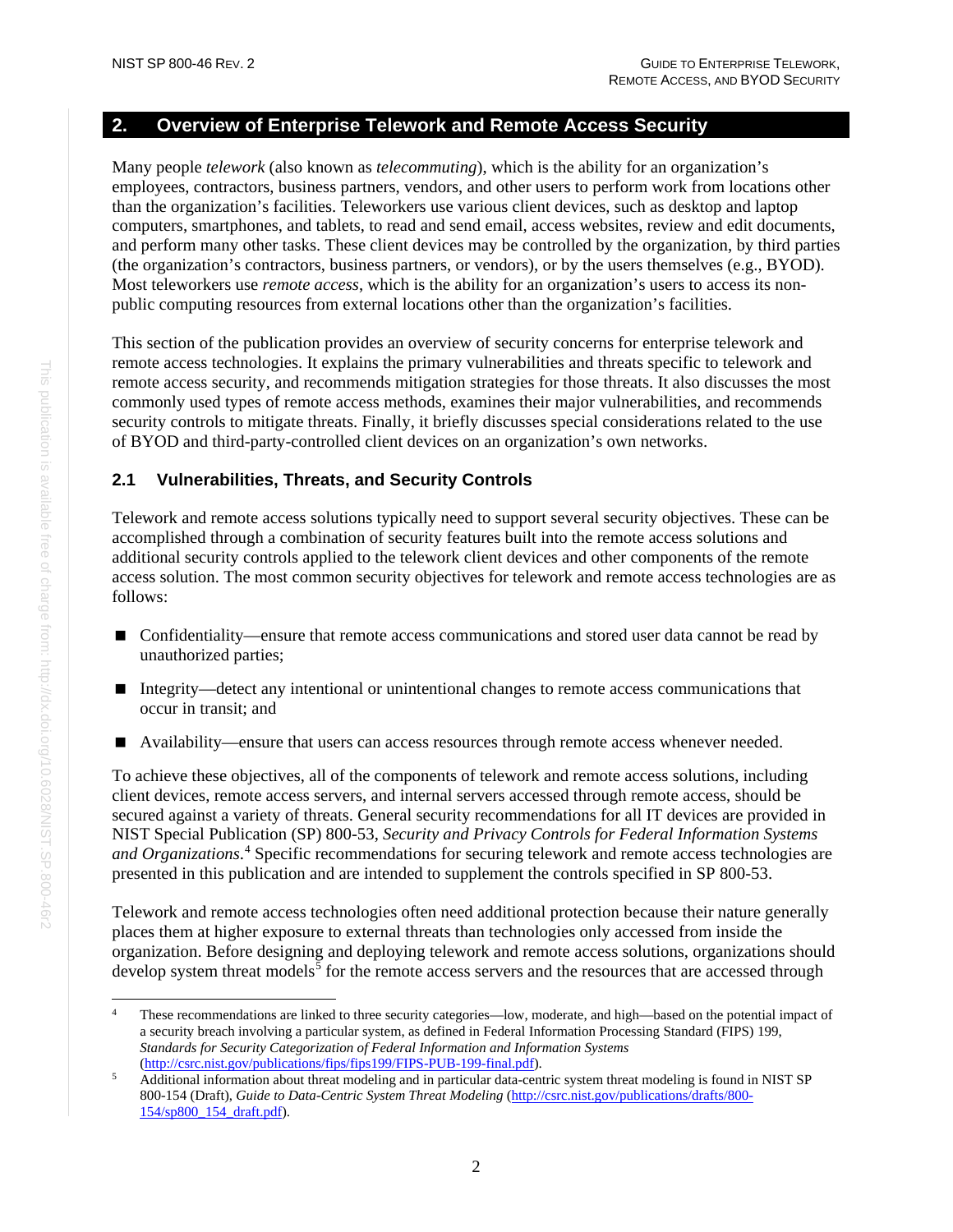remote access. Threat modeling involves identifying resources of interest and the feasible threats, vulnerabilities, and security controls related to these resources, then quantifying the likelihood of successful attacks and their impacts, and finally analyzing this information to determine where security controls need to be improved or added. Threat modeling helps organizations to identify security requirements and to design the remote access solution to incorporate the controls needed to meet the security requirements. Major security concerns for these technologies that would be included in most telework threat models are as follows:

 **Lack of Physical Security Controls.** Telework client devices are used in a variety of locations outside the organization's control, such as users' homes, coffee shops, hotels, and conferences. The mobile nature of these devices makes them more likely to be lost or stolen, which places the data on the devices at increased risk of compromise. When planning telework security policies and controls, organizations should assume that client devices will be acquired by malicious parties who will either attempt to recover sensitive data from the devices or leverage the devices to gain access to the enterprise network.

The primary mitigation strategies for device loss or theft are to encrypt the client device's storage or just the sensitive data itself so that it cannot be recovered from the device by unauthorized parties, or to not store sensitive data on client devices. Even if a client device is always in the possession of its owner, there are other physical security risks, such as an attacker looking over a user's shoulder at a coffee shop and viewing sensitive data on the client device's screen. Organizations can mitigate threats involving device reuse, such as an attacker gaining remote control over a device or impersonating a user, by using strong authentication, preferably multi-factor authentication, for enterprise access.

**Unsecured Networks.** Because nearly all remote access occurs over the Internet, organizations normally have no control over the security of the external networks used by telework clients. Communications systems used for remote access include broadband networks such as cable, and wireless mechanisms such as IEEE 802.11 and cellular networks.<sup>[6](#page-12-0)</sup> These communications systems are susceptible to eavesdropping, which places sensitive information transmitted during remote access at risk of compromise. Man-in-the-middle (MITM) attacks may also be performed to intercept and modify communications.

Organizations should plan their remote access security on the assumption that the networks between the telework client device and the organization cannot be trusted. Risk from use of unsecured networks can be mitigated, but not eliminated, by using encryption technologies to protect the confidentiality and integrity of communications, as well as using mutual authentication mechanisms to verify the identities of both endpoints.

 **Infected Devices on Internal Networks.** Telework client devices, particularly BYOD and thirdparty-controlled laptops, are often used on external networks and then brought into the organization and attached directly to the organization's internal networks. An attacker with physical access to a client device may install malware on the device to gather data from it and from networks and systems that it connects to. If a client device is infected with malware, this malware may spread throughout the organization once the client device is connected to the internal network. Organizations should assume that client devices will become infected and plan their security controls accordingly.

<span id="page-12-0"></span> <sup>6</sup> Because of this assumption of lack of security of the network connection, this publication does not address leased lines, dialup and DSL modems, or other communications mechanisms that can be secured at the data link layer. If an organization uses a data link mechanism that adds security, the type of security described in this document would be on top of that data link security, but would not interact with it.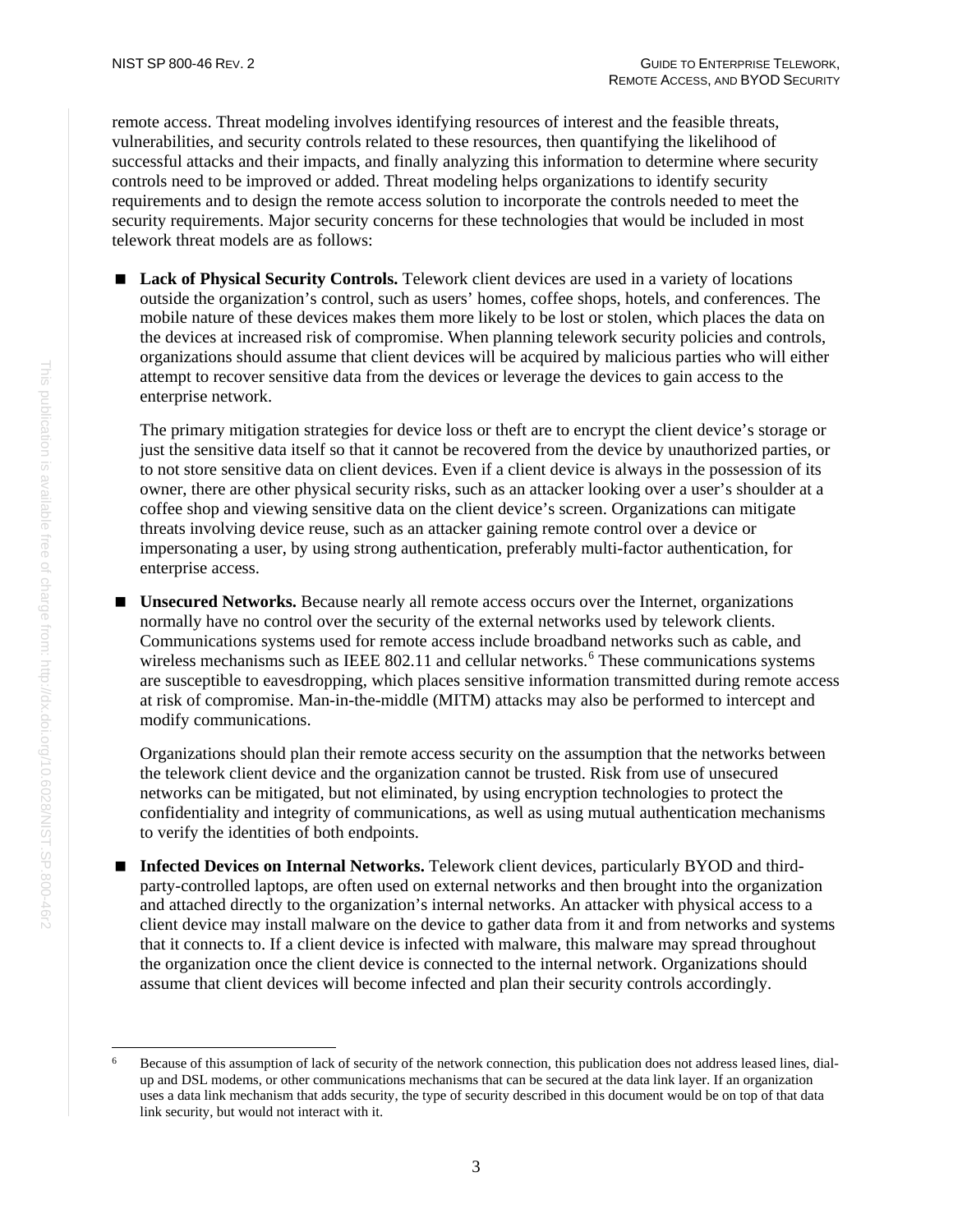In addition to mandating use of appropriate antimalware technologies, such as antivirus software on laptops, organizations should consider the use of network access control (NAC) solutions that verify the security posture of a client device before allowing it to use an internal network. Organizations should also consider using a separate network for all external client devices, including BYOD and third-party-controlled devices, instead of permitting them to directly connect to the internal network. Section 4 contains additional recommendations and suggestions for improving client device security.

■ **External Access to Internal Resources.** Remote access, including access from BYOD and thirdparty-controlled client devices attached to an organization's wireless BYOD networks, provides external hosts with access to internal resources, such as servers. If these internal resources were not previously accessible from external networks, making them available via remote access will expose them to new threats, particularly from untrusted client devices and networks, and significantly increase the likelihood that they will be compromised. Each form of remote access that can be used to access an internal resource increases the risk of that resource being compromised.

Organizations should carefully consider the balance between the benefits of providing remote access to additional resources and the potential impact of a compromise of those resources. Organizations should ensure that any internal resources they choose to make available through remote access are hardened appropriately against external threats<sup>[7](#page-13-1)</sup> and that access to the resources is limited to the minimum necessary through firewalling and other access control mechanisms.

See Section [2.3](#page-20-0) for information on security concerns specific to BYOD and third-party-controlled client devices.

Section [2.2](#page-13-0) describes remote access technologies and discusses security considerations for each, focusing on the elements described above.

#### <span id="page-13-0"></span>**2.2 Remote Access Methods**

Organizations have many options for providing remote access to their computing resources. As previously mentioned, remote access methods can also be used to enable access to internal resources for BYOD and third-party-controlled client devices attached to an organization's wireless BYOD networks. For the purposes of this publication, the remote access methods most commonly used for teleworkers have been divided into four categories based on their high-level architectures: tunneling, portals, remote desktop access, and direct application access. The remote access methods in all four categories have some features in common:

- They are all dependent on the physical security of the client devices.
- They can use multiple types of server and user authentication mechanisms. This flexibility allows some remote access methods to work with an organization's existing authentication mechanisms, such as passwords or certificates. Some remote access methods have standardized authentication mechanisms, while others use implementation-specific mechanisms.
- They can use cryptography to protect the data flowing between the telework client device and the organization from being viewed by others. This cryptographic protection is inherent in VPNs and cryptographic tunneling in general, and it is an option in most remote desktop access and direct application access systems.

<span id="page-13-1"></span>Sources of hardening information include the National Checklist Repository [\(http://checklists.nist.gov/\)](http://checklists.nist.gov/) and NIST SP 800-123, *Guide to General Server Security* [\(http://dx.doi.org/10.6028/NIST.SP.800-123\)](http://dx.doi.org/10.6028/NIST.SP.800-123).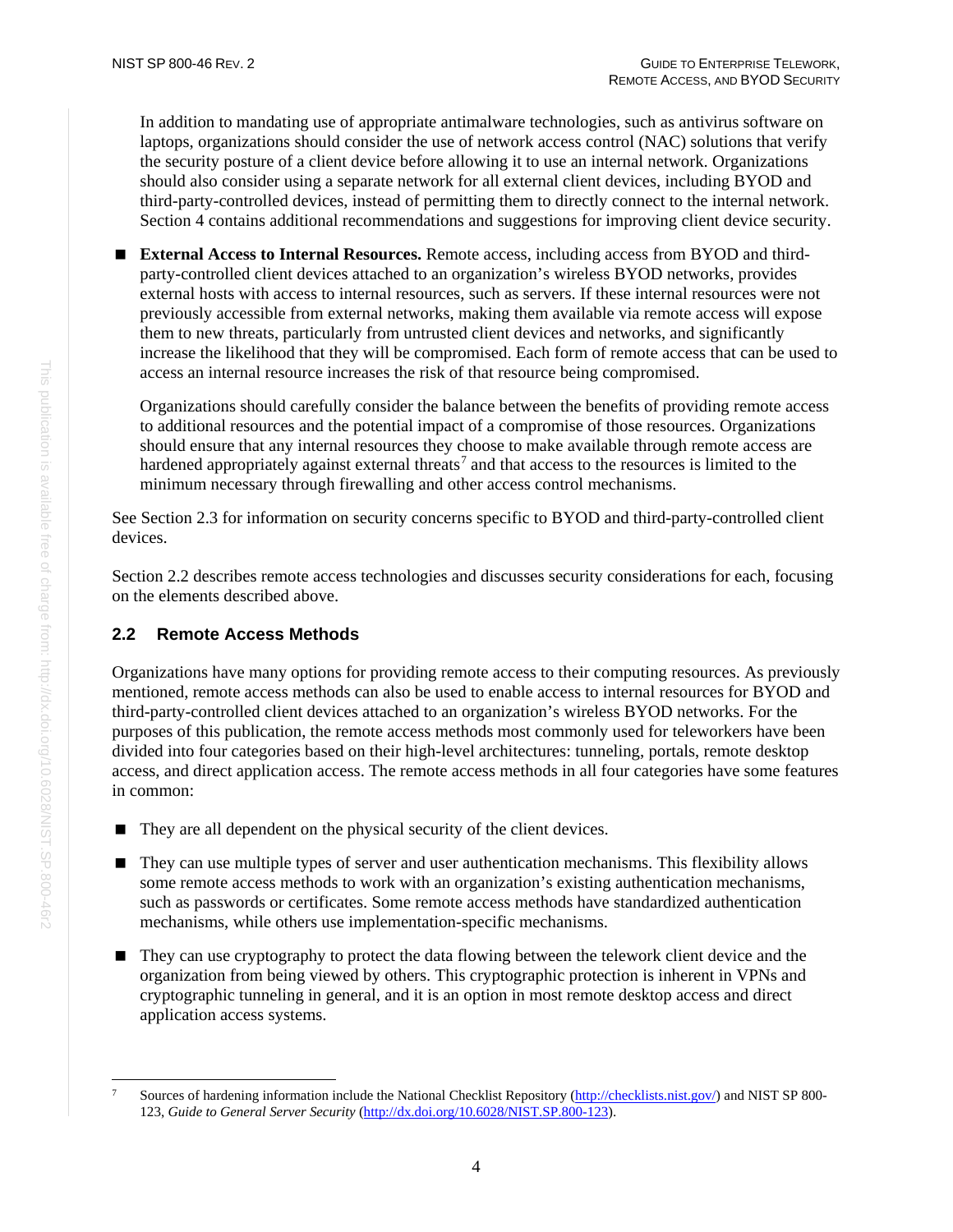They can allow teleworkers to store data on their client devices. For example, most tunnel, portal, and remote desktop access systems offer features for copying files from computers inside the organization to the teleworker's client device. This allows the teleworker to work with the data locally, such as in a locally installed word processor. Some applications that can be reached through direct application access also allow transmitting files to the teleworker. Data may also be stored on client devices inadvertently, such as through operating system page files or web browser caches. It is important that all data sent to the teleworker through remote access be covered by the organization's data distribution and data retention policies.

Sections [3](#page-22-0) and [4](#page-30-0) provide more details on remote access authentication, communications encryption, and client data security.

Additional information on the four categories of remote access methods is provided below. When planning a remote access solution, organizations should carefully consider the security implications of the remote access methods in each category, in addition to how well each method may meet operational requirements.

The figures in the following sections show some of the operational and security properties of the four categories of remote access methods.

- The flared pipe is the cryptographically-protected communications channel that originates with the teleworker's device.
- The arrow and the application software labels indicate the flow of communications between the application client and server software.
- The dotted vertical line shows the perimeter of the organization's network. Everything to the left of the dotted line represents the Internet and/or the organization's external wireless BYOD networks, while to the right of the dotted line is the internal network.

#### <span id="page-14-0"></span>**2.2.1 Tunneling**

Many remote access methods offer a secure communications tunnel through which information can be transmitted between networks, including public networks such as the Internet. Tunnels are typically established through *virtual private network* (VPN) technologies. Once a VPN tunnel has been established between a teleworker's client device and the organization's VPN gateway, the teleworker can access many of the organization's computing resources through the tunnel. To use a VPN, users must either have the appropriate VPN software on their client devices or be on a network that has a VPN gateway system on it. In Figure 2-1, a VPN client is installed on each of the client devices, and there is a single VPN gateway that runs the VPN server software. The pipe represents a secure remote access connection (tunnel) between a client device and the VPN gateway. Through this tunnel, application client software (e.g., email client, word processor, web browser, database client) installed on the client device communicates with application server software residing on servers within the organization.<sup>[8](#page-14-1)</sup> The VPN gateway can take care of user authentication, access control (at the host, service, and application levels), and other security functions for teleworkers.

<span id="page-14-1"></span>This architecture, with the VPN gateway and the application servers being on separate hosts, is the most commonly used tunneling solution for remote access. However, the VPN gateway and the application servers could be on a single host.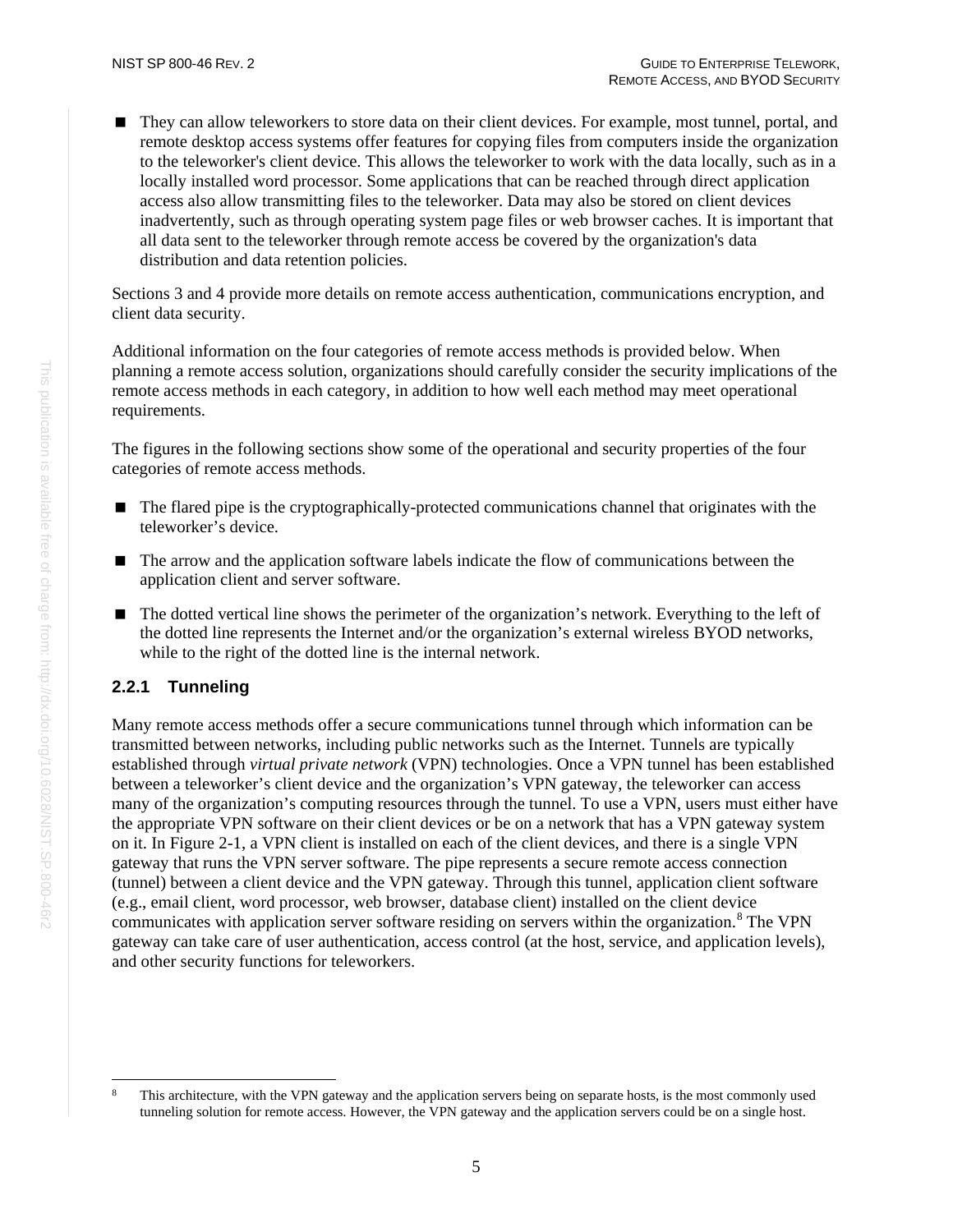

**Figure 2-1. Tunneling Architecture**

<span id="page-15-0"></span>Tunnels use cryptography to protect the confidentiality and integrity of the transmitted information between the client device and the VPN gateway. Tunnels can also authenticate users, provide access control (such as restricting which protocols may be transmitted or which internal hosts may be reached through remote access), and perform other security functions. Although remote access methods based on tunneling protect the communications between the client device and the VPN gateway, they do not provide any protection for the communications between the VPN gateway and internal resources. Also, in tunneling solutions, the application client software and data at rest resides on the client device, so they are not protected by the tunneling solution and should be protected by other means.

The types of VPNs most commonly used for teleworkers are Internet Protocol Security (IPsec) and Secure Sockets Layer (SSL)<sup>[9](#page-15-1)</sup> tunnels.<sup>[10](#page-15-2)</sup> Tunneling may also be achieved by using Secure Shell (SSH), although this is less commonly used and is often considered more difficult to configure and maintain than IPsec or SSL tunnel VPNs. All three forms of tunneling mentioned in this section can protect many protocols at once. More information on the tunneling protocols is available from NIST SP 800-77, *Guide to IPsec VPNs*, [11](#page-15-3) NIST SP 800-113, *Guide to SSL VPNs*, [12](#page-15-4) and NIST Internal Report (IR) 7966, *Security of Interactive and Automated Access Management Using Secure Shell (SSH)*. [13](#page-15-5)

Many communication encryption protocols can be expanded into tunneling protocols in the same way that TLS is used for SSL VPNs. For example, some systems use the SSH protocol to create tunnels. In general, standardized tunneling protocols can be configured to have the same cryptographic strength and to use the same (or functionally similar) mechanism for authenticating the two parties to each other. Different tunneling systems can tunnel various protocols; for example, IPsec has standardized extensions that allow it to tunnel Layer 2 protocols such as the Point-to-Point Protocol (PPP) and Multiprotocol Label Switching (MPLS). In general, almost any communication encryption protocol can be made to tunnel almost any layer.

<span id="page-15-1"></span> <sup>9</sup> Although this technology is widely known as an SSL VPN, it typically uses Transport Layer Security (TLS) instead of SSL to encrypt communications because TLS offers stronger security than SSL. See NIST SP 800-52 Revision 1, *Guidelines for the Selection, Configuration, and Use of Transport Layer Security (TLS) Implementations* [\(http://dx.doi.org/10.6028/NIST.SP.800-52r1\)](http://dx.doi.org/10.6028/NIST.SP.800-52r1) for additional insights into TLS and SSL.

<span id="page-15-2"></span><sup>&</sup>lt;sup>10</sup> Another, more commonly used form of SSL VPNs uses a portal architecture. Sectio[n 2.2.2](#page-16-0) discusses SSL portal VPNs. An SSL tunnel VPN generally uses a plug-in installed within a web browser that supports tunneling within a TLS connection.

<span id="page-15-4"></span><span id="page-15-3"></span> $\frac{\text{http://dx.doi.org/10.6028/NIST.SP.800-77}}{\text{http://dx.doi.org/10.6028/NIST.SP.800-113}}$  $\frac{\text{http://dx.doi.org/10.6028/NIST.SP.800-77}}{\text{http://dx.doi.org/10.6028/NIST.SP.800-113}}$  $\frac{\text{http://dx.doi.org/10.6028/NIST.SP.800-77}}{\text{http://dx.doi.org/10.6028/NIST.SP.800-113}}$ 

<span id="page-15-5"></span> $13$  <http://dx.doi.org/10.6028/NIST.IR.7966>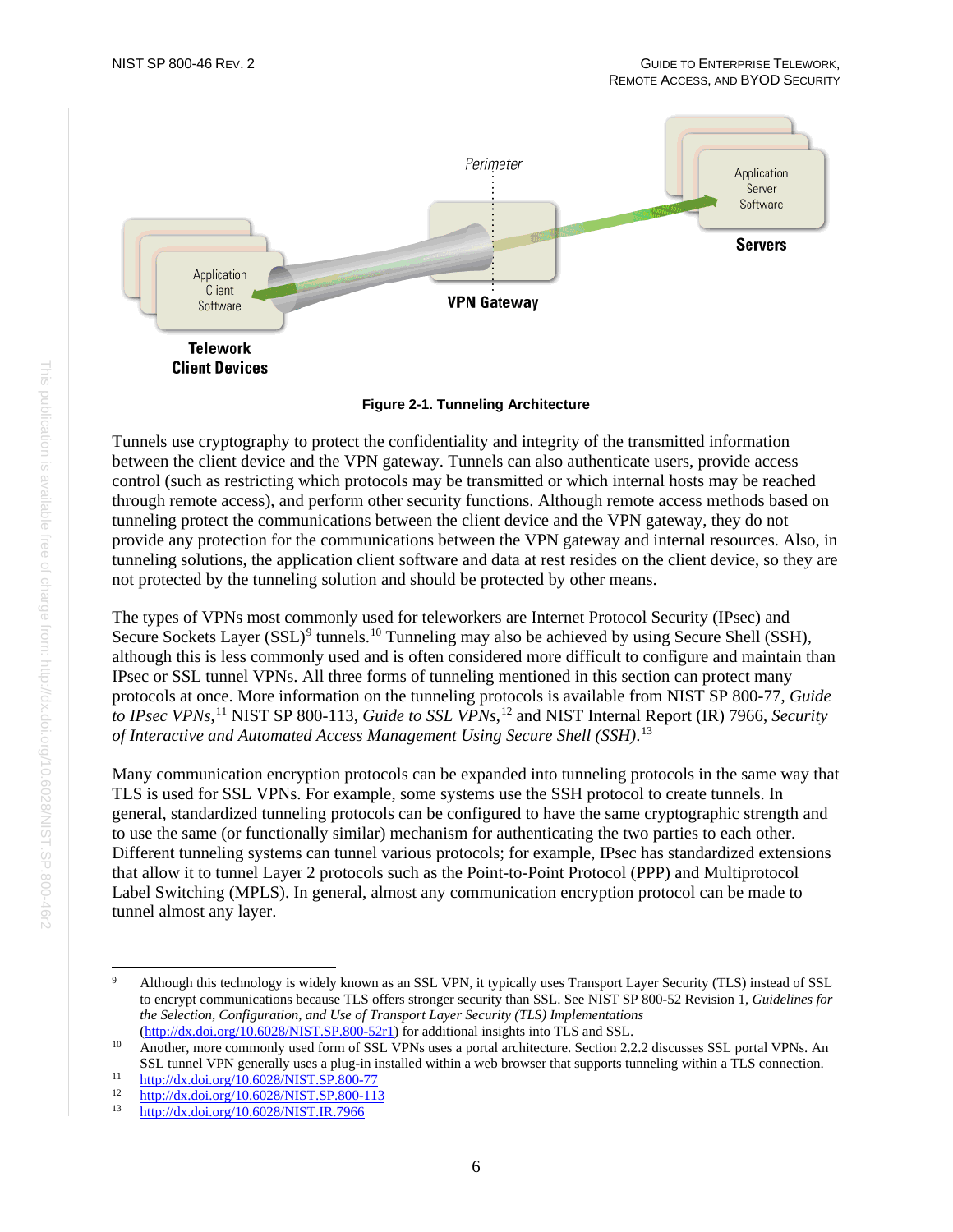The VPN gateway can control access to the parts of the network and the types of access that the teleworker gets after authentication. For example, a VPN might allow a user to only have access to one subnet, or to only run particular applications on certain servers on the protected network. In this way, even though the cryptographic tunnel ends at the VPN gateway, the gateway can add additional routing to the teleworker's traffic to only allow access to some parts of the internal network.

VPNs are usually established and managed by VPN gateway devices owned and managed by the organization being protected. In some cases, organizations outsource their VPNs to trusted third parties. Such a third party might simply manage the VPN gateway that is owned by the organization, but other third parties offer services where they own and control the VPN gateway. In the latter case, the organization should evaluate the security of the proposed solution and ensure it will support the organization's security policy.

#### <span id="page-16-0"></span>**2.2.2 Application Portals**

Another category of remote access solutions involves portals. A *portal* is a server that offers access to one or more applications through a single centralized interface. A teleworker uses a portal client on a telework client device to access the portal. Most portals are web-based—for them, the portal client is a regular web browser. Figure 2-2 shows the basic portal solution architecture. The application client software is installed on the portal server, and it communicates with application server software on servers within the organization. The portal server communicates securely with the portal client as needed; the exact nature of this depends on the type of portal solution in use, as discussed below.



**Figure 2-2. Portal Architecture**

<span id="page-16-1"></span>In terms of security, portals have most of the same characteristics as tunnels: portals protect information between client devices and the portal, and they can provide authentication, access control, and other security services. However, there is an important difference between tunnels and portals—the location of the application client software and associated data. In a tunnel, the software and data are on the client device; in a portal, they are on the portal server. A portal server transfers data to the client device as rendered desktop screen images or web pages, but data is typically stored on the client device much more temporarily than data for a tunneled solution is. (However, portals can be configured to allow clients to download content from the portal and store it on the client device or other locations outside the secure remote access environment.) Having the application client software centralized gives an organization more control over how the software and data is secured as opposed to more distributed remote access solutions. Portals limit the access a teleworker has to particular application clients running on the portal itself. Those applications further limit the access the teleworker has to the servers inside the network.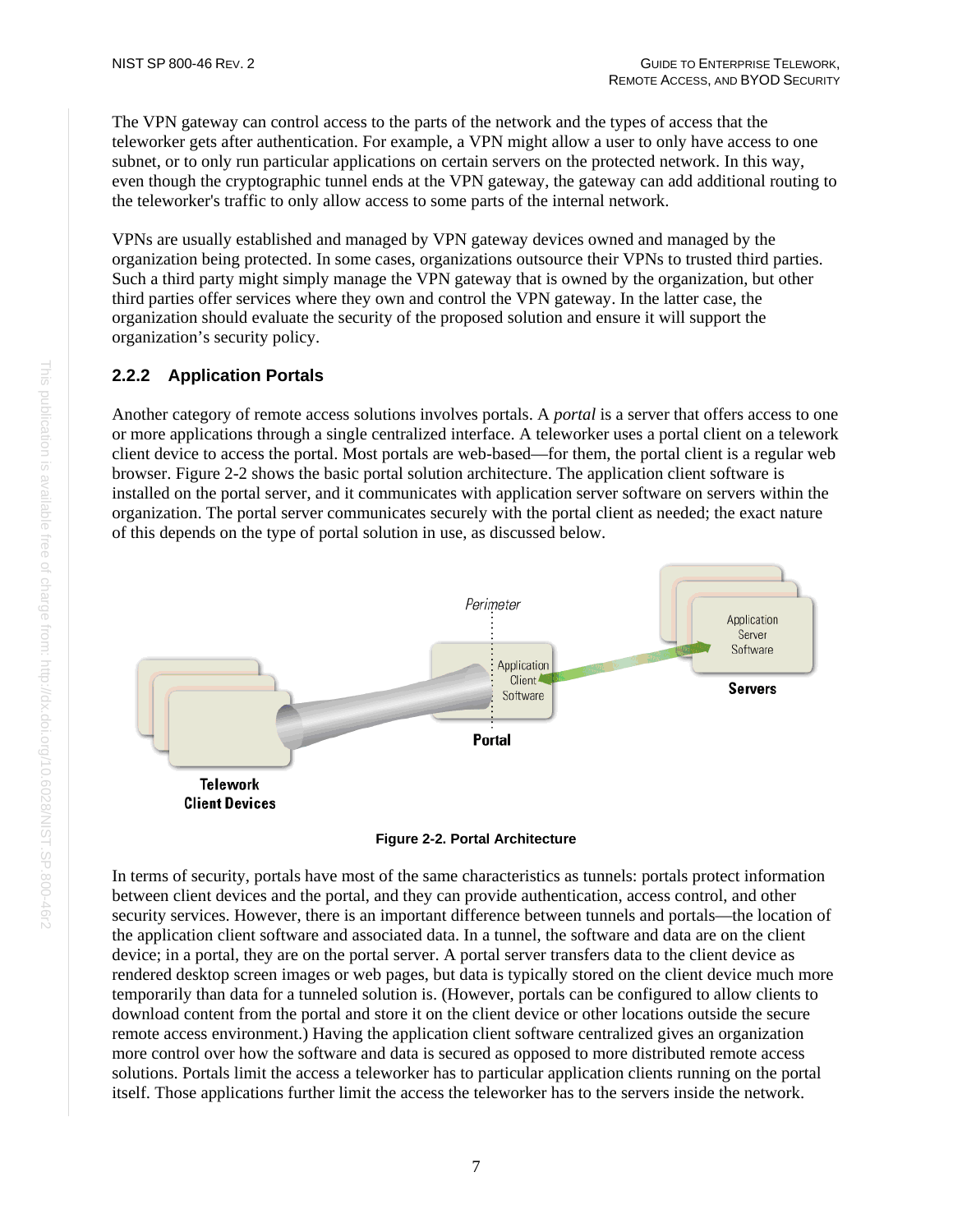There are a few types of portal solutions commonly used for remote access. A *web-based portal* provides a user with access to multiple web-based applications from a single portal website. An SSL portal VPN is a common form of web-based portal. Another type of portal solution is *terminal server access*, which gives each teleworker access to a separate standardized virtual desktop. The terminal server simulates the look and feel of a desktop operating system and provides access to applications. Terminal server access requires the teleworker either to install a special terminal server client application on the client device or to use a web-based interface, often with a browser plug-in or other additional software provided by the organization. Another similar remote access method, called *virtual desktop infrastructure (VDI)*, involves the user connecting to a system that contains virtual images of standardized, non-simulated operating systems and desktops. When the teleworker is finished with a remote access session, the virtual image is discarded so that the next user will have a clean virtual desktop. VDI is particularly helpful for safeguarding telework on BYOD and third-party-controlled devices, which are more likely than organization-issued devices to not meet the organization's security requirements.

The mechanism for providing an interface to the teleworker varies among portals. For example, terminal server access and VDI present a standardized virtual desktop to the teleworker, while SSL portal VPNs present each application through a web page. The nature of this interface is important because it relates to the storage, temporary or permanent, of data. For many portals, the user interface is virtual, and after the user session is over, that instance of the interface is essentially destroyed and a clean version used for the next session. Some portals, such as SSL portal VPNs, can be configured to establish a secure virtual machine on the client device through a VDI solution, restrict all remote access data to reside within that virtual machine, and then securely destroy the virtual machine instance and all the data that existed within it when the session ends. This helps to ensure that sensitive information does not inadvertently become stored on a telework client device, where it could possibly be recovered by a future compromise.

Although terminal server access and VDI technologies are primarily meant for telework PCs, there is an emerging technology that provides similar capabilities for mobile devices: virtual mobile infrastructure (VMI). Just as a VDI solution delivers a secure virtual desktop to a telework PC, so does VMI deliver a secure virtual mobile device environment to a telework mobile device. Organizations considering the use of mobile devices for telework, particularly BYOD or third-party-controlled mobile devices, should investigate VMI technologies to see if they may be helpful in improving security.

#### <span id="page-17-0"></span>**2.2.3 Remote Desktop Access**

A *remote desktop access* solution gives a teleworker the ability to remotely control a particular PC at the organization, most often the user's own computer at the organization's office, from a telework client device. The teleworker has keyboard and mouse control over the remote computer and sees that computer's screen on the local telework client device's screen. Remote desktop access allows the user to access all of the applications, data, and other resources that are normally available from their PC in the office. Figure 2-3 shows the basic remote desktop access architecture. A remote desktop access client program or web browser plug-in is installed on each telework client device, and it connects directly with the teleworker's corresponding internal workstation on the organization's internal network.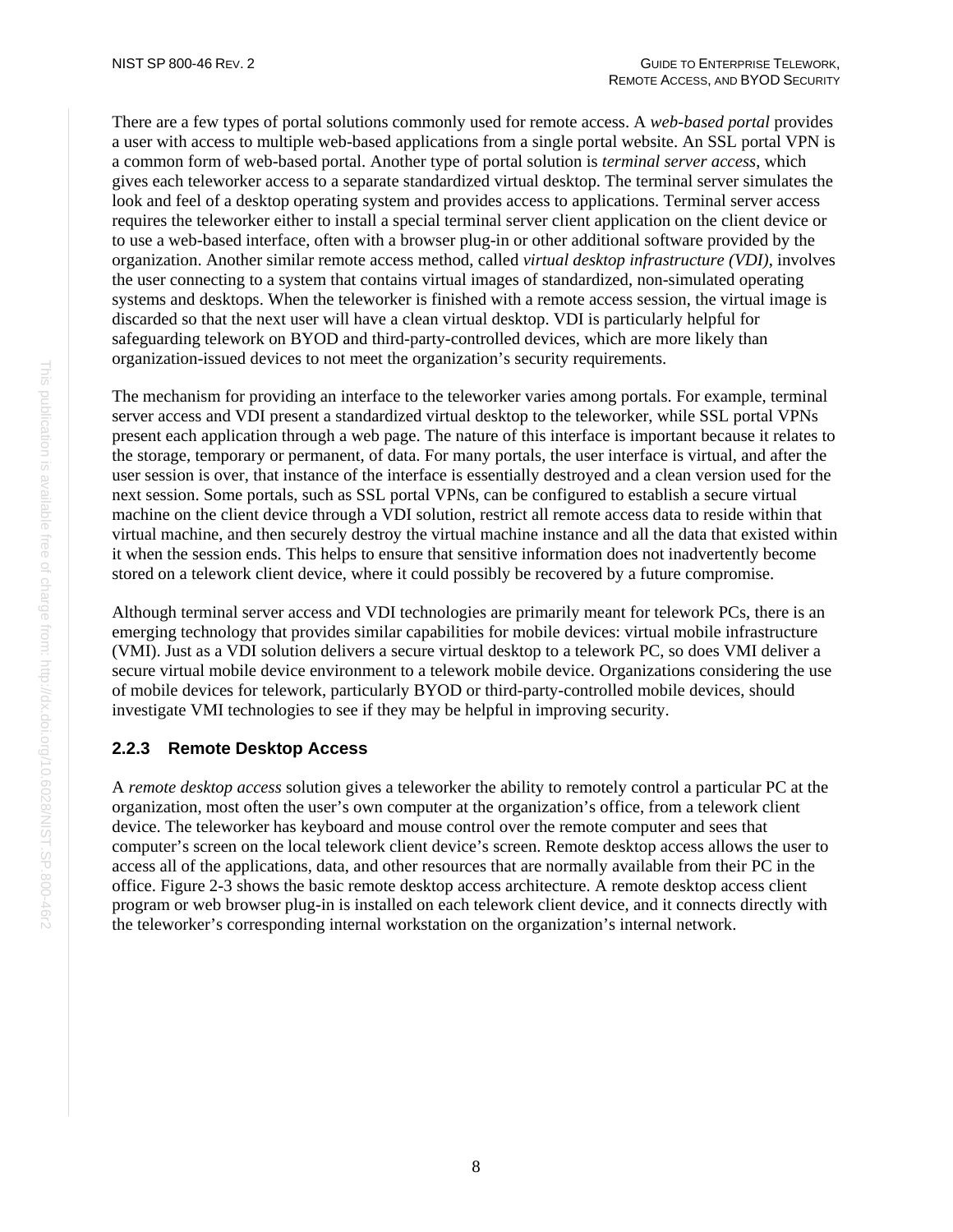

**Figure 2-3. Remote Desktop Access Architecture**

<span id="page-18-0"></span>There are two major styles of remote desktop access: direct between the telework client and the internal workstation, and indirect through a trusted intermediate system. However, direct access is often not possible because it is prevented by many firewalls. For example, if the internal workstation is behind a firewall performing network address translation (NAT), the telework client device cannot initiate contact with the internal workstation unless either the NAT allows such contact<sup>[14](#page-18-1)</sup> or the internal workstation initiates communications with the external telework client device (e.g., periodically checking with the client device to see if it wants to connect).

Indirect remote desktop access is performed through an intermediate server. This server is sometimes part of the organization's firewall, but is more often run by a trusted commercial or free third-party service outside the organization's network perimeter. Usually there are separate connections between the telework client device and the service provider, and between the service provider and the internal workstation, with the intermediate server handling the unencrypted communications between the separate connections. The security of this intermediate server is very important, because it is responsible for properly authenticating teleworkers and preventing unencrypted traffic from being accessed by unauthorized parties. Also, if the organization's security policy requires particular kinds of authentication (such as the two-factor authentication required by federal agencies), the intermediate server should support this authentication in both directions. Before implementing an indirect remote desktop access solution, an organization should evaluate the security provided by the service provider, especially possible threats involving the intermediate server and the potential impact of those threats. The organization can then identify compensating controls to mitigate the threats, such as applying a second level of communications encryption at the application layer, and determine under what circumstances the intermediate system may be used, such as for low-risk activities.

The remote desktop access software protects the confidentiality and integrity of the remote access communications and also authenticates the user to ensure that no one else connects to the internal workstation. However, because this involves end-to-end encryption of the communications across the organization's perimeter, the contents of the communication are hidden from the network security controls at the perimeter, such as firewalls and intrusion detection systems. For many organizations, the increased risk caused by this is not worth the benefits, and direct connections from external client devices to internal workstations are prohibited.

<span id="page-18-1"></span>This can be accomplished using a "pinhole" scheme that requires particular ports to be allocated to each workstation.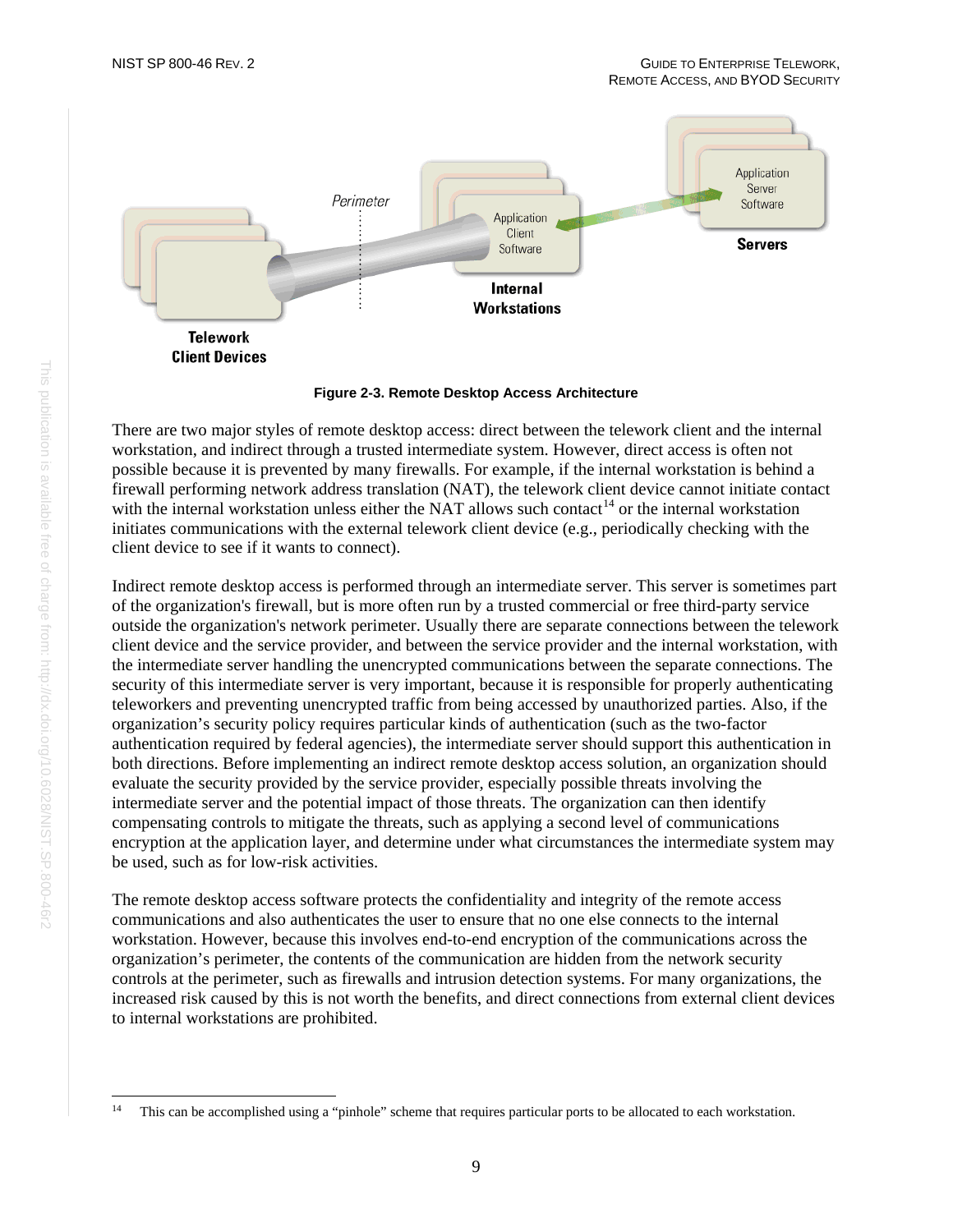Another serious security issue with remote desktop access software is that it is decentralized; instead of the organization having to secure a single VPN gateway server or portal server, the organization instead has to secure each internal workstation that may be accessed through remote desktop access. Because these internal workstations can be accessed from the Internet, either directly or indirectly, they generally need to be secured nearly as rigorously as full-fledged remote access servers, yet such workstations were usually not designed with that degree of security in mind. Applying compensating controls for each workstation to raise its security to an acceptable level often involves a significant amount of time and resources, as well as acquisition of additional security controls. Also, authentication solutions such as two-factor authentication capabilities may need to be deployed to each internal workstation using remote desktop access.

Generally, remote desktop access solutions, such as those using the Microsoft Remote Desktop Protocol RDP) or Virtual Network Computing (VNC), should only be used for exceptional cases after a careful analysis of the security risks. The other types of remote access solutions described in this section offer superior security capabilities.

#### <span id="page-19-0"></span>**2.2.4 Direct Application Access**

Remote access can be accomplished without using remote access software. A teleworker can access an individual application directly, with the application providing its own security (communications encryption, user authentication, etc.) Figure 2-4 shows the high-level architecture for direct application access. The application client software installed on the telework client device initiates a connection with a server, which is typically located at the organization's perimeter (e.g., in a demilitarized zone [DMZ]) or in an Internet-facing cloud architecture.



**Figure 2-4. Direct Application Access Architecture**

<span id="page-19-1"></span>One of the most common examples of direct application access is webmail. The teleworker runs a web browser and connects to a web server that provides email access. The web server runs HTTP over TLS (HTTPS) to protect the communications, and the webmail application on the server authenticates the teleworker before granting access to the teleworker's email. For cases such as webmail that use a ubiquitous application client (e.g., a web browser), direct application access provides a highly flexible remote access solution that can be used from nearly any client device. Another common example of direct application access is a smartphone app (client software) that connects to a service provided by one of the organization's servers through HTTPS.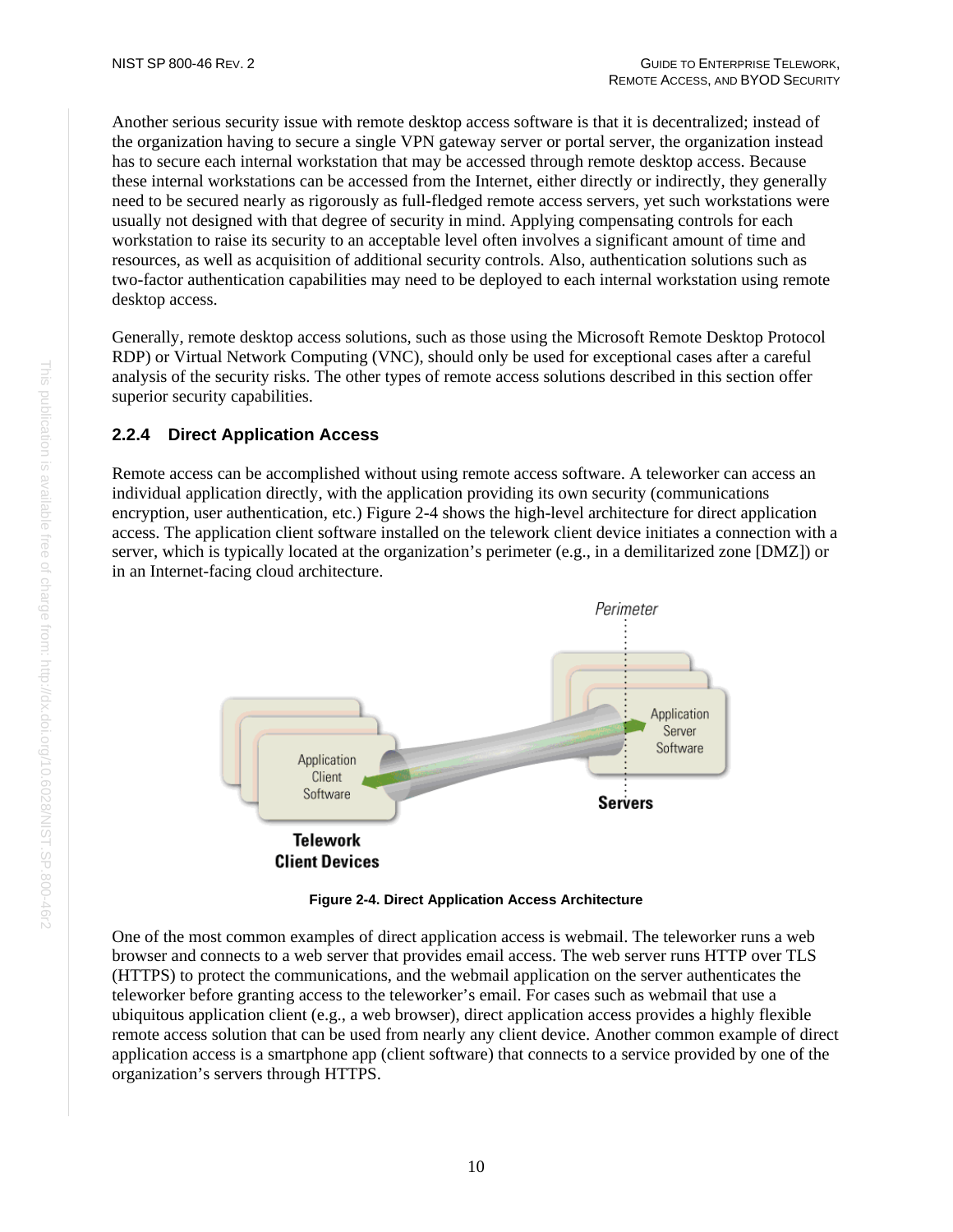For the same reasons discussed in Section [2.2.3,](#page-17-0) the direct application access architecture is generally only acceptable if the servers being accessed by the teleworkers are located on the organization's network perimeter or in a public-facing cloud, and not internal networks. Servers that are directly accessible from the Internet should already be well-secured to reduce the likelihood of compromise. Many organizations choose to provide direct application access to only a few lower-risk applications that are widely used, such as email, and use tunnel or portal methods to provide access to other applications, particularly those that would be at too much risk if they were directly accessible from the Internet.

#### <span id="page-20-0"></span>**2.3 BYOD and Third-Party-Controlled Client Device Considerations**

For many years, it has been a common practice for organizations to permit remote access and telework to be performed from employees', contractors', business partners', and vendors' personally owned computing devices. A more recent trend, BYOD, expands on this telework concept to allow these devices to be directly connected to an organization's enterprise networks. This adds considerable risk to an organization if the devices are placed on the organization's internal networks, because BYOD devices, which are managed by the users themselves, are typically not secured to the same degree as the organization's own devices. However, this risk can largely be mitigated by setting up a separate wired or wireless network within the enterprise dedicated to BYOD devices.<sup>[15](#page-20-2)</sup> This BYOD network should be external (e.g., off the organization's DMZ) and not grant any more access to enterprise resources than users already have through remote access. Organizations considering permitting BYOD devices within the enterprise should strongly consider establishing a separate, external, dedicated network for BYOD use within enterprise facilities. This network should be secured and monitored in a manner consistent with how remote access segments are secured and monitored.

The risks of BYOD and third-party-controlled client devices specifically are quite similar to those of general telework and remote access. However, there are a few important distinctions:

- Malicious traffic generated by a BYOD or third-party-controlled client device on an enterprise network may appear to external parties to be generated by the organization itself. This could affect the organization's reputation.
- **BYOD** and/or third-party-controlled devices may attack each other over the dedicated network.

#### <span id="page-20-1"></span>**2.4 Summary of Key Recommendations**

The following list presents some of the key recommendations from this section of the document.

- $\blacksquare$  To support confidentiality, integrity, and availability, all of the components of telework and remote access solutions, including client devices, remote access servers, and internal servers accessed through remote access, should be secured against a variety of threats. (Section [2.1\)](#page-11-1)
- **Before designing and deploying telework and remote access solutions, organizations should develop** system threat models for the remote access servers and the resources that are accessed through remote access. (Section [2.1\)](#page-11-1)
- When planning telework security policies and controls, organizations should assume that client devices will be acquired by malicious parties who will either attempt to recover sensitive data from the devices or leverage the devices to gain access to the enterprise network. (Section [2.1\)](#page-11-1)

<span id="page-20-2"></span><sup>&</sup>lt;sup>15</sup> A similar network can be set up for third-party-controlled devices if desired, or the same network used for both BYOD and third-party-controlled devices. However, often this is not necessary because there are already contractual agreements and technical checks in place to ensure that these devices are secured in accordance with the organization's policies.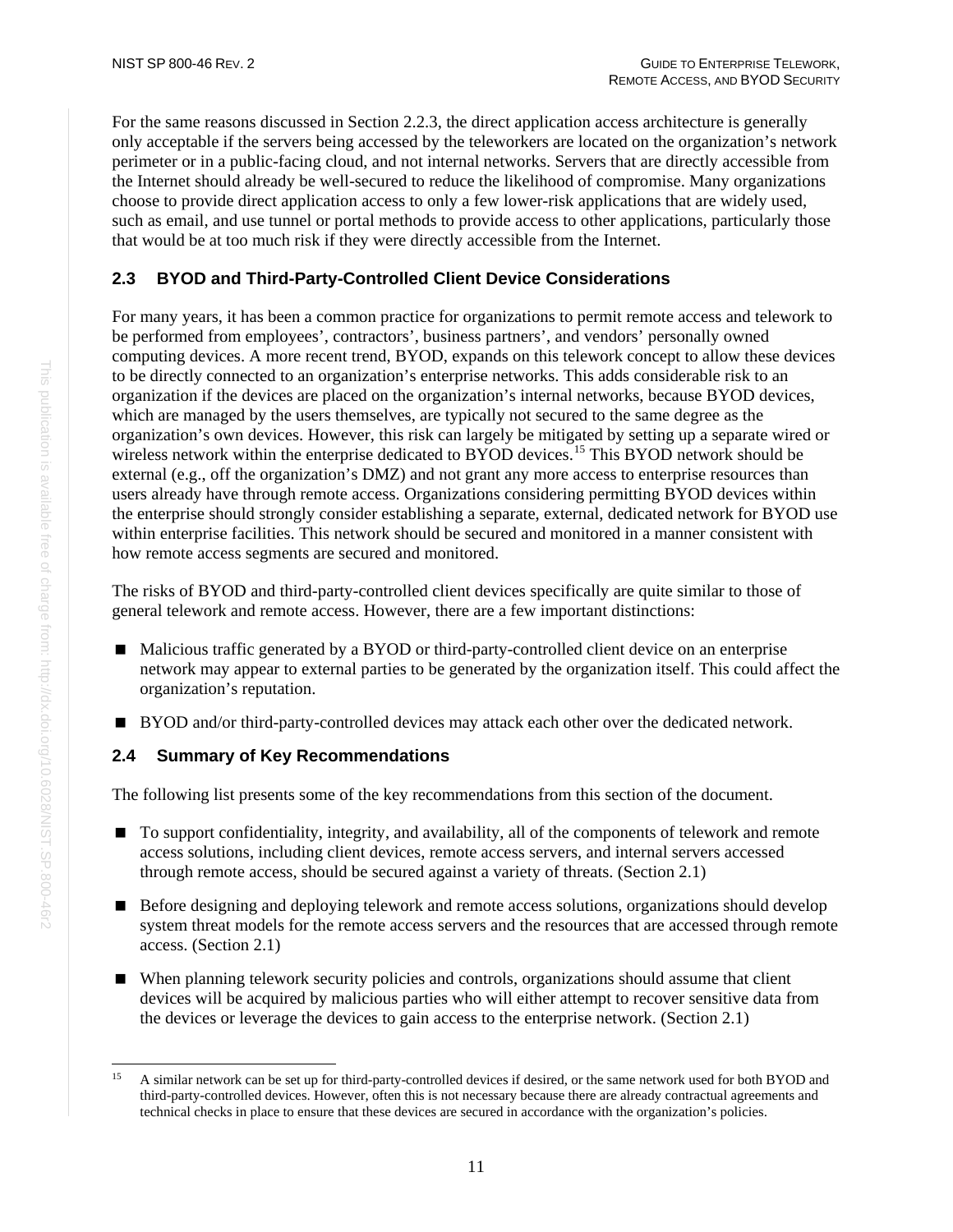- **Organizations should plan their remote access security on the assumption that the networks between** the telework client device and the organization cannot be trusted. (Section [2.1\)](#page-11-1)
- **Organizations should assume that client devices will become infected with malware and plan their** security controls accordingly. (Section [2.1\)](#page-11-1)
- **Organizations should carefully consider the balance between the benefits of providing remote access** to additional resources and the potential impact of a compromise of those resources. Organizations should ensure that any internal resources they choose to make available through remote access are hardened appropriately against external threats and that access to the resources is limited to the minimum necessary through firewalling and other access control mechanisms. (Section [2.1\)](#page-11-1)
- When planning a remote access solution, organizations should carefully consider the security implications of the remote access methods in each of the four categories described in Section [2.2,](#page-13-0) in addition to how well each method may meet operational requirements. (Section [2.2\)](#page-13-0)
- **Organizations considering permitting BYOD devices within the enterprise should strongly consider** establishing a separate, external, dedicated network for BYOD use within enterprise facilities. Such a network may also be used for third-party-controlled client devices if desired. (Section [2.3\)](#page-20-0)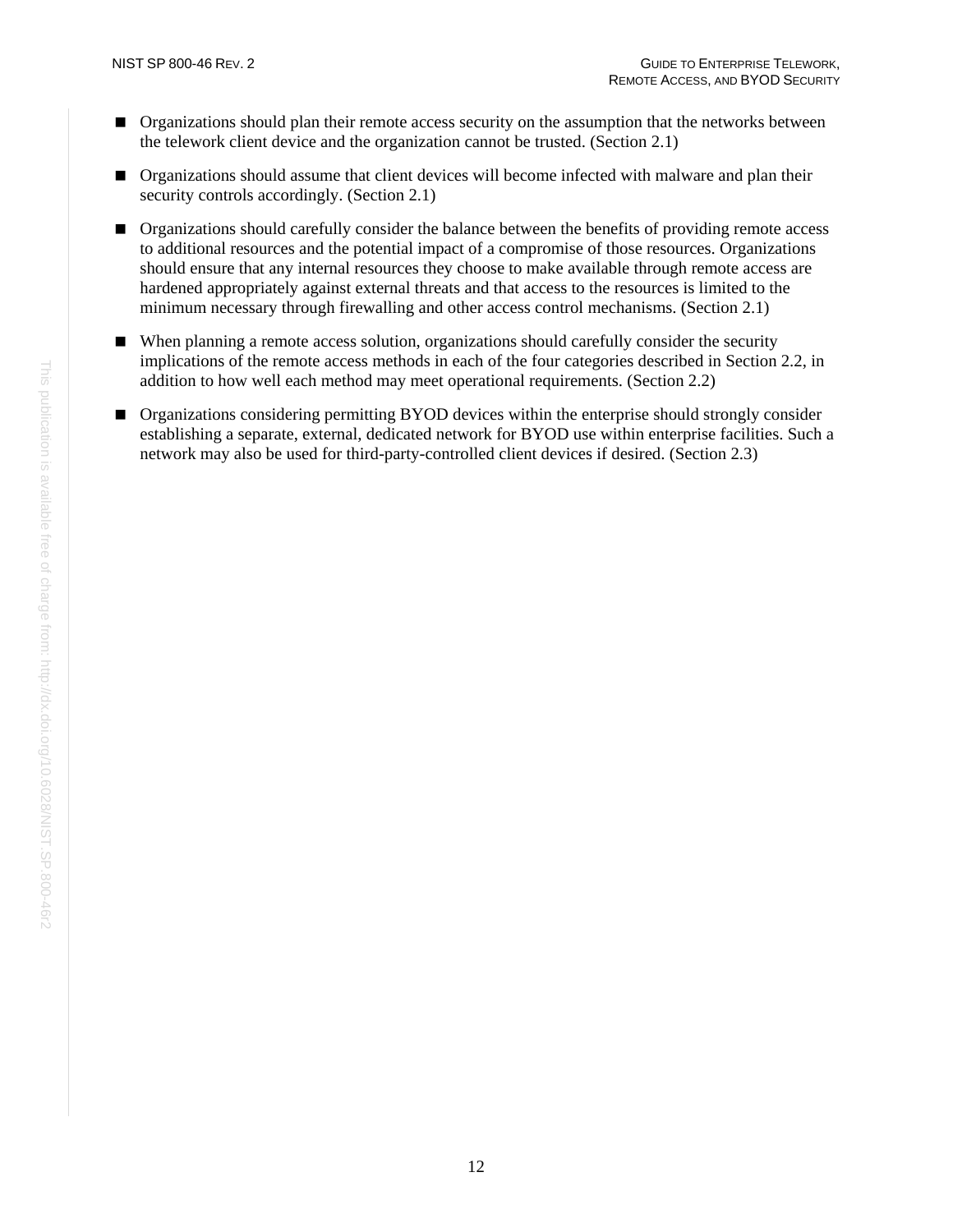#### <span id="page-22-0"></span>**3. Remote Access Solution Security**

This section presents recommendations for securing remote access solutions. It focuses on remote access server security and server placement. It also discusses authentication, authorization, and access control. Recommendations for securing remote access client software are presented in this section, while recommendations for telework client device security are presented in Section [4.](#page-30-0)

#### <span id="page-22-1"></span>**3.1 Remote Access Server Security**

The security of remote access servers, such as VPN gateways and portal servers, is particularly important because they provide a way for external hosts to gain access to internal resources, as well as a secured, isolated telework environment for organization-issued, third-party-controlled, and BYOD client devices. In addition to permitting unauthorized access to enterprise resources and telework client devices, a compromised server could be used to eavesdrop on communications and manipulate them, as well as a "jumping off" point for attacking other hosts within the organization. Recommendations for general server security are available from NIST SP 800-123, *Guide to General Server Security*. Remote access servers should be kept fully patched, operated using an organization-defined security configuration baseline, and managed only from trusted hosts by authorized administrators.

VPN gateways and portals can run many services and applications, such as firewalls, antimalware software, and intrusion detection software. Organizations should carefully consider the security of any solutions that involve running a remote access server on the same host as other services and applications. Such solutions may offer benefits, such as equipment cost savings, but a compromise of any one of the services or applications could permit an attacker to compromise the entire remote access server. Placing the remote access server on a separate, dedicated host reduces the likelihood of a remote access server compromise and limits its potential impact. Using a separate host may also be advisable if the remote access server is likely to place other services and applications at significantly increased risk. An organization should also consider using multiple remote access solutions if its remote access users have vastly different security needs, such as one group accessing typical low-risk resources and another group accessing mission-critical confidential data.

The security of stored data is another important consideration for remote access server security. For portal servers that may temporarily store sensitive user data, wiping such data from the server as soon as it is no longer needed can reduce the potential impact of a compromise of the server. The need to wipe sensitive data from remote access servers should be determined based on a risk assessment.

#### <span id="page-22-2"></span>**3.2 Remote Access Server Placement**

Major factors organizations should consider when determining where to place a remote access server include the following:

- **Device Performance.** Remote access services can be computationally intensive, primarily because of encryption and decryption. Providing remote access services from a device that also provides other services may put too high of a load on the server during peak usage, causing service disruptions. The performance impact caused by encryption and key exchange can be reduced by performing them on hardware-based cryptographic accelerator chips. These chips can be located on computer motherboards or add-on cards.
- **Traffic Examination.** Because the contents of encrypted remote access communications cannot be examined by network firewalls, intrusion detection systems, and other network security devices, it is generally recommended that the remote access architecture be designed so that an unencrypted form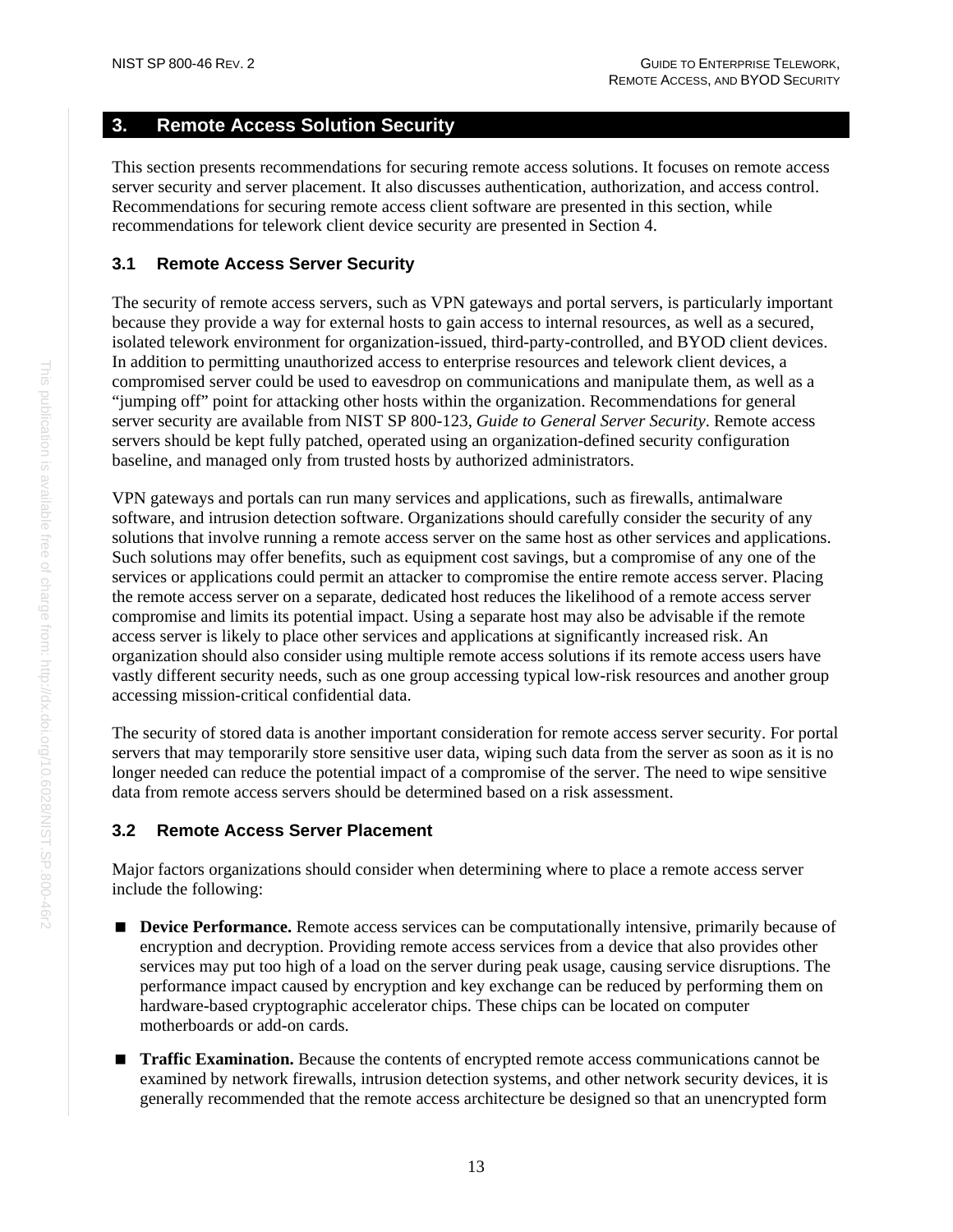of the communications can be examined by the appropriate network and/or host-based security controls.

- **Traffic Not Protected by the Remote Access Solution.** Organizations should carefully consider the threats against network traffic not protected by the remote access solution, such as traffic passed between a remote access server and internal resources.
- **NAT.** The use of NAT can cause operational problems for some remote access solutions. For example, any remote access system that requires the teleworker to connect directly to a host inside the network, such as a remote desktop system or a VPN with its public endpoint inside the network, cannot work with a NAT without special configuration that may or may not work. NATs also prevent the use of applications that require addresses not to change (e.g., embed addresses in the application content). Protocols and mechanisms that break through NATs to solve particular access problems often introduce their own security problems, such as possibly allowing access to different hosts inside the NAT at different times. Some newer NAT technologies, particularly those involving IPv6, are not yet well understood and their security properties not yet fully analyzed.

Organizations should carefully consider the placement of their remote access servers. Some remote access servers, such as VPN gateways, generally act as intermediaries between telework devices and the organization's internal computing resources. Other hosts providing remote access services, such as direct application access and remote desktop access solutions, are true endpoints for remote access communications. Both categories of remote access servers are discussed below.

Remote access servers are usually placed at an organization's network perimeter. Such placement is common because the organizational security policies most often apply to the entire network of an organization. Even if a particular security policy applies to one sub-network of the organization, most remote access servers can restrict access to sub-networks and therefore can be placed at the organization's perimeter. In some network layouts, it is better to put a remote access server inside the perimeter, at the boundary of a sub-network. The rest of this section describes when such a network layout might be appropriate.

#### <span id="page-23-0"></span>**3.2.1 Intermediate Remote Access Servers**

Intermediate remote access servers connect external hosts to internal resources, so they should usually be placed at the network perimeter. The server acts as a single point of entry to the network from the perimeter and enforces the telework security policy. If remote access is needed to a particular subnetwork within the organization, there are generally two options: 1) place the remote access server at the edge of the sub-network, where the sub-network joins the full network; or 2) place it at the perimeter of the full network and use additional mechanisms to restrict the teleworkers to only be able to access the specified sub-network. The value of placing the remote access server at the network perimeter versus the sub-network perimeter differs for the four types of remote access methods:

- **Tunneling servers usually give administrators sufficient control over the internal resources to which a** teleworker has access, such that there is little advantage to setting up a tunneling server at the edge of a sub-network, as opposed to the network perimeter.
- **Portal servers run the application client software on the servers themselves. Placing them at the** network perimeter has a similar effect as placing them at the edge of a sub-network because the remote access user is only running applications on the portal server, not on servers inside the network.
- Remote desktop access does not involve remote access servers, so there is no issue with the placement of the remote access server.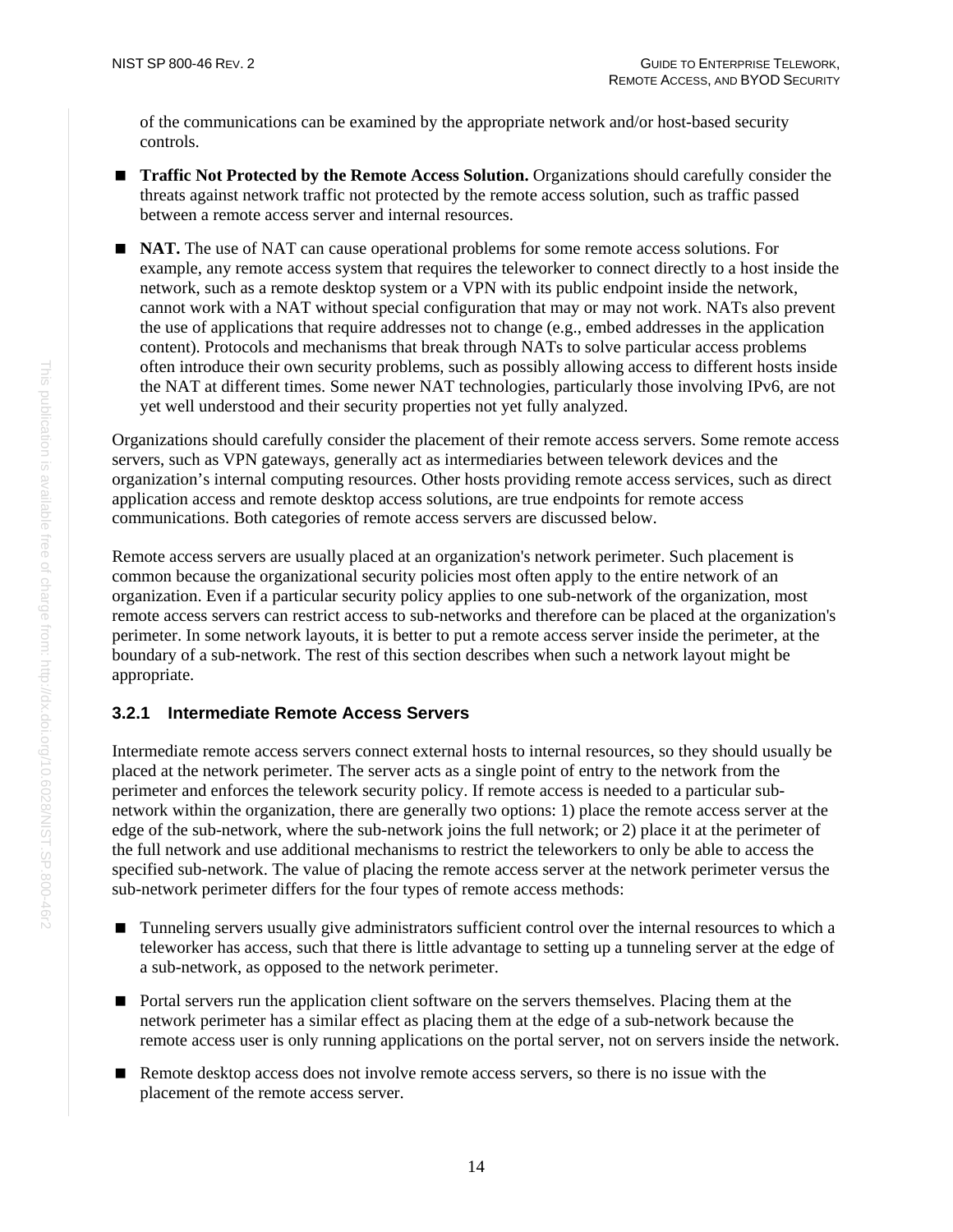Direct application access servers run the application server software on the servers themselves. Placing them at the network perimeter has a similar effect as placing them at the edge of a subnetwork because the remote access user is only running applications on the direct application access server, not on servers inside the network.

Thus, the only types of remote access servers that may be appropriate to place at the sub-network perimeter are portal servers and direct application access servers, but even in those two cases, it is often better to run those on the organization's perimeter so that the organization's firewall can control access to these servers for all workers, not just teleworkers. Further, to simplify management of the network and the network's security policy, running all remote access servers at the network perimeter is also advisable. Therefore, organizations should place remote access servers at the network perimeter instead of the subnetwork perimeter unless there are compelling reasons to do otherwise.

If a network has a firewall at the perimeter, remote access servers on that network should be directly connected to, or in the same physical device as, the firewall so as to not circumvent the firewall's security policy. In the case that the two devices are the same, there is of course no question about the placement of the remote access server. However, if the remote access server is a different device than the firewall, the network planner must decide where to place the remote access server. If the firewall has a DMZ associated with it, then that DMZ is likely the best location for the remote access server, otherwise the server should be outside the firewall if the network topology allows for it. Both of these placements provide logical separation between the remote access server and the internal networks. To reduce the potential impact of a compromise of the remote access server, organizations should restrict communications between the server and internal networks. The server should only be able to initiate communications with the internal hosts and services specifically authorized for remote access usage, and only the appropriate internal hosts (e.g., trusted hosts used to administer the remote access server) should be able to initiate communications with the remote access server.

If the remote access server must be placed inside the firewall, the firewall's security policy should be adjusted to allow only the necessary traffic from teleworkers (and only teleworkers) to get to the remote access server. This could, for example, involve limiting incoming traffic to only the IP addresses or address ranges used by contractors, business partners, and vendors' networks and used by employees' home networks if those networks have stable addresses. Setting up such a precise policy for mobile telework client devices can be difficult to maintain and error-prone. Also, because all remote access communications should be encrypted, as discussed in Section [4,](#page-30-0) network security controls would be unable to monitor the contents of the communications. Therefore, this solution should be avoided.

#### <span id="page-24-0"></span>**3.2.2 Endpoint Remote Access Servers**

Endpoint remote access servers should be placed in the organization's DMZ whenever possible. This allows a perimeter firewall to limit access to the servers from both external and internal hosts, and avoids the security issues discussed in Section [2.2.3](#page-17-0) involved in allowing external traffic to pass directly into the internal network. Implementations of remote desktop access solutions usually rely on internal workstations to provide remote access services, so the use of such solutions is not generally recommended.

#### <span id="page-24-1"></span>**3.3 Remote Access Authentication, Authorization, and Access Control**

Most of the computing resources used through remote access are available only to an organization's users, and often only a subset of those users. To ensure that access is restricted properly, remote access servers should authenticate each teleworker before granting any access to the organization's resources, and then use authorization technologies to ensure that only the necessary resources can be used. Authentication can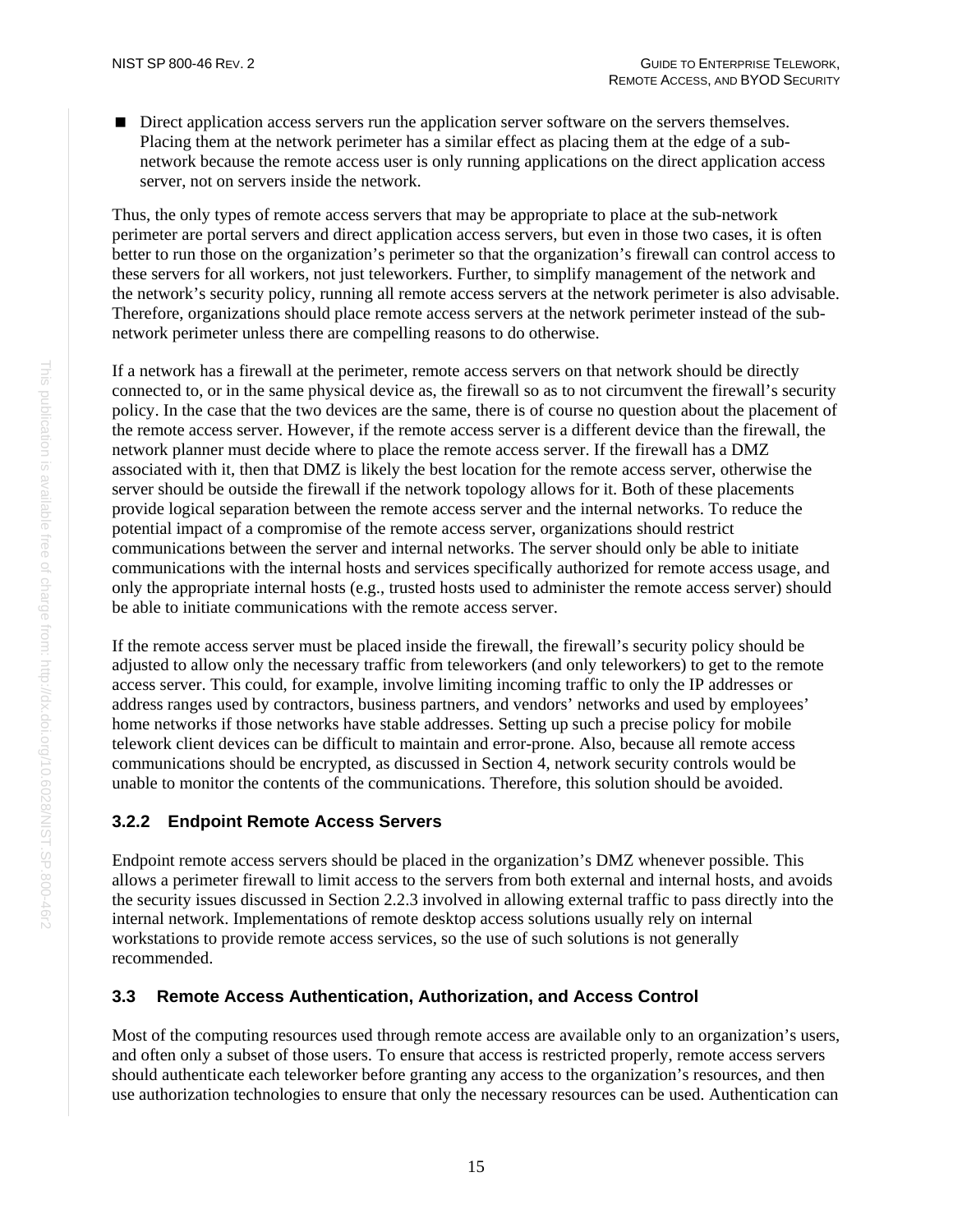also be used to confirm the legitimacy of telework client devices and remote access servers. Access control technologies are also needed to restrict access to network communications and applications. This section provides additional details on remote access authentication, authorization, and access control.

#### <span id="page-25-0"></span>**3.3.1 Authentication**

There are many ways to authenticate remote access users, such as with passwords<sup>[16](#page-25-1)</sup>, digital certificates, or hardware authentication tokens. If passwords are the only form of authentication for a remote access solution, then generally the remote access solution's authentication mechanism should be different from the organization's other authentication mechanisms, such as email or directory service passwords, unless direct application access is being used. Having different passwords reduces the impact that a compromise of remote access credentials would have on other information resources, and vice versa, and it is particularly important if users are entering passwords into telework devices not controlled by the organization. However, having different passwords for remote access and other systems is often not enforceable<sup>17</sup>, and it should be assumed that some users will use the same passwords for both. Organizations with higher security needs or with concerns about the security of passwords should consider using authentication that does not rely solely on passwords, such as multi-factor authentication.

Federal agencies are required to "allow remote access only with two-factor authentication where one of the factors is provided by a device separate from the computer gaining access", according to OMB Memorandum 07-16, *Safeguarding Against and Responding to the Breach of Personally Identifiable Information*. [18](#page-25-3) Such two-factor authentication currently tends to be implemented through the use of a cryptographic token and a password, because other authentication methods are often not available on telework client devices. For example, most mobile devices do not have biometric capabilities, smart card readers, or other additional authentication capabilities.<sup>[19](#page-25-4)</sup> This is particularly true for client devices not issued by the organization.

Many organizations require teleworkers to re-authenticate periodically during long remote access sessions, such as after each eight hours of a session or after 30 minutes of idle time. This helps organizations confirm that the person using remote access is authorized to do so. OMB M-07-16 requires federal agencies to "use a 'time-out' function for remote access and mobile devices requiring user reauthentication after thirty minutes of inactivity".[20](#page-25-5) Remote access servers vary in their support for authentication methods and session timeouts, so additional mechanisms may be needed to implement and enforce these policies. Additional information on the types of user authentication methods appropriate for remote access can be found in NIST SP 800-63, *Electronic Authentication Guideline*[21](#page-25-6) and OMB M-04- 04, *E-Authentication Guidance for Federal Agencies*. [22](#page-25-7)

Whenever feasible, organizations should implement mutual authentication, so that a remote access user can verify the legitimacy of a remote access server before providing authentication credentials to it. An example is verifying a digital certificate presented by the remote access server to ensure that the server is

<span id="page-25-1"></span><sup>&</sup>lt;sup>16</sup> For more information and recommendations specific to passwords, see draft NIST SP 800-118, *Guide to Enterprise Password Management* (http://csrc.nist.gov/publications/PubsSPs.html#800-118).

<span id="page-25-2"></span><sup>&</sup>lt;sup>17</sup> In some cases, it can be enforced by using a centralized password management system for both the remote access passwords and the other systems' passwords. Many centralized password management systems can ensure that the same password is not used for two different systems.

<span id="page-25-4"></span><span id="page-25-3"></span><sup>&</sup>lt;sup>18</sup> <http://www.whitehouse.gov/omb/memoranda/fy2007/m07-16.pdf><br><sup>19</sup> One possibility for an organization is to lower as derived Personal

<sup>19</sup> One possibility for an organization is to leverage derived Personal Identity Verification (PIV) credentials. For more information, see NIST SP 800-157, *Guidelines for Derived Personal Identity Verification (PIV) Credentials*

<span id="page-25-5"></span>[<sup>\(</sup>http://dx.doi.org/10.6028/NIST.SP.800-157\)](http://dx.doi.org/10.6028/NIST.SP.800-157).<br>
20 NIST SP 800-53 also has a security control for this, Access Control 11 (AC-11), Session Lock.<br>
21 http://dv.dsi.org/10.6028/NIST SP 800-62.2

<span id="page-25-6"></span> $rac{21}{22}$  <http://dx.doi.org/10.6028/NIST.SP.800-63-2>

<span id="page-25-7"></span><http://www.whitehouse.gov/omb/memoranda/fy04/m04-04.pdf>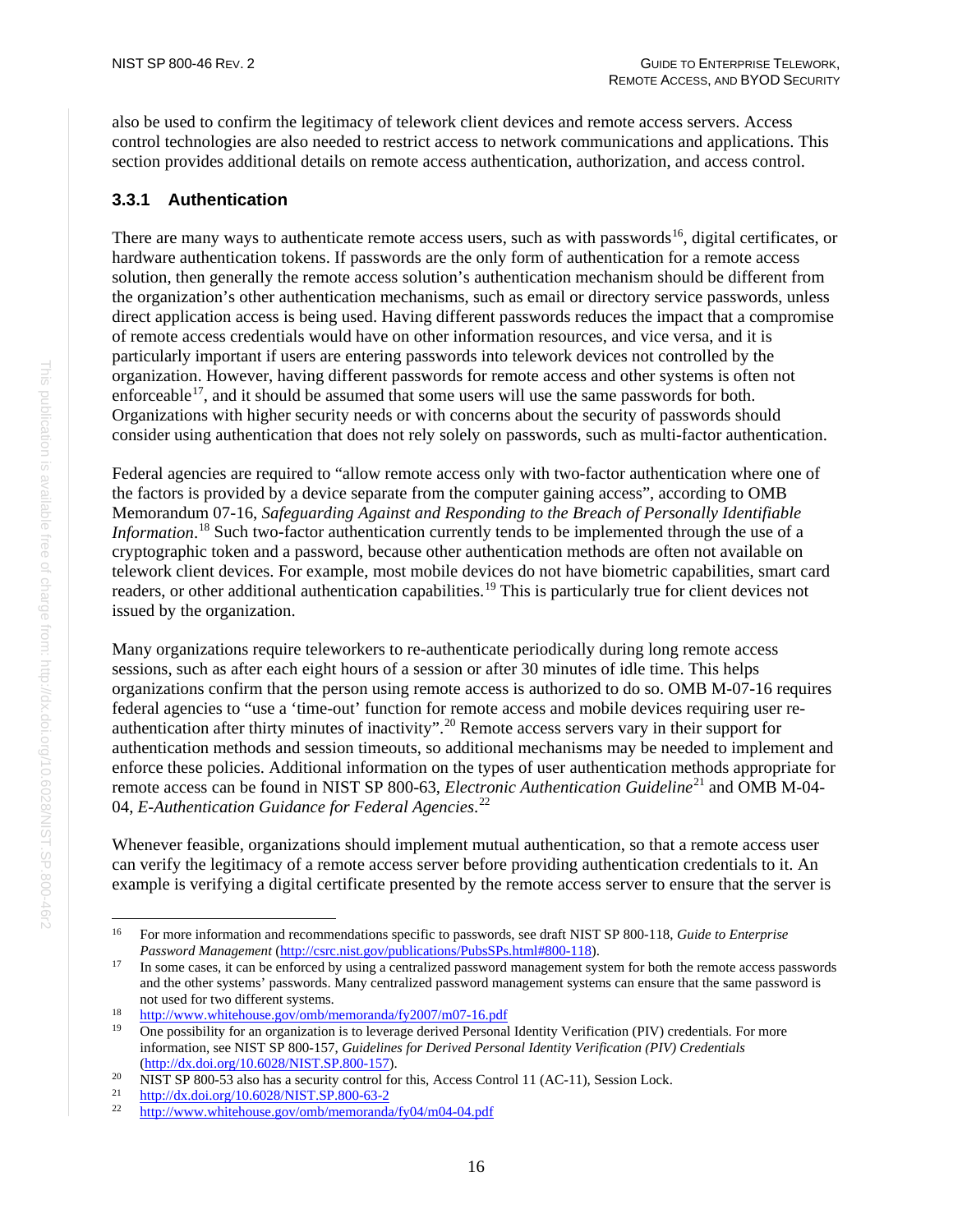controlled by the organization. User digital certificates can be used in many remote access systems, although the systems vary in the way that they handle certificates. Most user digital certificates have the private key associated with the certificate protected by a password. Some remote access methods, such as IPsec and SSL VPN technologies, include mandatory server authentication during the setup of the secure communications channel. Server authentication is most important for remote access methods where a user is manually establishing the remote access connection, such as typing a URL into a web browser. Section 3.4 presents additional information on this.

#### <span id="page-26-0"></span>**3.3.2 Authorization**

After verifying the identity of a remote access user, organizations may choose to perform checks involving the telework client device to determine which internal resources the user should be permitted to access. These checks are sometimes called *health, suitability*, *screening*, or *assessment* checks. The most common way of implementing this is having the remote access server perform health checks on the teleworker's client device. These health checks usually require software on the user's device that is controlled by the remote access server to verify compliance with certain requirements from the organization's secure configuration baseline, such as the user's antimalware software being up-to-date, the operating system being fully patched, and the user's device being owned and controlled by the organization. Fewer health checks are generally available on mobile devices, but an important check usually provided is to determine if a mobile device has been rooted or jailbroken, which can have serious negative security implications.[23](#page-26-1)

Some remote access solutions can also determine if the device has been secured by the organization and what type of device it is (e.g., desktop/laptop, smartphone, tablet). Based on the results of these checks, the organization can determine whether the device should be permitted to use remote access and what level of access should be granted. If the user has acceptable authorization credentials but the client device does not pass the health check, the user and device may be granted limited access to the internal network, no network access at all, or access to a quarantine network so that the security deficiencies can be fixed. This decision can also be based on the part of the network that the device is trying to access; an organization might have more stringent policies for more sensitive data. Some organizations also issue digital certificates to the client devices so that the devices themselves can be authenticated as part of the checks.

Authorization based on the type of device that is used and the device's properties is referred to as network access control (NAC). NAC is a security policy enforcement mechanism, not a true security protection mechanism. Examples of NAC checks include verifying the presence of security patches, confirming that antimalware software is enabled and up-to-date, ensuring that a personal firewall is enabled and blocking incoming traffic, and performing device authentication. However, many health checks are performed in ways that can be trivially circumvented by malware, so organizations should not rely on NAC to stop determined attackers from gaining network access. Organizations should use NAC whenever feasible to detect major security policy violations in telework client devices and to prevent teleworkers from inadvertently using the wrong device for telework. Some NAC solutions can also be used to control which internal resources each client device may access and whether remediation actions have to be performed on a client device before it is permitted access.

<span id="page-26-1"></span><sup>&</sup>lt;sup>23</sup> New methods for rooting and jailbreaking mobile devices are frequently created, so it is unlikely that health checks can detect every instance of such methods being used.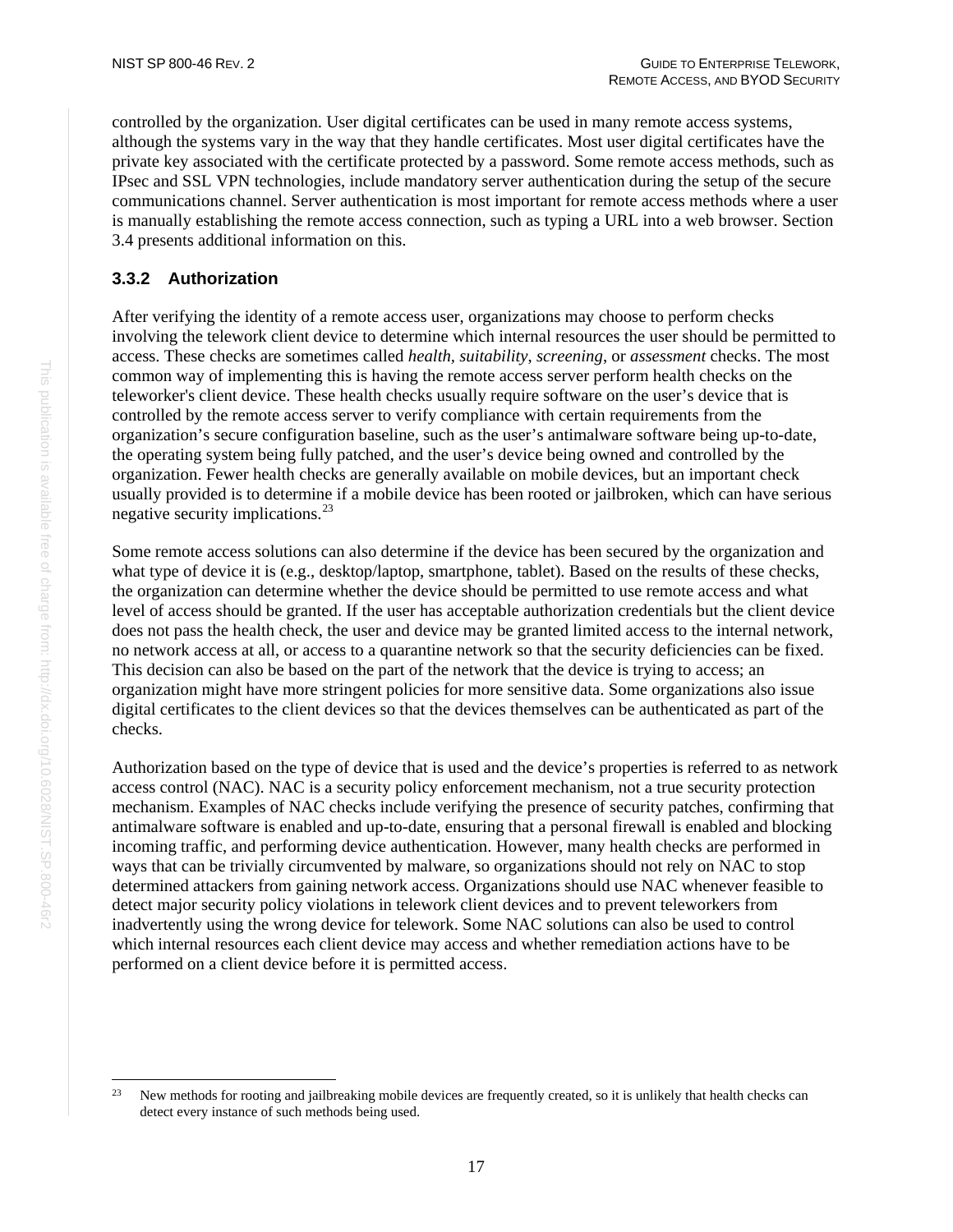#### <span id="page-27-0"></span>**3.3.3 Access Control for Network Communications**

A major component of controlling access to network communications and protecting their content is the use of cryptography. At a minimum, any sensitive information passing over the Internet, wireless networks, and other untrusted networks should have its confidentiality and integrity preserved through use of cryptography. Federal agencies are required to use cryptographic algorithms that are NISTapproved and contained in FIPS-validated modules. The FIPS 140 specification, *Security Requirements for Cryptographic Modules*, defines how cryptographic modules are validated.<sup>[24](#page-27-1)</sup> It is important to note that for a remote access system to be considered compliant to FIPS 140, both sides of the interaction must have passed FIPS 140 validation. Many remote access systems, such as SSL VPNs, support the use of remote access client software from other vendors, so there may be two or more distinct validation certificates for a particular remote access system.

Some remote access methods, such as IPsec and SSL VPNs, often inherently include NIST-approved mechanisms for encrypting communications and verifying their integrity. Other remote access methods may use other NIST-approved cryptographic mechanisms to provide protection. Remote access methods that do not offer NIST-approved mechanisms for protecting the confidentiality and integrity of communications should have additional NIST-approved protection applied, such as tunneling the remote access method's communications within a VPN or running the communications over TLS. Remote access methods that offer both NIST-approved and non-NIST-approved cryptographic mechanisms should disable the use of all non-approved cryptographic mechanisms if possible. This is usually achieved through configuration of the remote access server.

Access control for network communications may also involve determining which traffic should be protected. Some remote access solutions offer options for this; for example, many VPN clients have a feature called *split tunneling* which, if enabled, will tunnel all communications involving the organization's internal resources through the VPN, thus protecting them, but will exclude all other communications from going through the tunnel. Split tunneling increases efficiency for communications and reduces load on the remote access solution, but it also prevents the organization from examining much of the teleworkers' network traffic and from protecting the confidentiality and integrity of that traffic. Further, using split tunneling could result in a telework device that has two active Internet interfaces—for example, a PC connected to Ethernet and a wireless network simultaneously inadvertently becoming a bridge between a trusted and an untrusted network. This presents a significant security risk and is a violation of most organizations' security policies. For teleworkers using VPNs on untrusted networks, particularly higher-risk networks such as wireless hotspots, organizations should consider disabling split tunneling capabilities so that attackers cannot eavesdrop on any of the teleworkers' network communications.

For their teleworkers' home networks or their contractors', business partners', and vendors' networks, some organizations provide VPN gateways, firewall appliances, or other security devices that are configured to enforce the organization's security policies. This gives organizations greater control over telework security but may also involve significant costs in purchasing, deploying, managing, and maintaining the security devices. Also, because most networks used for telework are also used for other purposes, the security policies could interfere with other use of the network if not designed properly. Another drawback is that the security devices, if stolen by or otherwise acquired by an attacker, could grant an attacker easy access to the organization's systems if the organization's remote access solution authenticates the security device only and not the remote access user. Therefore, when such security devices are used, both the device and the user should be authenticated by the organization.

<span id="page-27-1"></span> <sup>24</sup> The current version of FIPS 140 is FIPS 140-2 [\(http://csrc.nist.gov/publications/fips/fips140-2/fips1402.pdf\)](http://csrc.nist.gov/publications/fips/fips140-2/fips1402.pdf).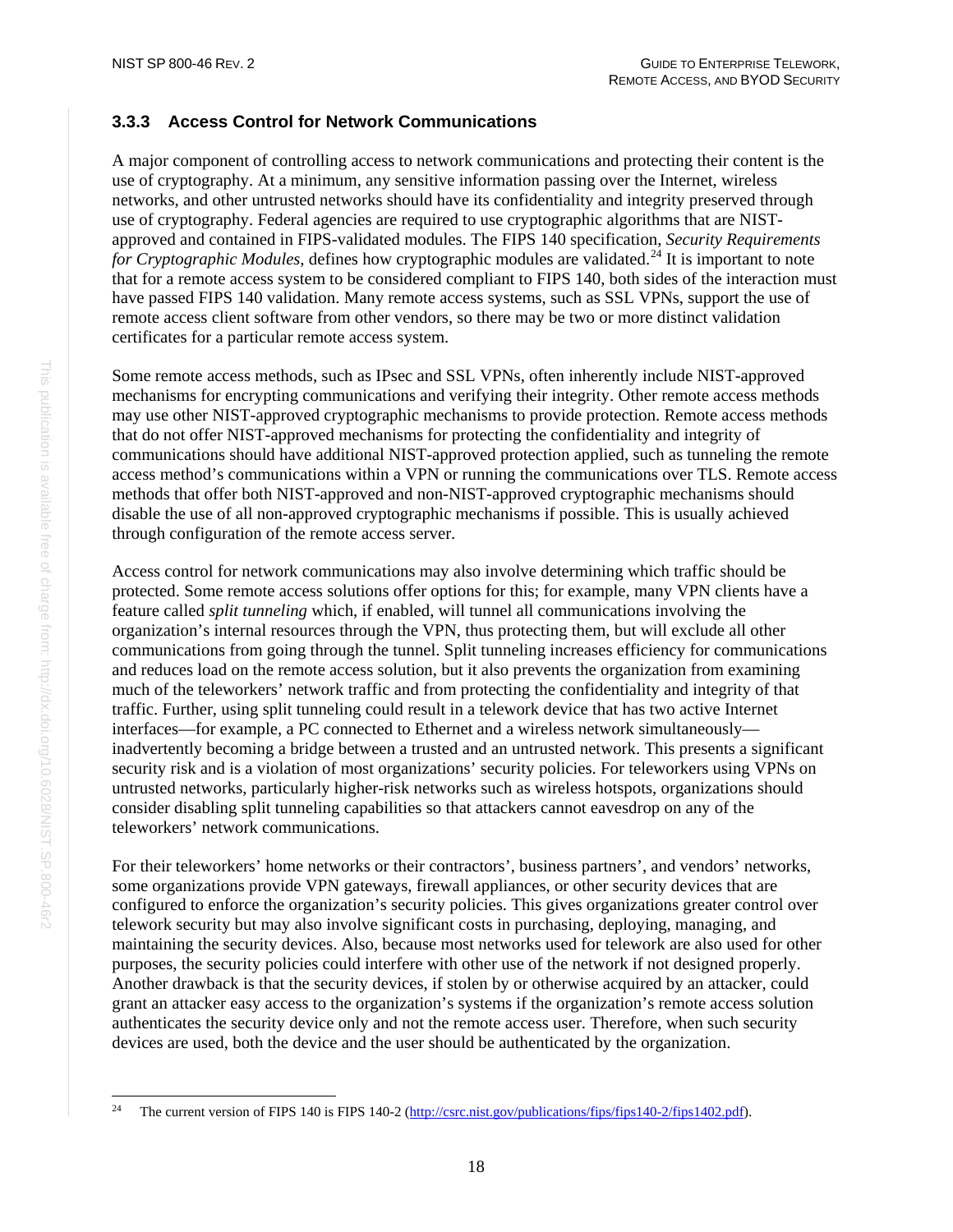#### <span id="page-28-0"></span>**3.3.4 Access Control for Applications**

Different types of remote access architectures offer different levels of granularity for application access control. Tunnels often have a mechanism for an administrator to specify which ports on which hosts the teleworker has access to; this can limit access so that only specific applications can be used. Portals, by their nature, limit the teleworker to applications run on the portal server. Similarly, direct application access limits the teleworker to a specific application on a single server. Remote desktop access can only provide access control to applications by combining its policies with the access control restrictions that are in place on the internal workstations.

Putting limits on which applications teleworkers can access does not necessarily prevent teleworkers from affecting other resources, because the applications being run may have access to other network resources. For example, a web server that the teleworker accesses may cause lookups on database servers, data retrieval from file servers, and other actions involving additional servers. Thus, the policy of limiting a teleworker to particular applications should be considered in light of what other applications and hosts those applications can interact with.

#### <span id="page-28-1"></span>**3.4 Remote Access Client Software Security**

Another important element of remote access solution security is the security configuration of remote access client software. Many remote access clients have security features and settings that can be remotely managed by a system administrator. Such management is particularly important for client software that has complex security settings. For example, many users have difficulty with manually setting IPsec configurations or authentication options for remote desktop access. If the client has remote management capabilities, an administrator can view its configuration, reconfigure it, and possibly lock the configuration. Locking ensures that security settings are not inadvertently or intentionally altered, which could reduce remote access security. However, there is no standardization for remote management capabilities or interfaces, and many remote access systems do not have remote management features for their client software.

Organizations should carefully plan how remote access client software security will be maintained and managed before selecting and deploying a remote access solution. More broadly, organizations should also plan how the telework client devices that they provide to teleworkers will be managed and supported, such as a help desk agent remotely accessing a device to perform troubleshooting of operational problems reported by a teleworker. If not properly secured, remote management capabilities can be misused by attackers to compromise telework client devices and use them to gain access to an organization's internal resources. Therefore, organizations should ensure that remote management is properly secured, particularly encrypting network communications and performing mutual authentication of endpoints.

Organizations should also consider the "thickness" of remote access client software. A remote access client is considered *thick* if it is configured so that the organization has nearly complete control over the remote access environment. For example, many VPN clients can be configured to be very thick, such as tunneling all network communications from the client device to the organization's network, using the organization's Domain Name System (DNS) services instead of the local network's DNS services, and hard-coding the IP address of the VPN gateway instead of relying on local name resolution of the DNS server's name.

However, many VPN clients can also be configured to be *thin*, which means that the client uses a common application already present on the telework device, such as a web browser. With a thin VPN client, the organization has considerably less control over the remote access environment as compared to a thick client. A thin VPN client might rely on local network services and permit communications not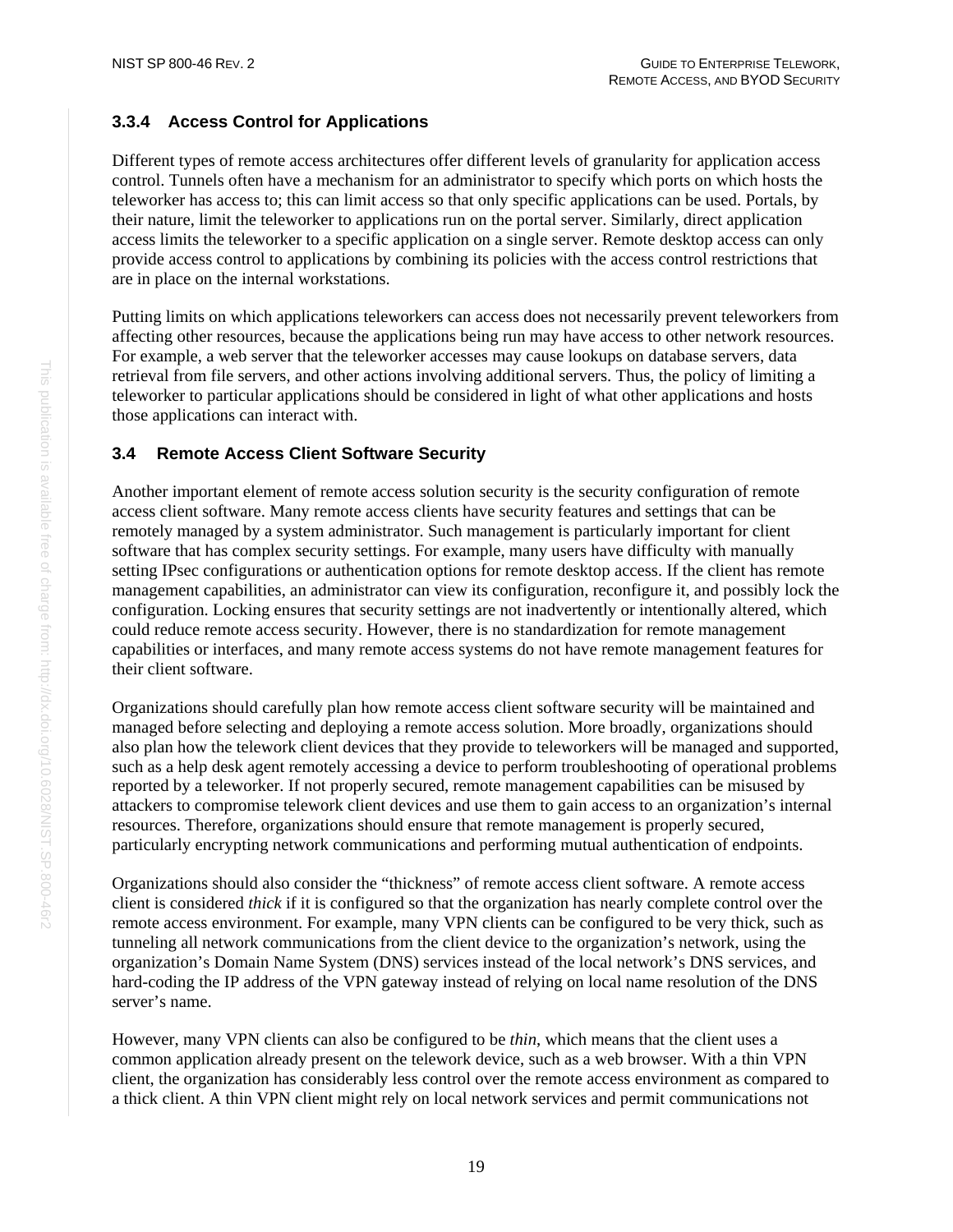involving the organization's internal resources to be passed unprotected across public networks. Some types of remote access solutions, such as portals, remote desktop access, and direct application access, have inherently thin remote access clients.

Thin remote access clients are generally more flexible and efficient than thick clients, but they also cause a greater risk of error and compromise—for example, a user could mistype a portal server's URL in a web browser and reach a fraudulent website. Thick clients help ensure that clients are communicating with legitimate remote access servers and other resources. Organizations with higher security needs or with particularly high risks against their remote access communications should use thick remote access clients whenever possible to reduce the risk of compromise.

#### <span id="page-29-0"></span>**3.5 Summary of Key Recommendations**

The following list presents some of the key recommendations from this section of the document.

- The security of remote access servers is particularly important. Recommendations for general server security are available from NIST SP 800-123, *Guide to General Server Security*. Remote access servers should be kept fully patched, operated using an organization-defined security configuration baseline, and only managed from trusted hosts by authorized administrators. (Section [3.1\)](#page-22-1)
- **Organizations should carefully consider the security of any remote access solutions that involve** running a remote access server on the same host as other services and applications. (Section [3.1\)](#page-22-1)
- **Organizations should consider several major factors when determining where to place a remote access** server, including device performance, traffic examination, unprotected traffic, and NAT. Organizations should place remote access servers at the network perimeter unless there are compelling reasons to do otherwise. (Section [3.2\)](#page-22-2)
- To ensure that access is restricted properly, remote access servers should authenticate each teleworker before granting any access to the organization's resources, and then use authorization technologies to ensure that only the necessary resources can be used. Whenever feasible, organizations should implement mutual authentication, so that a remote access user can verify the legitimacy of a remote access server before providing authentication credentials to it. (Section [3.3\)](#page-24-1)
- Any sensitive information from remote access communications passing over the Internet, wireless networks, and other untrusted networks should have its confidentiality and integrity preserved through use of cryptography. Federal agencies are required to use cryptographic algorithms that are NIST-approved and contained in FIPS-validated modules. (Section [3.3\)](#page-24-1)
- Organizations should carefully plan how remote access client software security will be maintained and managed before selecting and deploying a remote access solution. Organizations should also plan how the telework client devices that they provide to teleworkers will be managed and supported. Organizations should ensure that remote management is properly secured, particularly encrypting network communications and performing mutual authentication of endpoints. (Section [3.4\)](#page-28-1)
- **Organizations with higher security needs or with particularly high risks against their remote access** communications should use thick remote access clients whenever possible to reduce the risk of compromise. (Section [3.4\)](#page-28-1)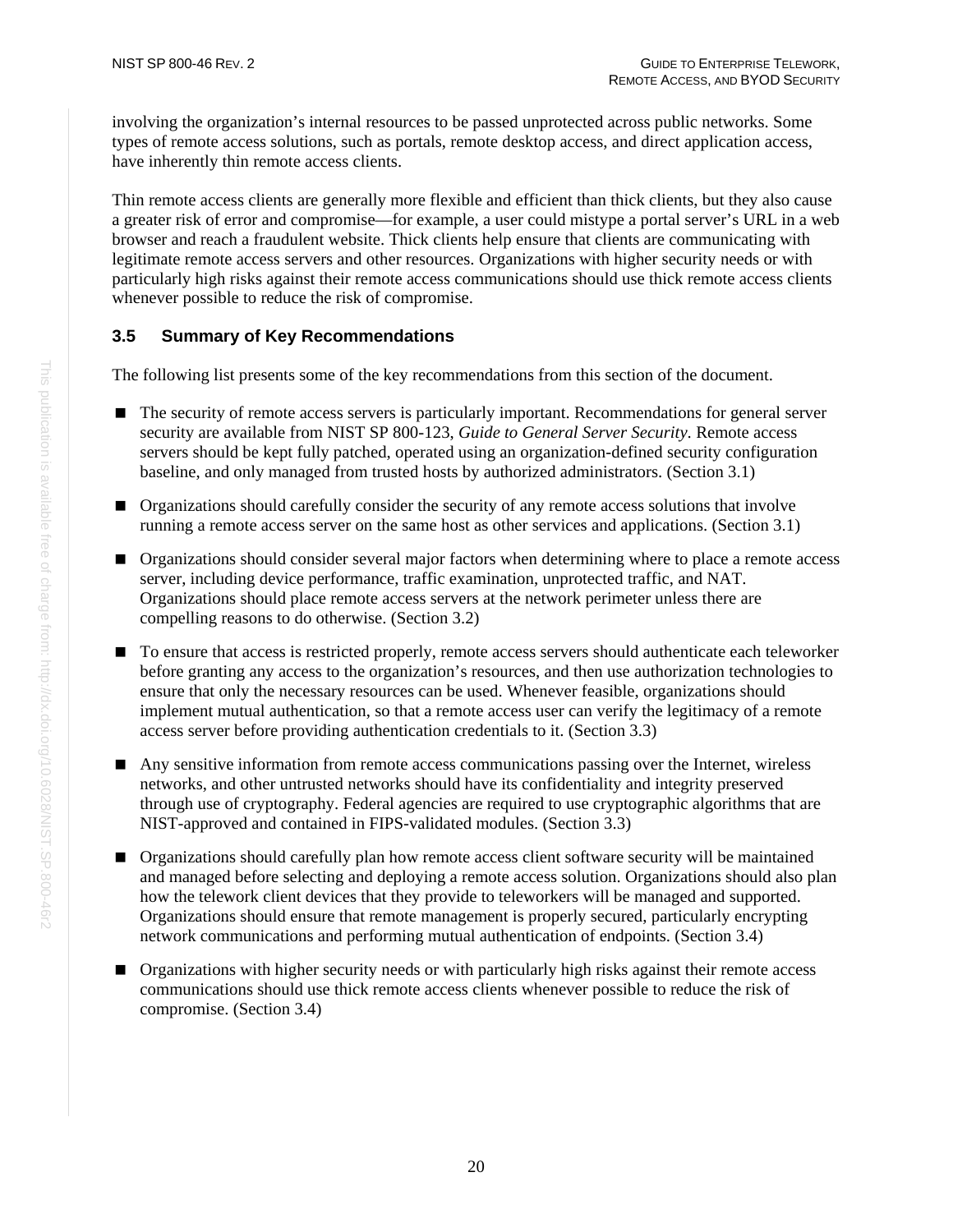#### <span id="page-30-0"></span>**4. Telework Client Device Security**

Telework client devices can be divided into two general categories:

- **Personal computers (PC),** which are desktop and laptop computers. PCs run desktop/laptop operating systems such as Windows, Apple OS X, and Linux. PCs can be used for any of the remote access methods described in this section.
- **Mobile devices,** which are small mobile computers such as smartphones and tablets which often run a mobile-specific OS such as Apple iOS and Google Android. Mobile devices are most often used for remote access methods that use web browsers, primarily SSL VPNs and individual web application access.

The difference between PCs and mobile devices is decreasing. Mobile devices are offering more functionality previously provided only by PCs. Still, the security controls available for PCs and mobile devices are significantly different as of this writing, so the rest of this publication provides separate recommendations for PCs and mobile devices, where applicable.

Another set of categories used in the recommendations is the party that is responsible for the security of the client device. These categories are as follows:

- **Organization.** Client devices in this category are usually acquired, configured, and managed by the organization. These devices can be used for any of the organization's remote access methods.
- **Third-Party-Controlled.** These client devices are controlled by the teleworker's employer, such as a contractor, business partner, or vendor. This third party is ultimately responsible for securing the client devices and maintaining their security, as documented in contracts between the organization and the third party. These devices can usually be used for many or all of the organization's remote access methods.
- **BYOD.** These client devices are controlled by the teleworker, who is fully responsible for securing them and maintaining their security. These devices can usually be used for many or all of the organization's remote access methods.
- **Unknown.** Labeled as "unknown" because there are no assurances regarding their security, these client devices are owned and controlled by other parties, such as kiosk computers at hotels, and PCs or mobile devices owned by friends and family. Remote access options for these devices are typically quite limited because users cannot or should not install software onto them, and their use is extremely risky because of the unknown nature of their security posture.

In today's computing environment, there are many threats to telework client devices. These threats are posed by people with many different motivations, including causing mischief and disruption, stealing intellectual property, and committing identity theft and other forms of fraud. The primary threat against most telework client devices is malware, including viruses, worms, malicious mobile code, Trojan horses, rootkits, spyware, and bots.<sup>[25](#page-30-1)</sup> Malware threats can infect client devices through many means, including email, websites, file downloads and file sharing, peer-to-peer software, instant messaging, and social media. The use of unauthorized removable media or devices, such as flash drives, is a common transmission mechanism for malware. Another common threat against telework client devices is loss or theft of the device. Someone with physical access to a device has many options for attempting to view or copy the information stored on it. An attacker with physical access can also add malware to a device that

<span id="page-30-1"></span> <sup>25</sup> For more information on malware, see NIST SP 800-83 Revision 1, *Guide to Malware Incident Prevention and Handling for Desktops and Laptops* [\(http://dx.doi.org/10.6028/NIST.SP.800-83r1\)](http://dx.doi.org/10.6028/NIST.SP.800-83r1).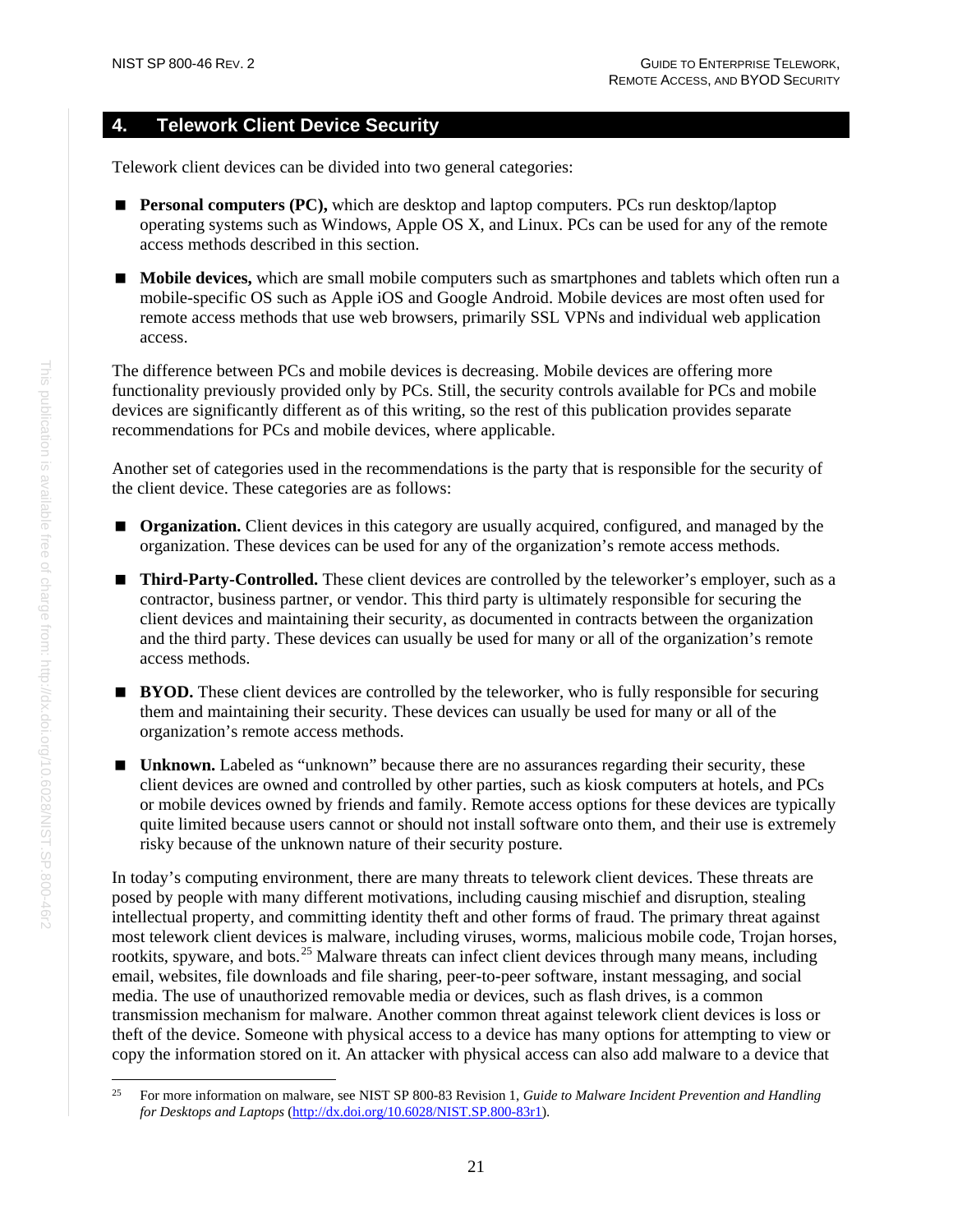gives them access to data accessed from or entered into the device, such as users' passwords typed into a laptop keyboard.

Permitting teleworkers to remotely access an organization's computing resources or to have local access to the organization's networks gives attackers additional opportunities to breach the organization's security. When a client device uses remote access or has local network access, it is essentially an extension of the organization's own network. If the device is not secured properly, it poses additional risk not only to the information that the teleworker accesses, but also to the organization's other systems and networks. Therefore, telework client devices should be secured properly and have their security maintained regularly.

Generally, telework client devices should have the same local security controls as other client devices in the enterprise—OS and application security updates applied promptly, unneeded services disabled, etc. However, because of the threats that client devices face in external environments, additional security controls are recommended, and some security controls may need to be adjusted to work effectively in telework environments. For example, storing sensitive data on a desktop computer housed at an organization's headquarters has different ramifications than storing the same data on a laptop used at several external locations. This section discusses recommendations for securing telework client devices and the data that they contain.

If the use of additional security controls installed on telework devices is not feasible or enforceable, other approaches may be better, such as providing a secure local environment for telework through use of VDI or VMI technologies, giving teleworkers removable media that they can use to boot their telework PC into a secure remote access and telework environment, or adopting mobile device management (MDM) and mobile application management (MAM) solutions for enhancing and enforcing mobile device security.

Organizations should be responsible for securing their own telework client devices and should also require their users or their non-employee users' organizations to implement and maintain appropriate, often similar, levels of security for the non-organization-issued client devices that they use for telework. The mechanisms for securing organization-owned and other telework client devices are similar, but some of the security controls might not be feasible for teleworkers to implement on their own. See NIST SP 800-114 Revision 1, *User's Guide to Telework and Bring Your Own Device (BYOD) Security*, [26](#page-31-1) for recommendations for users securing BYOD telework client devices. Section 5 contains additional discussion of the feasibility of relying on users to establish and maintain the security of devices.

#### <span id="page-31-0"></span>**4.1 Securing Telework PCs**

One of the most important security measures for a telework PC is having a properly configured personal firewall installed and enabled. Personal firewalls are needed to stop network-based threats in many environments. If a personal firewall has a single policy for all environments, then it is likely to be too restrictive at times, such as when on the organization's internal network, and not restrictive enough at other times, such as when on a third-party external wireless network. So personal firewalls capable of supporting multiple policies should be used whenever possible and configured properly for the enterprise environment and an external environment, at a minimum.<sup>[27](#page-31-2)</sup>

Many firewalls require the user to manually select the appropriate policy or environment from a list, but some personal firewalls can be configured to "auto-sense" the network they are on and choose a security

This publication is available free of charge from: http://dx.doi.org/10.6028/NIST.SP.800-46r2

This publication is available free of charge from: http://dx.doi.org/10.6028/NIST.SP.800-46r2

<span id="page-31-2"></span><span id="page-31-1"></span> $\frac{26}{27}$  [http://dx.doi.org/10.6028/NIST.SP.800-114r](http://dx.doi.org/10.6028/NIST.SP.800-114)1

<sup>27</sup> For more information on personal firewalls, see NIST SP 800-41 Revision 1, *Guidelines on Firewalls and Firewall Policy* [\(http://dx.doi.org/10.6028/NIST.SP.800-41r1\)](http://dx.doi.org/10.6028/NIST.SP.800-41r1).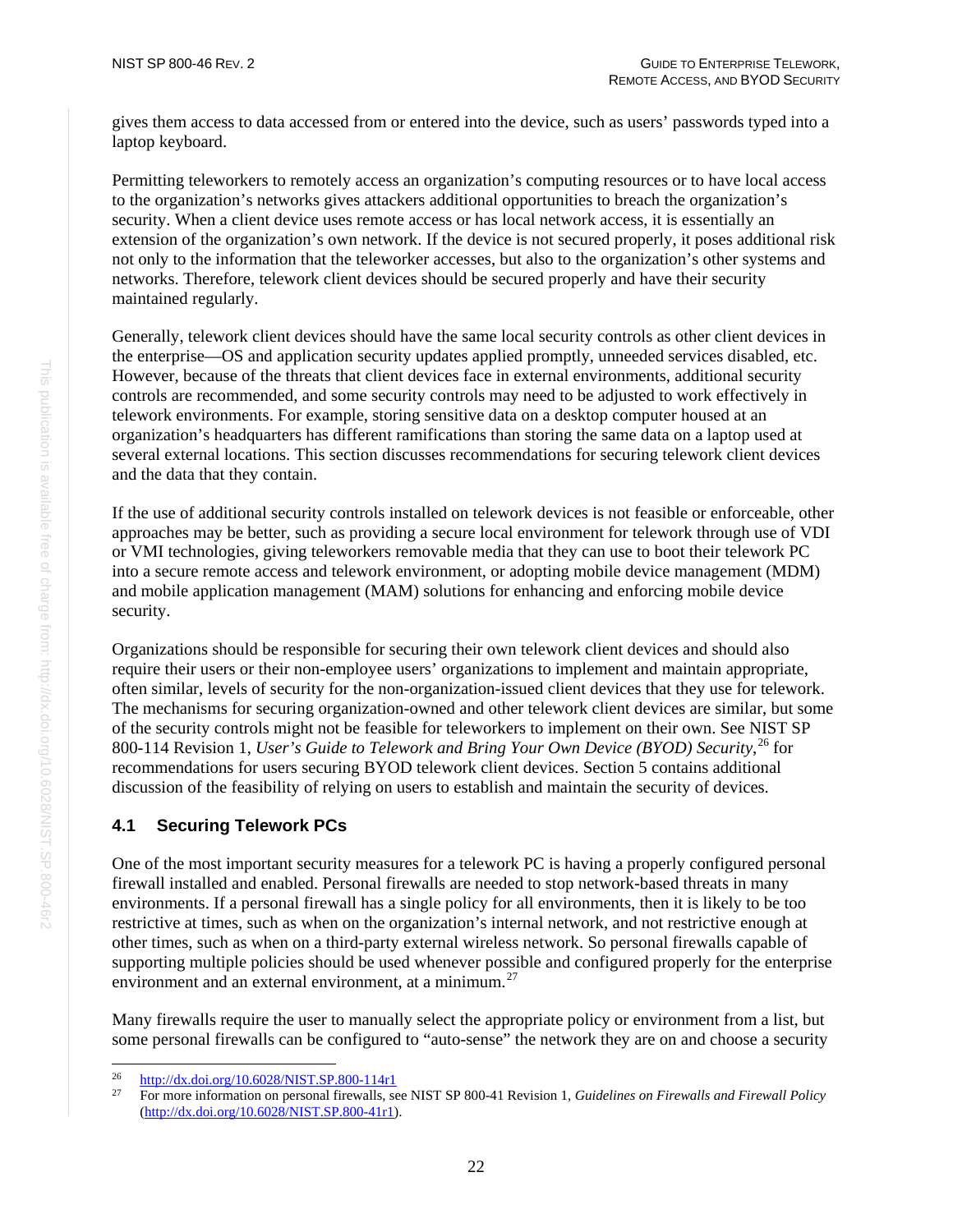policy based on that information. Although auto-sensing helps to automate the security process, it may not always work correctly and could apply the wrong policy at times, making the computer insecure or blocking needed functionality. Thus, organizations that want to use auto-sensing features should test them thoroughly before relying on them, as well as educating users on how they work and how users can override them if the wrong policy has been selected. Auto-sensing features should only be used if they notify the teleworker what environment the feature thinks the user is in so that the user can override it if the auto-sensing feature has misidentified the environment.

Another important consideration for telework PCs is applying OS and application security updates.<sup>[28](#page-32-0)</sup> For telework PCs secured by their users, this generally involves configuring the OS and applications to automatically contact the vendors' online services frequently to check for updates and download and install them. Determining how to configure other telework PCs (controlled by the organization or its contractors, business partners, vendors, etc.) to acquire updates can be significantly more complicated. An organization might wish to use a centralized patch management system for all its PCs, but if telework PCs rely on such a system, they may not receive updates promptly if they are configured to get updates only from the organization's centralized patch management system.<sup>[29](#page-32-1)</sup> For example, a user might connect a telework PC to an external network but not establish a remote access connection to its own organization. The PC may be exposed to threats that could exploit its unpatched vulnerabilities, and patches would not be available until sometime after the user established a remote access session with its own organization. Another potential problem with keeping software updated is that remote access sessions may be brief, particularly if the teleworker is on travel. This might preclude larger updates from being downloaded if the software performing the updates does not permit updates to be downloaded in pieces.

Organizations should carefully consider these issues when planning how telework PCs will be kept current with OS and application updates. Organizations should also encourage users to fully update their telework PCs before taking them on travel or to other uncontrolled environments, which are generally more likely to contain new threats than home networks.

Other security measures that are particularly important for telework include the following:

- Have a separate user account with limited privileges for each person that will use the telework PC. Teleworkers should use their limited privilege accounts for regular work and use a separate administrative account only for tasks that require administrator-level access, such as some software updates. This reduces the likelihood of an attacker gaining administrator-level access to the PC.
- Enforce *session locking*, which prevents access to the PC after it has been idle for a period of time (such as 15 minutes) or permits the user to lock a session upon demand. After a session is locked, access to the PC can only be restored through authentication. Session locking is often part of screensaver software. This prevents an attacker within physical proximity of a PC from easily gaining access to the current session. However, it does not thwart an attacker who steals a PC or has access to it for an extended period of time; session locking can be circumvented through various techniques.
- **Physically secure telework PCs by using cable locks or other deterrents to theft. This is most** important for telework PCs in untrusted external environments. Also, in these environments, shut down the PC if it is going to be left unattended (see Section [4.3.1](#page-35-0) for further explanation of this.)

<span id="page-32-0"></span><sup>&</sup>lt;sup>28</sup> Generally, the most important applications to keep up-to-date are those that are used for security (e.g., antimalware software, personal firewalls) or remote access, and those that are network-capable and frequent vectors for exploits, such as web browsers, email clients, and instant messaging clients.

<span id="page-32-1"></span><sup>29</sup> For more information on patch management, see NIST SP 800-40 Revision 3, *Guide to Enterprise Patch Management Technologies* [\(http://dx.doi.org/10.6028/NIST.SP.800-40r3\)](http://dx.doi.org/10.6028/NIST.SP.800-40r3).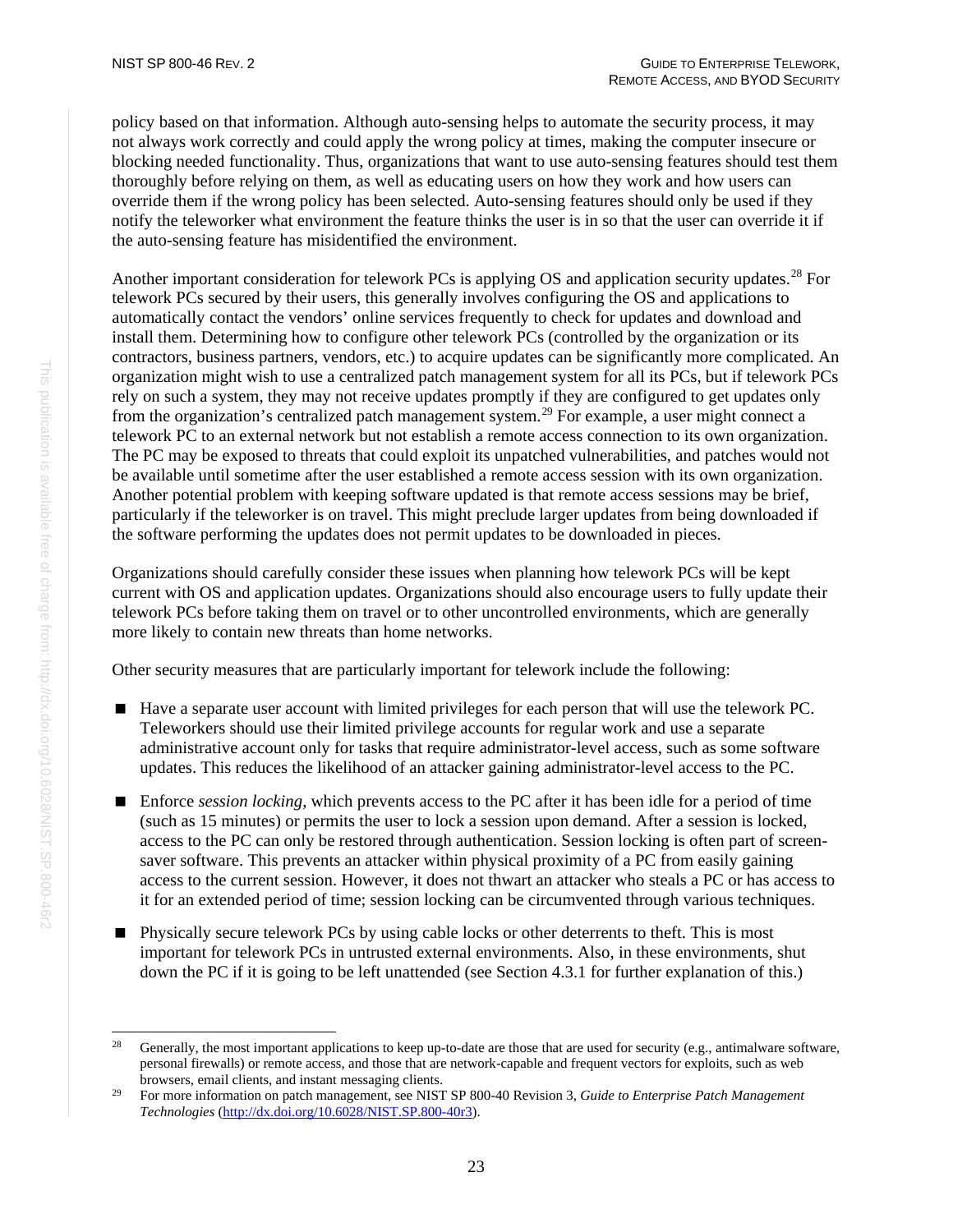In cases where organizations are concerned about risk from inadequate telework PC security, particularly from PCs that are not organization-controlled or are otherwise at higher risk of compromise, organizations may want to consider different security controls in addition to or instead of those described above. For example, some vendors offer solutions that provide a bootable OS on read-only removable media with pre-configured remote access client software. A user can insert this media into a PC and reboot the computer; this bypasses the PC's OS, which may be compromised, and loads the known-good OS and remote access client software from the removable media. In most cases, these solutions can be configured to prevent users from storing files on the local hard drive, saving files to removable media, and otherwise transferring information from the known-good OS to another location. Bootable OS solutions make the logical security of the telework PC much less important, although they do not prevent all compromises (for example, vulnerabilities in the removable media's OS could be exploited, or malicious code may be present in the PC's BIOS, firmware, or hardware). Another caveat with these solutions is that they require the PC to support booting the removable media before the hard drive, which may require the user to reconfigure the PC's BIOS settings.

Another option is to provide teleworkers with flash drives that are specifically configured for telework use. These drives hold organization-approved applications that are executed from a read-only portion of the drives, which protects them from unauthorized modification. Temporary files from these applications are stored in another portion of the flash drives, which reduces the likelihood of data leakage onto the PC.

#### <span id="page-33-0"></span>**4.2 Securing Telework Mobile Devices**

Many telework mobile devices can have their security managed centrally through enterprise mobile device management software. Organizations should take advantage of such security management capabilities whenever available, particularly for organization-controlled devices—for example, by restricting the installation and use of third-party applications, or by providing an app store with authorized, vetted apps and only permitting apps to be downloaded and installed from that app store.<sup>[30](#page-33-1)</sup> However, many devices will need to be secured manually. Security capabilities and appropriate actions vary widely by device type and specific products, so organizations should provide guidance to device administrators and users who are responsible for securing telework mobile devices on how they should secure them.

NIST SP 800-124 Revision 1, *Guidelines for Managing the Security of Mobile Devices in the Enterprise*, [31](#page-33-2) recommends safeguards for the most common types of telework mobile devices. The following are examples of these safeguards:

- Limit the networking capabilities of mobile devices. This is particularly important for devices that have multiple wireless capabilities; the teleworker might not even know that some wireless protocols are exposing the device to access by attackers, such as Bluetooth and shared wireless networking. Sometimes it is necessary to allow multiple networking capabilities simultaneously, such as allowing voice/data cellular access at the same time as Wi-Fi.
- **Form** For devices that face significant malware threats, run antimalware programs. Devices that connect to the Internet may even have personal firewalls; these should be enabled to prevent attacks and unauthorized access.

<span id="page-33-1"></span> <sup>30</sup> For more information on mobile app vetting, see NIST SP 800-163, *Vetting the Security of Mobile Applications*  [\(http://dx.doi.org/10.6028/NIST.SP.800-163\)](http://dx.doi.org/10.6028/NIST.SP.800-163)*.*

<span id="page-33-2"></span><sup>31</sup> <http://dx.doi.org/10.6028/NIST.SP.800-124r1>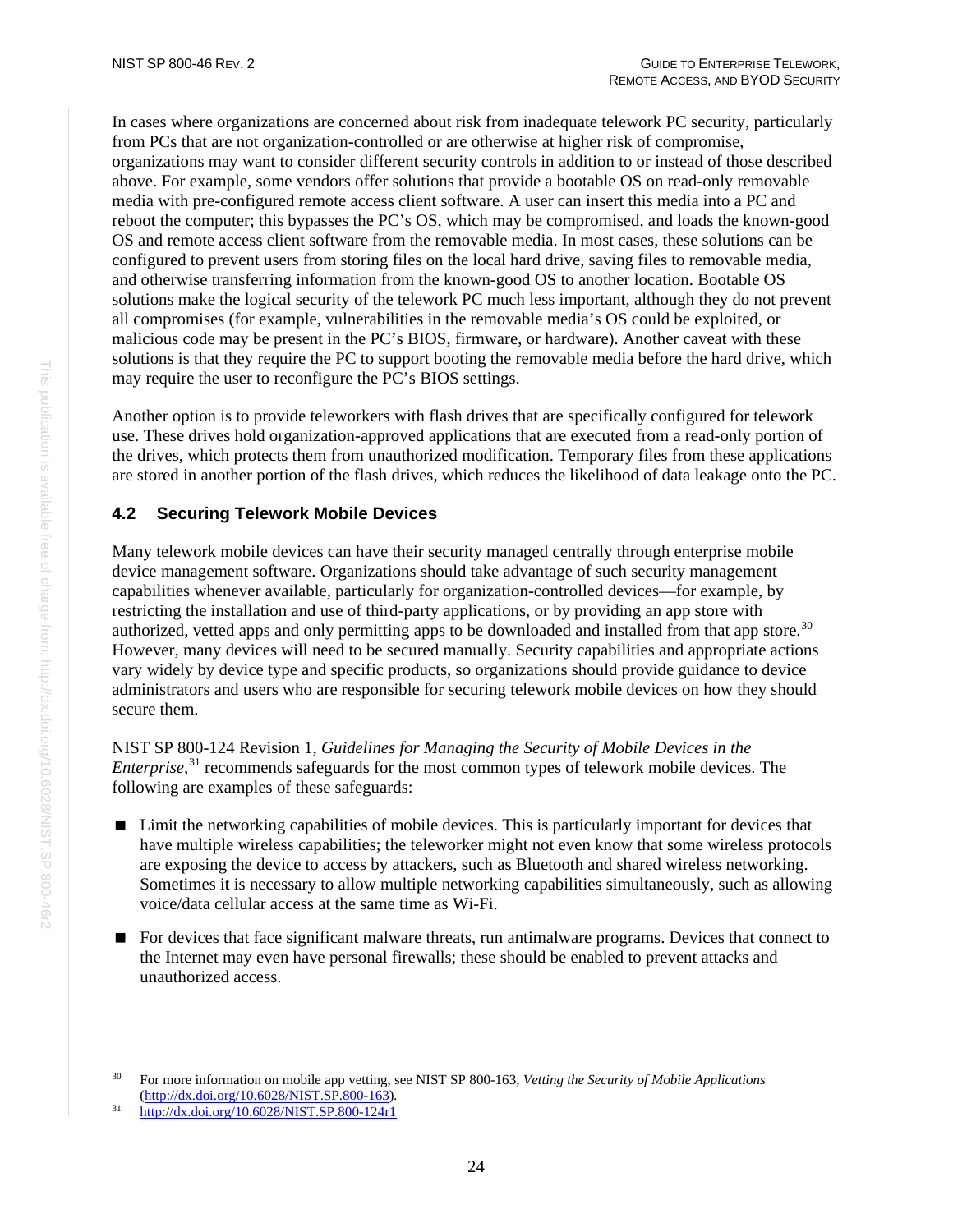- Determine if the device manufacturer provides updates and patches; if so, ensure that they are applied promptly to protect the device from attacks against known vulnerabilities.
- Strongly encrypt stored data on both built-in storage and removable media.
- Require a password/passcode and/or other authentication before accessing the organization's resources.
- Restrict which applications may be installed through whitelisting or blacklisting.<sup>[32](#page-34-1)</sup>

Given the similarity between the functions of mobile devices, particularly as they become more advanced, and PCs, organizations should strongly consider treating them similar to, or the same as, PCs. This means that organizational policies for PCs may simply be extended to mobile devices; if the two policies are kept separate, the policy documents should heavily cross-reference each other.

Organizations should consider taking advantage of mobile device management (MDM) solutions, mobile application management solutions (MAM), and other technologies for controlling the use of mobile devices. MDM solutions are capable of enforcing a variety of security policies on behalf of the organization, even to some extent on mobile devices that are not controlled by the organization. For example, MDM software is frequently used to require the use of a PIN to unlock a mobile device, to enable encryption technologies to protect sensitive data stored on a mobile device, and to determine if a mobile device has been jailbroken or rooted. MDM software can also be used to perform a remote wipe when a mobile device has been lost or stolen to prevent unauthorized access to any sensitive data it contains. An organization can set different MDM policies for each category of mobile devices, such as organization-issued, third-party-controlled, and BYOD, to take into account the differing levels of access each device may provide to the MDM solution. MAM software provides an environment that isolates the enterprise applications and data from the rest of the device. Strong authentication can be required to access the enterprise environment, which is also encrypted to protect the organization's sensitive data and applications, and to minimize data leakage from those applications to other applications and services running on the device. In the event the device is lost or the employee leaves the organization, the protected environment can be remotely wiped to remove the enterprise data.

In addition to or instead of MDM/MAM solutions, organizations may rely on NAC solutions, as discussed in Sections [2](#page-11-0) and [3](#page-22-0) of this document. NAC solutions can identify jailbroken or rooted mobile devices and other major security policy violations on mobile devices attempting to connect to the organization's networks.

#### <span id="page-34-0"></span>**4.3 Protecting Data on Telework Client Devices**

Telework often involves creating and editing work-related information such as email, word processing documents, and spreadsheets. Because that data is important, it should be treated like other important assets of the organization. Two things an organization can do to protect data on telework devices are to secure it on the telework device and to periodically back it up to a location controlled by the organization. More information on this is provided in Sections [4.3.1](#page-35-0) through [4.3.3.](#page-36-0) Organizations can also choose not to allow the organization's information to be stored on telework devices, but to instead store it centrally at the organization.

Sensitive information, such as certain types of personally identifiable information (PII) (e.g., personnel records, medical records, financial records), that is stored on or sent to or from telework devices should be protected so that malicious parties cannot access or alter it. For example, teleworkers often forget that

<span id="page-34-1"></span> <sup>32</sup> For more information on application whitelisting, see NIST SP 800-167, *Guide to Application Whitelisting*  [\(http://dx.doi.org/10.6028/NIST.SP.800-167\)](http://dx.doi.org/10.6028/NIST.SP.800-167).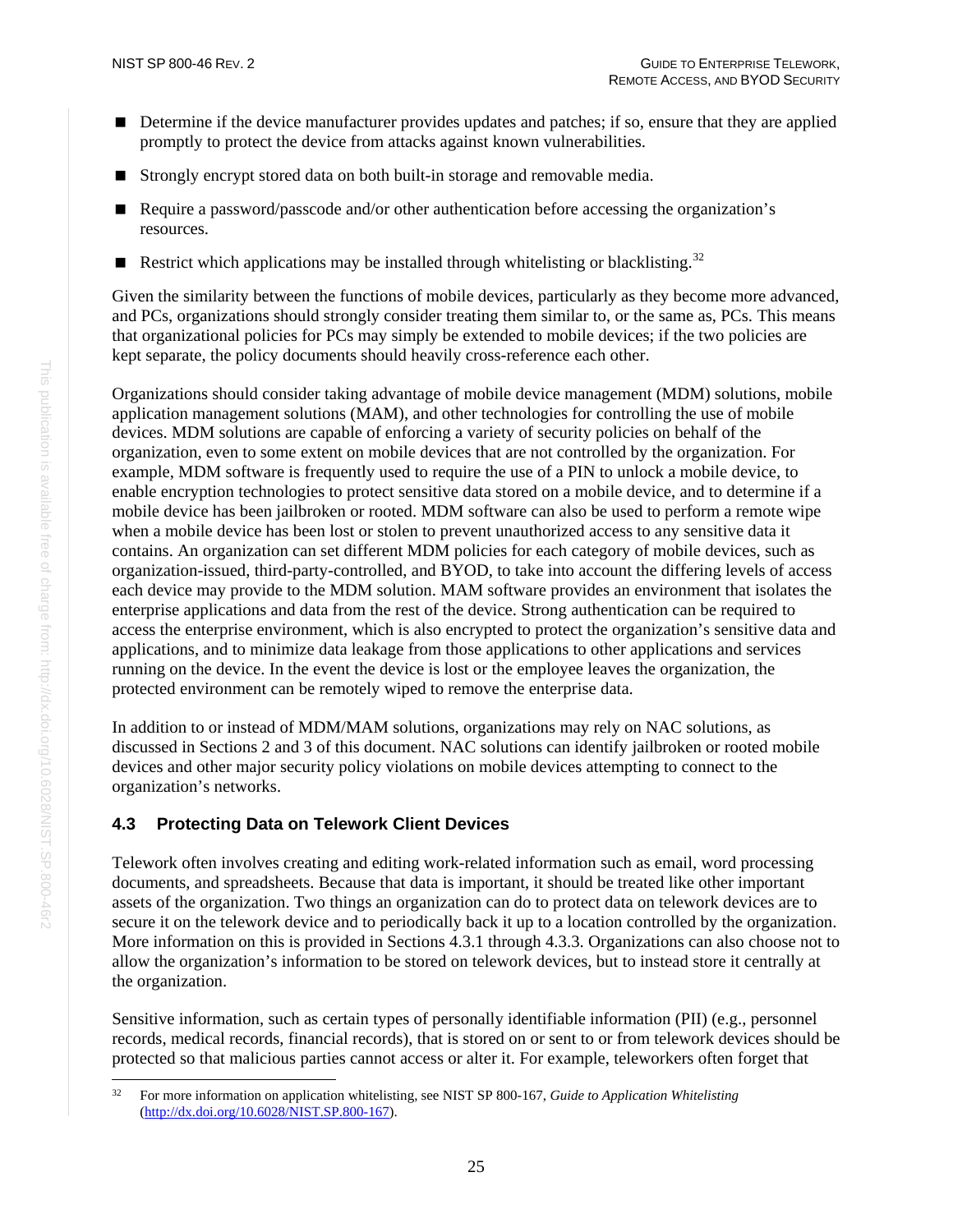storing sensitive information on a CD that is carried with their device, or printing the information on a public printer, can also expose the information in ways that are not significant within a typical enterprise environment. An unauthorized release of sensitive information could damage the public's trust in an organization, jeopardize the organization's mission, or harm individuals if their personal information has been released.

#### <span id="page-35-0"></span>**4.3.1 Encrypting Data at Rest**

All telework devices, regardless of their size or location, can be stolen. Some thieves may want to read the contents of the data on the device, and quite possibly use that data for criminal purposes. To prevent this, an organization should have a policy of encrypting all sensitive data when it is at rest on the device and on removable media used by the device. The creation and use of cryptographic keys for encrypting remote data at rest should follow the same policies that an organization has for other keys that protect data at rest.[33](#page-35-2)

There are many methods for protecting data at rest, and they mostly depend on the type of device or removable media that is being protected. Most operating systems have their own data encryption mechanisms, and there are also numerous third-party applications that provide similar capabilities.<sup>[34](#page-35-3)</sup> Generally, when technologies such as full disk encryption are being used to protect data at rest on PCs, teleworkers should shut down their telework devices instead of placing them into sleep mode when the devices will not be used for an extended time or when the teleworker will not be with the device. This helps ensure that the data at rest and the decryption key are protected by the storage encryption technology.

#### <span id="page-35-1"></span>**4.3.2 Using Virtual Machines**

If an organization has direct control over a telework device, the organization can enforce its policies for remote access, updating, etc. For other telework devices, such as BYOD PCs, the organization has a limited ability to enforce security policies. A method for controlling the environment in which a teleworker operates is to run a virtual machine (VM) on the telework PC. This is normally done by running a VM *hypervisor* program within the telework PC's operating system, but some newer telework PCs allow the installation of a hypervisor that runs in place of the PC's operating system. This is known as a *bare-metal hypervisor*. Bare-metal hypervisors are generally considered more secure than other hypervisors because there is one less major piece of software that can be attacked.<sup>[35](#page-35-4)</sup>

A user runs a VM *image* in the virtual machine environment; this image acts just like a full computer with an operating system and application software. (Using virtual machines as telework devices is an extension of the concept of thin clients.) To use VM images to enforce telework policy, the organization distributes a VM image that is configured to be fully compliant with all relevant security policies. The teleworker runs the VM image on the telework computer. When the image needs to be updated, the organization distributes a new image to its teleworkers. Using a VM to support telework security works well as long as the telework computer itself does not have any malware that will attack the VM. For hypervisors that run within the host OS (i.e., not bare-metal hypervisors), any compromise within the host OS could affect the security of the VM and the VM image.

<span id="page-35-2"></span> <sup>33</sup> For more information on cryptographic key usage, see NIST SP 800-57 (Parts 1-3), *Recommendation for Key Management* [\(http://csrc.nist.gov/publications/PubsSPs.html#800-57pt1\)](http://csrc.nist.gov/publications/PubsSPs.html#800-57pt1). 34 See NIST SP 800-111, *Guide to Storage Encryption Technologies for End User Devices*, for more information on

<span id="page-35-3"></span>encrypting storage on client devices and removable media [\(http://dx.doi.org/10.6028/NIST.SP.800-111\)](http://dx.doi.org/10.6028/NIST.SP.800-111).

<span id="page-35-4"></span><sup>35</sup> More information on hypervisors is available from NIST SP 800-125, *Guide to Security for Full Virtualization Technologies* [\(http://dx.doi.org/10.6028/NIST.SP.800-125\)](http://dx.doi.org/10.6028/NIST.SP.800-125).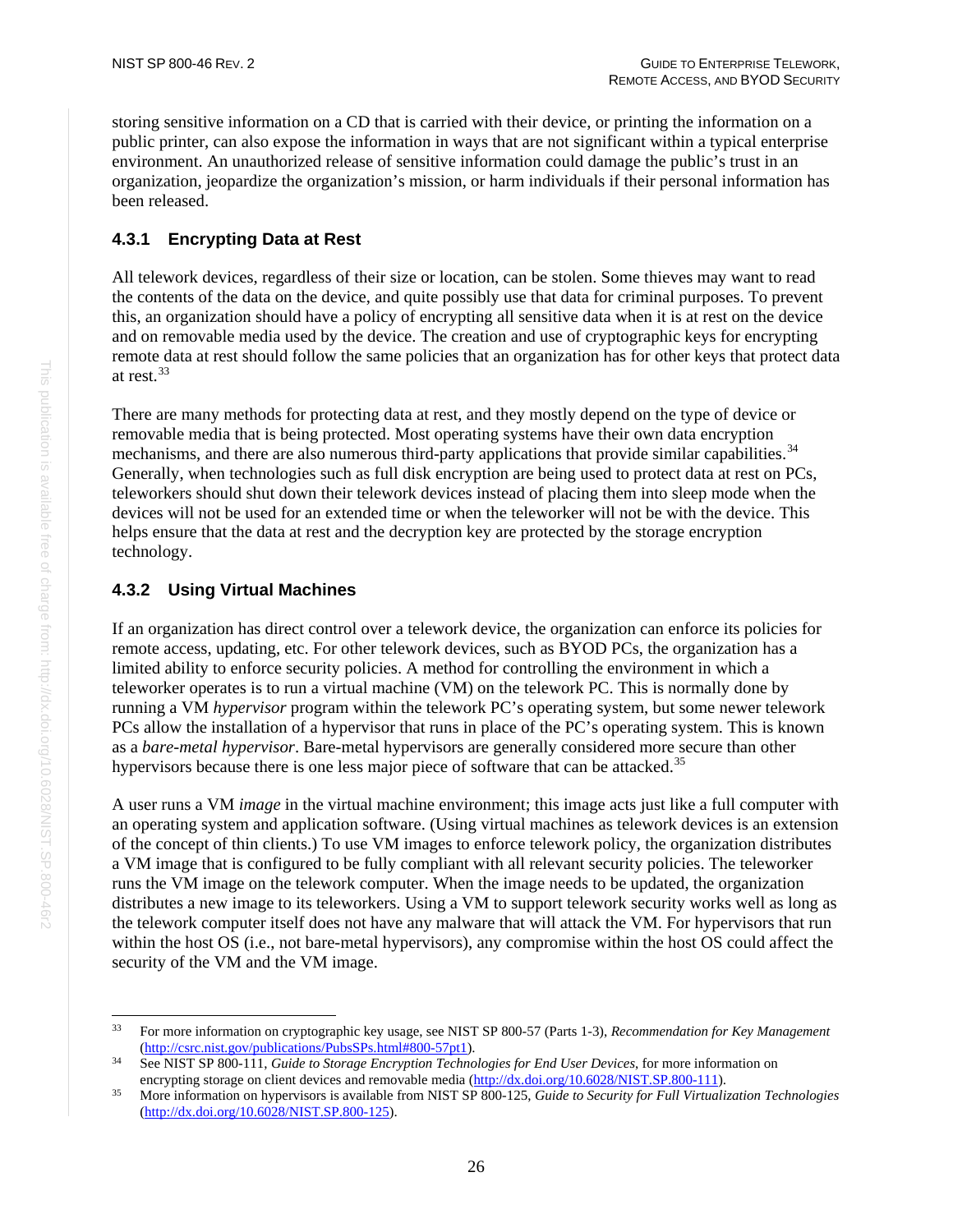VM disks act just like the disks on a regular computer, so organizations should have policies for telework data that is stored in a VM image. VM images can be encrypted on the telework computer when they are not in use and only decrypted after the user provides proper authentication just before booting an image. If VM images are encrypted, an unauthorized person that gets access to the telework device will not be able to read the data stored in the VM image. Similarly, a VM image can have multiple disks within it, and some of those can be encrypted; if the teleworker stores their data on an encrypted disk within the VM, it will be just as if the data were stored on an encrypted disk directly on the telework computer.

Organizations should consider encrypting all VM images used for telework to reduce the risk of compromise. This can be accomplished through the use of full disk encryption, file encryption, or other means.[36](#page-36-2) For high-risk situations, particularly involving access to highly sensitive information, organizations should encrypt each individual VM image used for telework and may also want to provide a second layer of protection through full disk encryption.

#### <span id="page-36-0"></span>**4.3.3 Backing Up Data on Telework Devices**

Most organizations have policies for backing up data on a regular basis. Such a backup policy should cover data on telework PCs and mobile devices. However, such a policy may need different provisions for backups performed at the organization's facilities versus external locations. If the data to be backed up contains sensitive information or needs its confidentiality protected for other reasons, there are additional security considerations if that backup is performed at an external location.

If data is being backed up remotely—from the telework device to a system at the organization—then the communications carrying that data should be encrypted and have their integrity verified. This is discussed in more detail in Section [3.3.3.](#page-27-0) If data is being backed up locally—to removable media such as CDs or flash drives, for example—the backup should be protected at least as well as the original data is. For example, if the original data is encrypted, then the data in the backup should be encrypted as well. If the original data is encrypted in a portable form, such as through virtual disk encryption or an encrypted VM image, then it may be sufficient to copy that encrypted entity onto the backup media. However, for nonportable forms of storage encryption, such as full disk encryption, the data would need to be decrypted on the telework device and then encrypted for storage on the backup media.

#### <span id="page-36-1"></span>**4.4 Summary of Key Recommendations**

The following list presents some of the key recommendations from this section of the document.

- Telework client devices should be secured properly and have their security maintained regularly. Generally, telework client devices should have the same local security controls as other client devices in the enterprise. However, because of the threats that client devices face in external environments, additional security controls are recommended, and some security controls may need to be adjusted to work effectively in telework environments. If the use of additional security controls is not feasible or enforceable, other approaches may be better, such as using VDI or VMI technologies or bootable removable media to establish a secure environment, or adopting MDM solutions for enhancing and enforcing mobile device security. (Section [4](#page-30-0) introduction)
- **For telework PCs, personal firewalls capable of supporting multiple policies should be used whenever** possible and configured properly for the enterprise environment and an external environment, at a minimum. (Section [4.1\)](#page-31-0)

<span id="page-36-2"></span> <sup>36</sup> NIST SP 800-111, *Guide to Storage Encryption Technologies for End User Devices*, explains these options [\(http://dx.doi.org/10.6028/NIST.SP.800-111\)](http://dx.doi.org/10.6028/NIST.SP.800-111).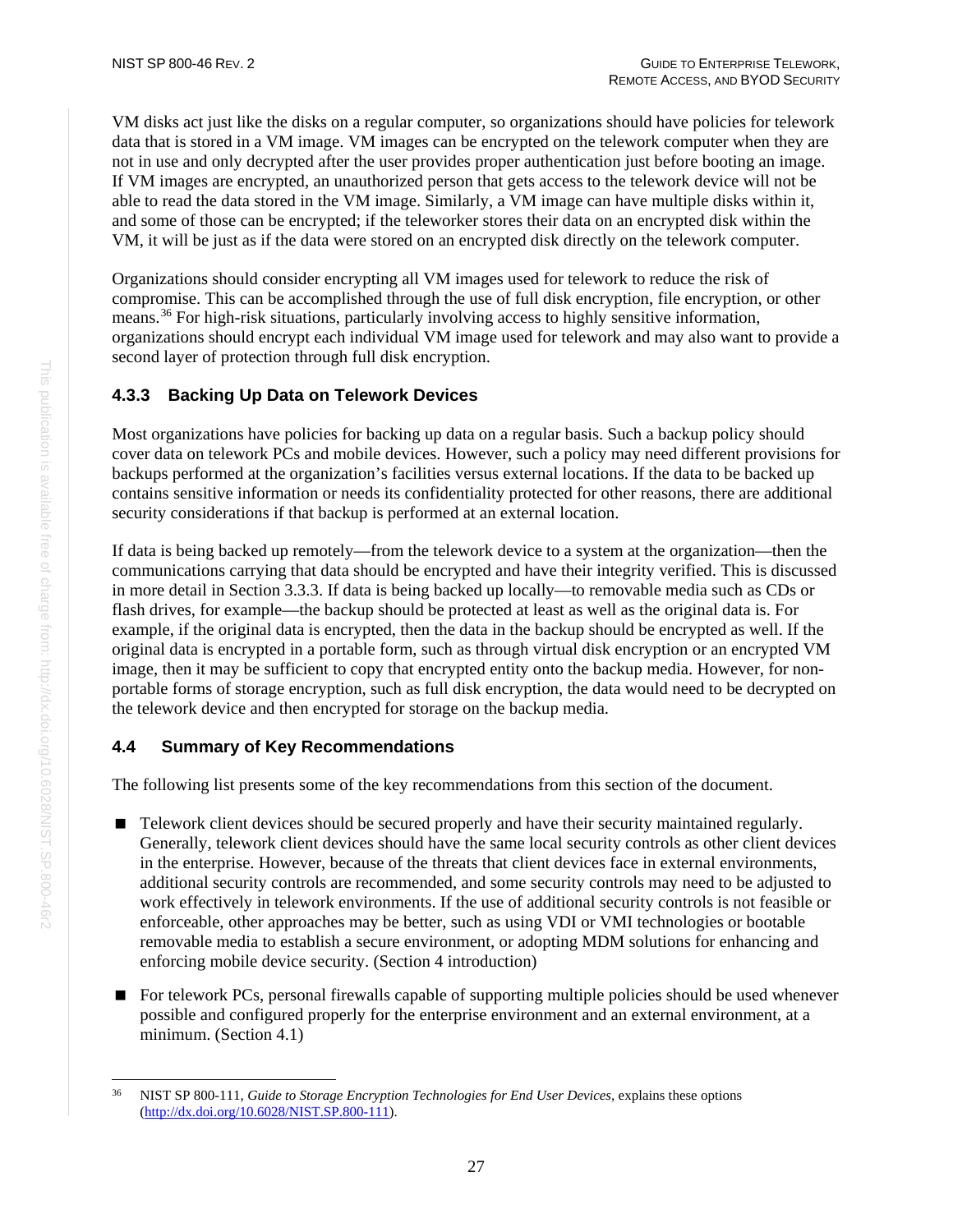- For telework mobile devices, organizations should take advantage of centralized security management capabilities whenever available. However, many devices will need to be secured manually. Organizations should provide guidance to device administrators and users who are responsible for securing telework mobile devices on how they should secure them. (Section [4.2\)](#page-33-0)
- Sensitive information, such as certain types of PII (e.g., personnel records, medical records, financial records), that is stored on or sent to or from telework devices should be protected so that malicious parties cannot access or alter it. An organization should have a policy of encrypting all sensitive data when it is at rest on the device and on removable media used by the device. The creation and use of cryptographic keys for encrypting remote data at rest should follow the same policies that an organization has for other keys that protect data at rest. (Section [4.3\)](#page-34-0)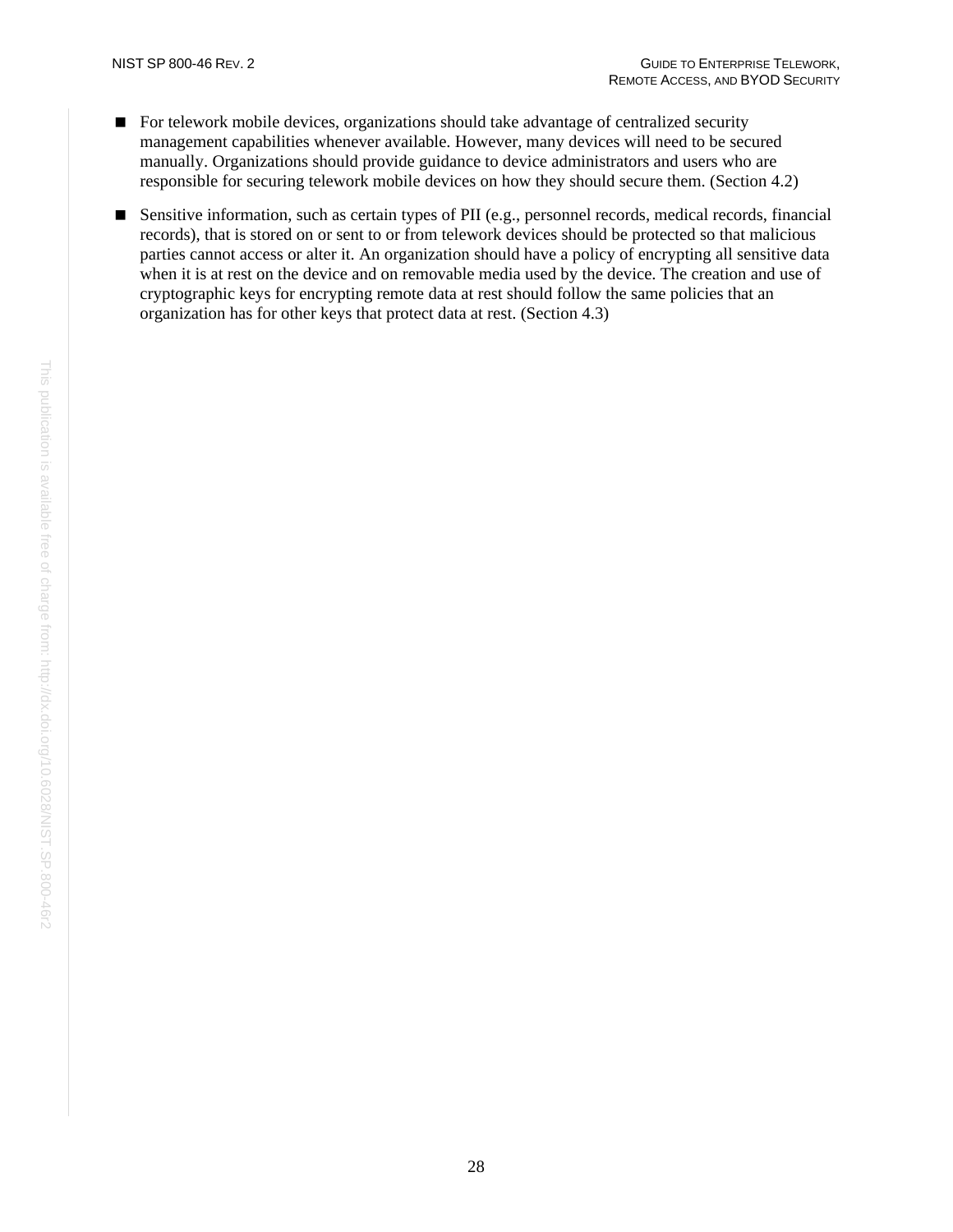#### <span id="page-38-0"></span>**5. Security Considerations for the Telework and Remote Access Life Cycle**

This section brings together the concepts presented in the previous sections of the guide and explains how they should be incorporated throughout the entire life cycle of telework and remote access solutions, involving everything from policy to operations. The section references a five-phase life cycle model to help organizations determine at what point in their telework and remote access deployments a recommendation may be relevant. This model is based on one introduced in NIST SP 800-64 Rev. 2, *Security Considerations in the System Development Life Cycle*. [37](#page-38-1) Organizations may follow a project management methodology or life cycle model that does not directly map to the phases in the model presented here, but the types of tasks in the methodology and their sequencing are probably similar. The phases of the life cycle are as follows:

- **Phase 1: Initiation.** This phase includes the tasks that an organization should perform before it starts to design a telework or remote access solution. These include identifying needs for telework and remote access (including possible support for BYOD devices and/or third-party-controlled devices), providing an overall vision for how telework and remote access solutions would support the mission of the organization, creating a high-level strategy for implementing telework and remote access solutions, developing a telework security policy, and specifying business and functional requirements for the solution.
- **Phase 2: Development.** In this phase, personnel specify the technical characteristics of the telework or remote access solution and related components. These include the authentication methods; the cryptographic mechanisms used to protect communications; and firewalls and other mechanisms used to control access to networks and resources on those networks. The types of telework clients to be used should also be considered, since they can affect the desired policies. Care should be taken to ensure that the telework security policy can be employed and enforced by all clients. At the end of this phase, solution components are procured.
- **Phase 3: Implementation.** In this phase, equipment is configured to meet operational and security requirements, including the telework security policy documented in the system security plan, installed and tested as a prototype, and then activated on a production network. Implementation includes altering the configuration of other security controls and technologies, such as security event logging, network management, and authentication server integration.
- **Phase 4: Operations and Maintenance.** This phase includes security-related tasks that an organization should perform on an ongoing basis once the telework or remote access solution is operational, including log review, attack detection, and incident response and recovery. These tasks should be documented in the configuration management policy.
- **Phase 5: Disposal.** This phase encompasses tasks that occur when a remote access solution or its components are being retired, including preserving information to meet legal requirements, sanitizing media, and disposing of equipment properly.<sup>[38](#page-38-2)</sup>

This section highlights security considerations of particular interest for telework and remote access solutions. These considerations are not intended to be comprehensive, nor is there any implication that security elements not listed here are unimportant or unnecessary.

<span id="page-38-1"></span><sup>37</sup> <http://dx.doi.org/10.6028/NIST.SP.800-64r2>

<span id="page-38-2"></span><sup>38</sup> The life cycle information presented in this introduction is derived from Section 8 of NIST SP 800-97, *Establishing Wireless Robust Security Networks: a Guide to IEEE 802.11i* [\(http://dx.doi.org/10.6028/NIST.SP.800-97\)](http://dx.doi.org/10.6028/NIST.SP.800-97).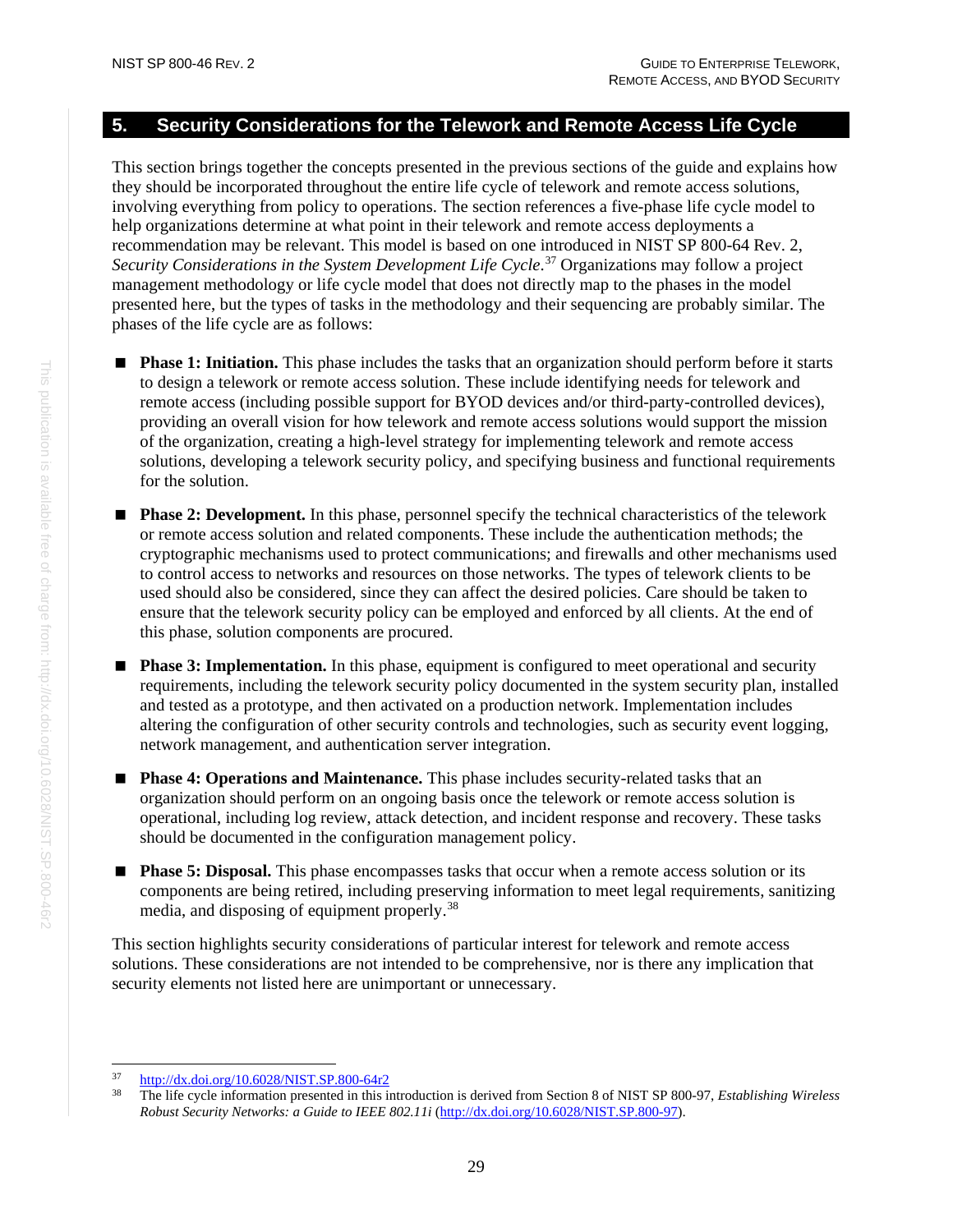#### <span id="page-39-0"></span>**5.1 Initiation**

The initiation phase involves many preparatory actions, such as identifying current and future needs, and specifying requirements for performance, functionality, and security. A critical part of the initiation phase is the development of a telework security policy for an organization. The section lists elements that a telework security policy should contain and, where relevant, describes some of the factors that should be considered when making the decisions behind each element. A telework security policy should define which forms of remote access the organization permits, which types of telework devices (e.g., organization-controlled PCs and mobile devices, BYOD mobile devices, contractor-controlled PCs) are permitted to use which form of remote access, the type of access each type of teleworker is granted, and how user account provisioning should be handled. It should also cover how the organization's remote access servers are administered and how policies in those servers are updated. The telework security policy should be documented in the system security plan.

In addition to the considerations described in this section for telework security policies, organizations should also consider how other security policies may be affected by telework. For example, an organization may require that certain types of locked-out user accounts be unlocked only in person, but this may not be viable for teleworkers who are on travel or on long-term assignments in external locations. Other security policies should be adjusted as needed to take telework into consideration.

#### <span id="page-39-1"></span>**5.1.1 Permitted Forms of Remote Access**

One of the first decisions to make when creating a telework security policy is which types of remote access solutions will be permitted. Each type of solution has its strengths and weaknesses, and the usefulness of each will depend on many factors within the organization. Some of those factors include:

- Existing remote access used by the organization, such as remote control systems used by IT staff;
- Software already installed on telework devices that can be used for remote access; and
- Capabilities available in firewalls that are already installed at the edge of the organization's network.

The policy for which types of remote access are permitted for telework should be closely tied to the organization's overall security policy. If one of the forms of remote access under consideration cannot be secured in a fashion that is required by the organization's security policy, such as using approved cryptographic algorithms to protect sensitive data, then that form of remote access should not be used by the organization. The overall security policy should take priority when creating a telework security policy.

#### <span id="page-39-2"></span>**5.1.2 Restrictions on Telework Client Devices and Remote Access Levels**

A telework security policy can limit the types of client devices that teleworkers are allowed to use. For a variety of reasons, including security policies and technology limitations, organizations often limit which types of devices can be used for remote access. For example, an organization might permit only organization-controlled PCs to be used. Some organizations have tiered levels of access, such as allowing organization-controlled PCs to access many resources, BYOD PCs and third-party-controlled PCs to access a limited set of resources, and BYOD mobile devices to access only one or two resources, such as webmail. This allows an organization to limit the risk it incurs by permitting the most-controlled devices to have the most access and the least-controlled devices to have minimal access or no access at all.

Each organization should make its own risk-based decisions about what levels of remote access should be permitted from which types of devices. Factors that organizations should consider when setting telework security policy for this include the following: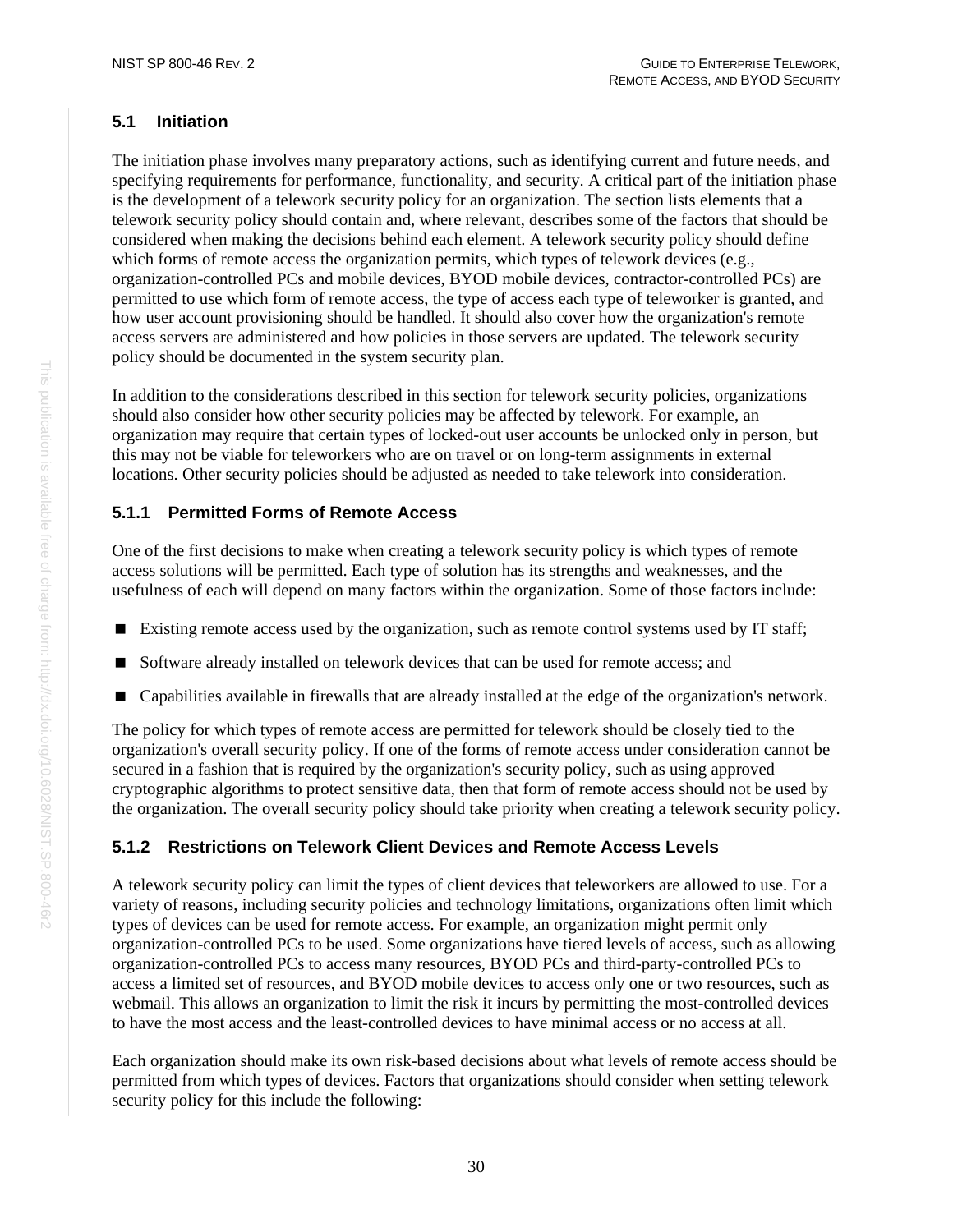- **Sensitivity of telework.** Some telework involves access to sensitive information or resources, while other telework does not. Organizations may have more restrictive requirements for telework involving sensitive information, such as permitting only organization-controlled telework devices to be used.
- **The level of confidence in security policy compliance.** Meeting many of an organization's security requirements can typically be ensured only if the organization controls the configuration of the telework devices. For non-organization-controlled devices, some requirements can be verified by automated security health checks conducted by the remote access server on devices attempting to connect, but other requirements cannot be verified by the organization by automated means. Making users aware of their responsibilities can help to improve security on BYOD telework devices, but will not result in the same degree of security policy compliance as mandatory security controls enforced on organization-controlled telework devices. Even the most conscientious users may fail to properly maintain the security of their BYOD devices at all times because of the technical complexity or effort involved or their lack of awareness of new threats. For third-party-controlled devices, the organization may be able to enforce security policy compliance through contractual provisions.
- **Cost.** Costs associated with telework devices will vary based on policy decisions. The primary direct cost is issuing telework devices and client software to teleworkers. There are also indirect costs in maintaining telework devices and in providing technical support for teleworkers. Another consideration related to cost is telework frequency and duration; an organization might justify purchasing telework devices for individuals who telework regularly (e.g., one day per week from home, frequent business travel), but not purchasing telework devices for individuals who telework only occasionally for short durations, such as quickly checking email from home a few evenings a month.
- **Telework location.** Risks will generally be lower for devices used only in the home environment or only in an enterprise environment (e.g., contractor, business partner, or vendor network) than for devices used in a variety of locations.
- **Technical limitations.** Certain types of devices may be needed for particular telework needs, such as running specialized programs locally. Also, if an organization has a single type of remote access server, and that server can only allow connections through a custom client that is installed on the telework device, then only the types of devices that can support the client are allowed.
- **Compliance with mandates and other policies.** Organizations may need to comply with teleworkrelated requirements from mandates and other sources, such as a federal department issuing policy requirements to its member agencies. An example of a possible requirement is restrictions on performing telework in foreign countries that have strong known threats against Federal agency systems.

Although deciding which types of client devices should be permitted for remote access is ultimately up to each organization, organizations are cautioned to prohibit the use of unknown devices unless they can provide a way for teleworkers to use these devices in a secure fashion. An example is issuing removable media containing a secure bootable environment, instructing users on how to use this removable media with PCs, and configuring the remote access solution to block use of any unknown device not using this secure environment. The risks posed by using unknown devices for remote access without a secure environment are extremely high, so organizations should avoid this if at all possible.

Organizations may choose to specify additional security requirements that are tied to factors such as the sensitivity of telework. Many organizations require more stringent security controls for telework situations that are particularly high-risk. Security requirements that may be particularly helpful for such situations include the following: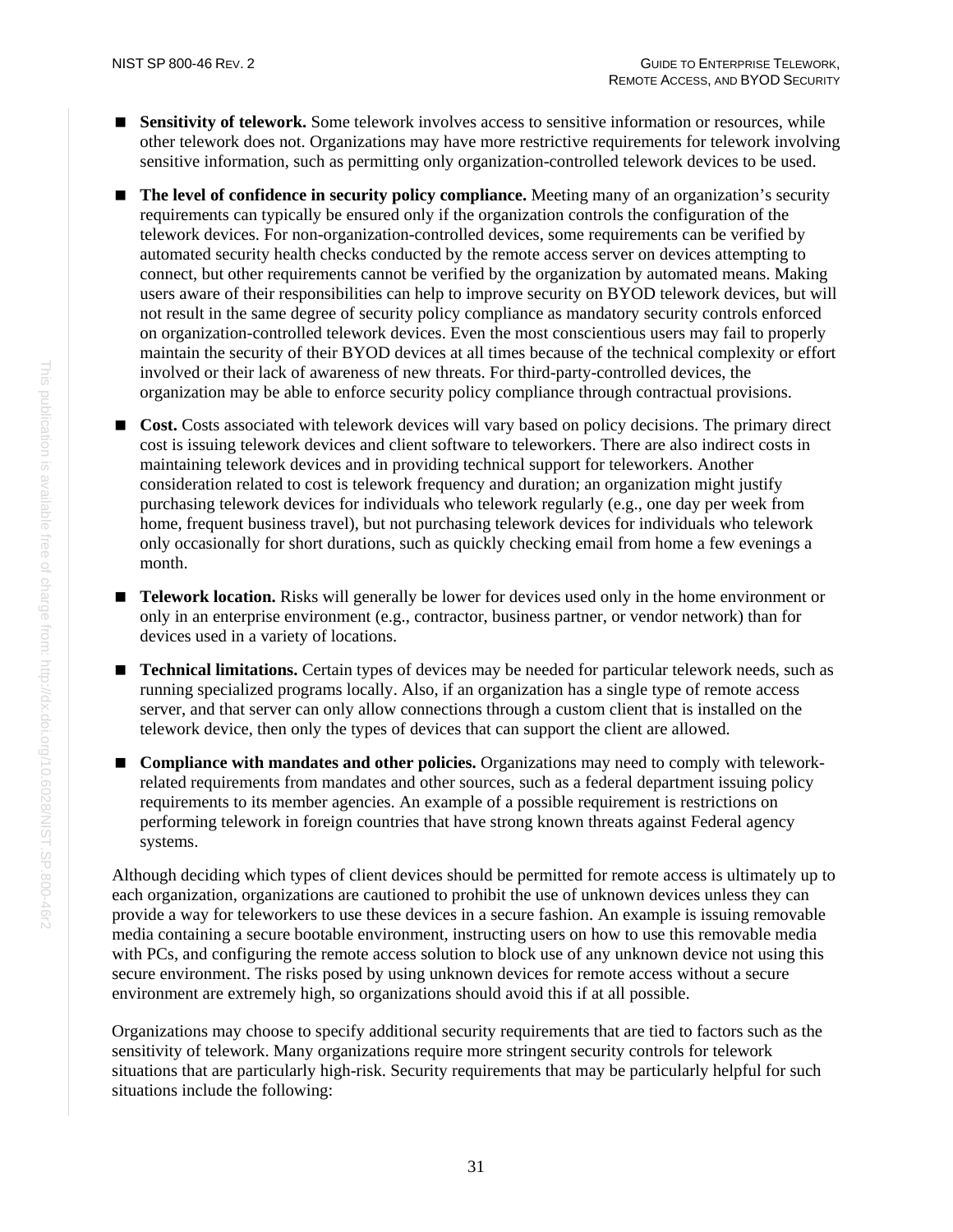- **Permit high-risk telework only from organization-issued and secured telework devices.**
- Require the use of multi-factor authentication for access to the telework device and to remote access solutions.
- Use storage encryption on the telework device, at a minimum to protect all sensitive information. Multiple levels of encryption may be needed. For example, full disk encryption may be needed to mitigate an attacker who gains physical access to the device; at the same time, virtual disk encryption or file/folder encryption may be needed to mitigate an attacker who gains logical access to the device (i.e., access after full disk encryption authentication has occurred and the data on the hard drive is being decrypted automatically as needed). Removable media containing telework data should also be encrypted.
- Migrate high-risk resources to servers that assume responsibility for protecting them. For example, a teleworker could connect to a terminal server that holds sensitive data that the teleworker needs to access.
- Store and access only the minimum data necessary. Some organizations issue "loaner" devices that are completely wiped before and after the high-risk telework (such as certain foreign travel) is performed. Only the data and authorized applications needed for the telework are loaded onto the loaner device. The loaner devices are used for telework only and may not be connected to the organization's internal networks. The pre-use wiping ensures that the device is clean before any telework is conducted, and the post-use wiping ensures that no telework data remains that could be accessed in the future.

In high-risk situations, organizations may also choose to reduce risk by prohibiting telework and remote access involving particular types of information, such as sensitive PII.

[Table 5-1](#page-42-1) shows an example of how access tiers could be defined. There are seven categories of client devices: government-furnished equipment (GFE) in the office, GFE in telework, BYOD in the office, BYOD in telework, contractor/business partner/vendor in the office, contractor/business partner/vendor in telework, and third-party devices (e.g., Internet café, hotel kiosk). This table lists a few examples of applications or systems and how access to them might be restricted based on device type and location. For example, access to the personnel system might be authorized only from GFE devices in the office, and prohibited for GFE devices in telework and all other types of devices, because of the sensitivity of the PII it contains. Access to email, calendaring, and other general resources might be permitted from all device types and locations other than third party devices. Note that in many cases, an organization could combine the BYOD in office and BYOD telework columns because of recommendations to secure BYOD in office as if it were telework/remote access.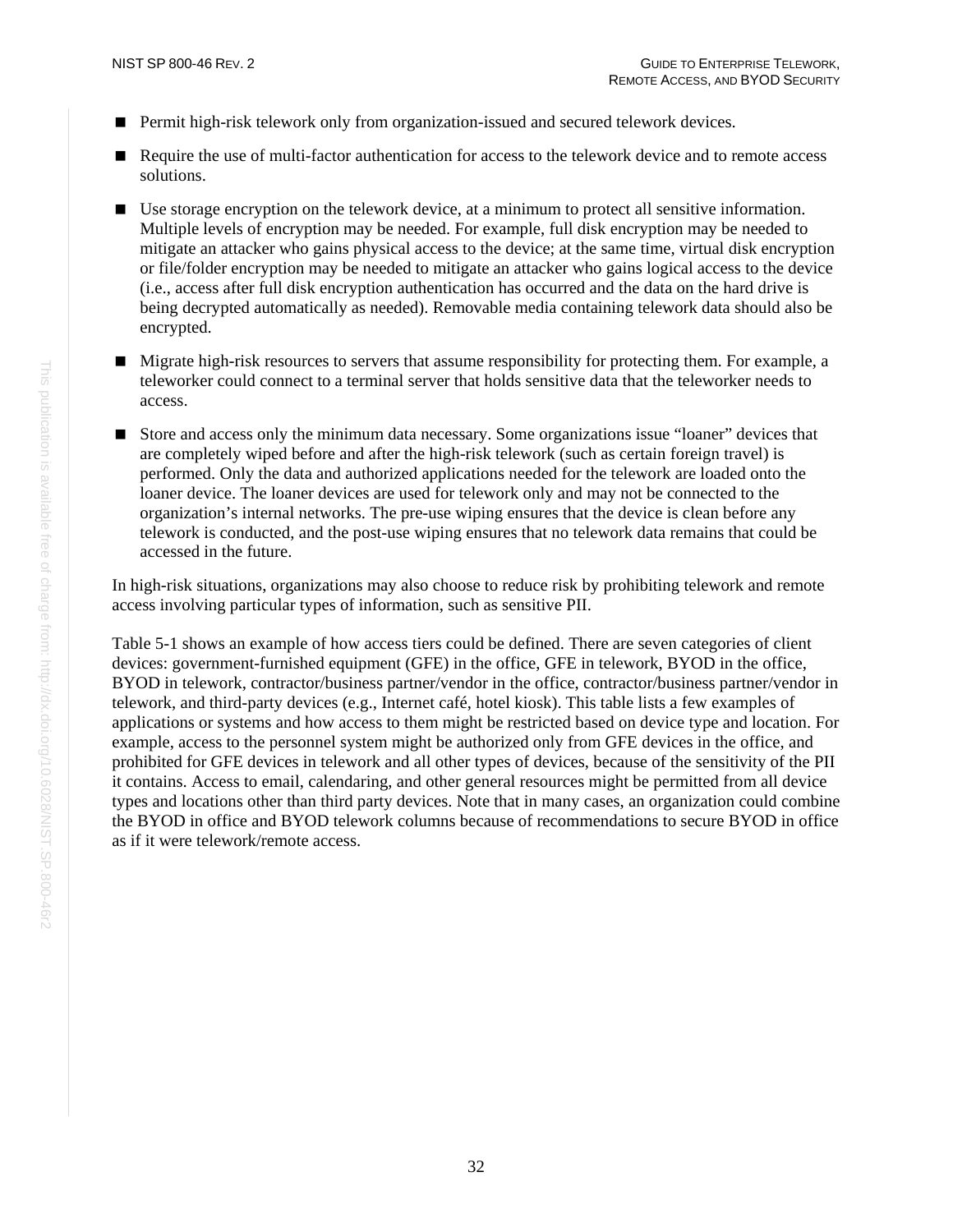<span id="page-42-1"></span>

| <b>Application or</b><br><b>System</b> | <b>GFE</b> in<br>office | <b>GFE</b><br>telework | <b>BYOD</b> in<br>office | <b>BYOD</b><br>telework | Contractor.<br>partner,<br>vendor in<br>office | Contractor,<br>partner,<br>vendor<br>telework | Third party<br>(Internet)<br>café, etc.) |
|----------------------------------------|-------------------------|------------------------|--------------------------|-------------------------|------------------------------------------------|-----------------------------------------------|------------------------------------------|
| Personnel system                       | Yes                     | No.                    | No.                      | No                      | <b>No</b>                                      | No.                                           | No.                                      |
| Financial system                       | Yes                     | Yes                    | No.                      | No.                     | <b>No</b>                                      | No.                                           | No.                                      |
| Email                                  | Yes                     | Yes                    | Yes                      | Yes                     | Yes                                            | Yes                                           | No.                                      |
| Calendaring                            | Yes                     | Yes                    | Yes                      | Yes                     | Yes                                            | Yes                                           | No.                                      |
| Intellectual<br>property               | Yes                     | No.                    | No.                      | No                      | No                                             | No.                                           | <b>No</b>                                |
| $\cdots$                               |                         |                        |                          |                         |                                                |                                               |                                          |

#### **Table 5-1. Example of Access Tiers**

Every year, there are many changes in telework device capabilities, the security controls available to organizations, the types of threats made to different types of devices, and so on. Therefore, organizations should periodically reassess their policies for telework devices and consider changing which types of client devices are permitted and what levels of access they may be granted. Organizations should also be aware of the emergence of new types of remote access solutions and of major changes to existing remote access technologies, and ensure that the organization's policies are updated accordingly as needed.

#### <span id="page-42-0"></span>**5.1.3 Additional User Requirements**

Organizations often have additional security considerations for telework that, while helpful in mitigating threats, cannot be directly enforced by the organization. Organizations should educate users on the importance of these additional security measures and define teleworkers' responsibilities for implementing these measures in policy and telework agreements.

One of the most important security considerations for telework is training users on how to detect and handle phishing attacks and other forms of social engineering involving their telework devices and remote access usage. Along with this, organizations should ensure that help is available for users at all times if they have questions or concerns regarding telework security, and organizations should ensure that users are aware of the existence of this help and how they can request help.

Another possible security consideration is phone services. Depending on the sensitivity of telework communications, telephone security may be a consideration. Corded phones using traditional wired telephone networks cannot be intercepted without physical connections, so they are sufficiently secure for typical telework. Cordless phones using traditional wired telephone networks should employ spread spectrum technology to scramble transmissions, thus reducing the risk of eavesdropping within physical proximity (usually a few hundred yards at most). Digital cell phones should be acceptable for typical telework.[39](#page-42-2) Communications carried over voice over IP (VoIP) services should not be considered secure unless some form of encryption is used; however, many VoIP services now provide strong encryption, which should be used to protect sensitive information. Any encryption used must be certified to follow NIST requirements. The FIPS 140 specification, *Security Requirements for Cryptographic Modules*, defines how cryptographic modules are validated.

Organizations may also need to consider the security of wireless personal area networks (WPAN), which are small-scale wireless networks that require no infrastructure to operate. Examples of WPAN

<span id="page-42-2"></span> <sup>39</sup> Analog cell phone communications can be intercepted by individuals with scanning equipment, so their use should be avoided when discussing sensitive or proprietary information. However, analog cell phone networks have been retired.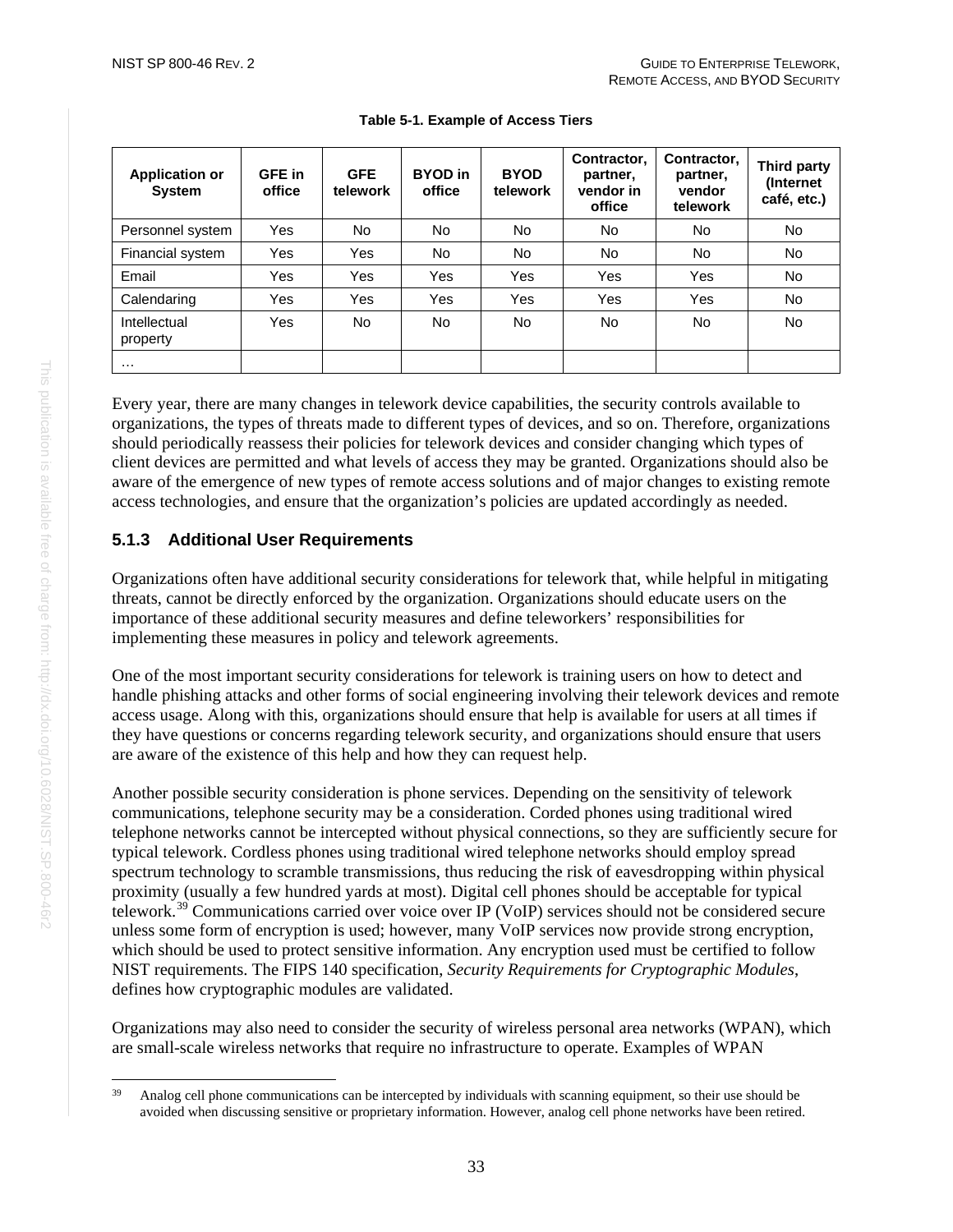technologies are using a wireless keyboard or mouse with a computer, printing wirelessly, synchronizing a smartphone with a computer, and allowing a wireless headset or earpiece to be used with a smartphone. The most commonly used type of WPAN technology is Bluetooth. For devices within proximity of threats, teleworkers should disable WPAN technologies when not in use to prevent misuse by unauthorized parties.

Additional information on these security considerations is available from NIST SP 800-114 Revision 1, *User's Guide to Telework and Bring Your Own Device (BYOD) Security*, [40](#page-43-1) and NIST SP 800-121 Revision 1, *Guide to Bluetooth Security*. [41](#page-43-2)

#### <span id="page-43-0"></span>**5.2 Development**

Once the organization has established a telework security policy, identified telework and remote access needs, and completed other preparatory activities, the next step is to determine which types of telework or remote access technologies should be used and to design a solution to deploy. There are many considerations for designing a solution, most of which are generally applicable to any IT technology; some of these are covered in Section [2.1](#page-11-1) of this document and NIST SP 800-53. This section focuses on the technical security considerations that are most important for designing telework and remote access solutions. Major considerations include the following: $42$ 

- **Architecture.** Designing the architecture includes the placement of the remote access server, the selection of remote access client software (if needed), and the design of one or more organization network segments for non-organization-controlled client devices.
- **Authentication.** Authentication involves selecting a remote access authentication method, as described in Section [3,](#page-22-0) and determining how its client/user and server components should be implemented, including procedures for issuing and resetting authenticators and for provisioning users and client devices with authenticators.
- **Cryptography.** Decisions related to cryptography include selecting the algorithms for encryption and integrity protection of remote access communications, and setting the key strength for algorithms that support multiple key lengths.
- **Access Control.** This involves determining which types of remote access communications should be permitted and denied. Section [3](#page-22-0) provides additional information on access control capabilities.
- **Endpoint Security.** Endpoint security decisions involve determining how remote access servers and telework client devices should be secured, as described in Sections [3](#page-22-0) and [4,](#page-30-0) respectively.

The security aspects of the telework and remote access solution design should be documented in the system security plan. The organization should also consider how incidents involving the telework and remote access solutions should be handled and document those plans as well.<sup>[43](#page-43-4)</sup>

<span id="page-43-1"></span> $\frac{40}{41}$  http://dx.doi.org/10.6028/NIST.SP.800-1141

<span id="page-43-3"></span><span id="page-43-2"></span> $\frac{\text{http://dx.doi.org/10.6028/NIST.SP.800-12111}}{\text{These considerations are based on material for the system.}}$ 

<sup>42</sup> These considerations are based on material from Section 4 of NIST SP 800-77, *Guide to IPsec VPNs* [\(http://dx.doi.org/10.6028/NIST.SP.800-77\)](http://dx.doi.org/10.6028/NIST.SP.800-77).

<span id="page-43-4"></span><sup>43</sup> For more information on incident handling, see NIST SP 800-61 Revision 2, *Computer Security Incident Handling Guide* [\(http://dx.doi.org/10.6028/NIST.SP.800-61r2\)](http://dx.doi.org/10.6028/NIST.SP.800-61r2).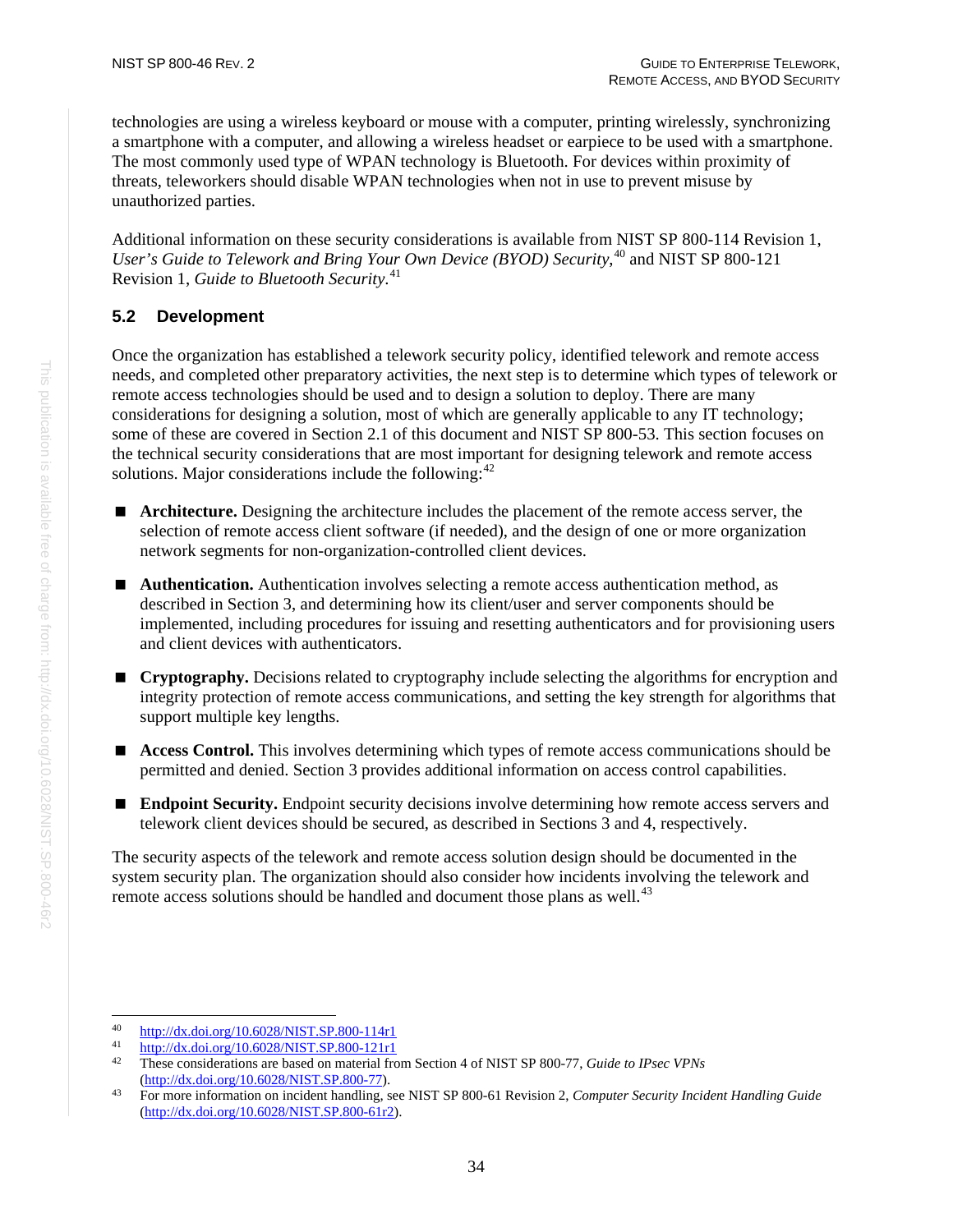#### <span id="page-44-0"></span>**5.3 Implementation**

After the remote access solution has been designed, the next step is to implement and test a prototype of the design before putting the solution into production. Aspects of the solution that should be evaluated include the following: [44](#page-44-1)

- **Connectivity.** Users can establish and maintain remote access connections. Users can connect to all of the resources that they are permitted to and cannot connect to any other resources.
- **Protection.** Each traffic flow is protected in accordance with the established requirements. This includes flows between the telework client device and the remote access server, and between the remote access server and internal resources. Protection should be verified by means such as monitoring network traffic or checking traffic logs.
- **Authentication.** Authentication is required and cannot be readily compromised or circumvented. All authentication policies are enforced. Performing robust testing of authentication is important to reduce the risk of attackers accessing protected internal resources.
- **Applications.** The remote access solution does not interfere with the use of software applications that are permitted to be used through remote access, nor does it disrupt the operation of telework client devices (for example, a VPN client conflicting with a host-based firewall).
- **Management.** Administrators can configure and manage the solution effectively and securely. This includes all components, including remote access servers, authentication services, and client software. The ease of deployment and configuration is particularly important, such as having fully automated client configuration versus administrators manually configuring each client. Another concern is the ability of users to alter remote access client settings, which could weaken remote access security. Automating configurations for devices can greatly reduce unintentional errors from users incorrectly configuring settings.
- **Logging.** The remote access solution logs security events in accordance with the organization's policies. Some remote access solutions provide more granular logging capabilities than others—for example, logging usage of individual applications versus only connections to particular hosts—so in some cases it may be necessary to rely on the resources used through remote access to perform portions of the logging that the remote access server cannot perform.
- **Performance.** The solution provides adequate performance during normal and peak usage. It is important to consider not only the performance of the primary remote access components, but also that of intermediate devices, such as routers and firewalls. Performance is particularly important when large software updates are being provided through the remote access solution to telework client devices. In many cases, the best way to test the performance under load of a prototype is to use simulated traffic generators on a live test network to mimic the actual characteristics of expected traffic as closely as possible. Testing should incorporate a variety of applications that will be used with remote access.
- **Security of the Implementation.** The remote access implementation itself may contain vulnerabilities and weaknesses that attackers could exploit. Organizations with high security needs may choose to perform extensive vulnerability assessments against the remote access components. At a minimum, all components should be updated with the latest patches and configured following sound security practices.

<span id="page-44-1"></span> <sup>44</sup> These considerations are based on material from Section 4 of NIST SP 800-77, *Guide to IPsec VPNs* [\(http://dx.doi.org/10.6028/NIST.SP.800-77\)](http://dx.doi.org/10.6028/NIST.SP.800-77).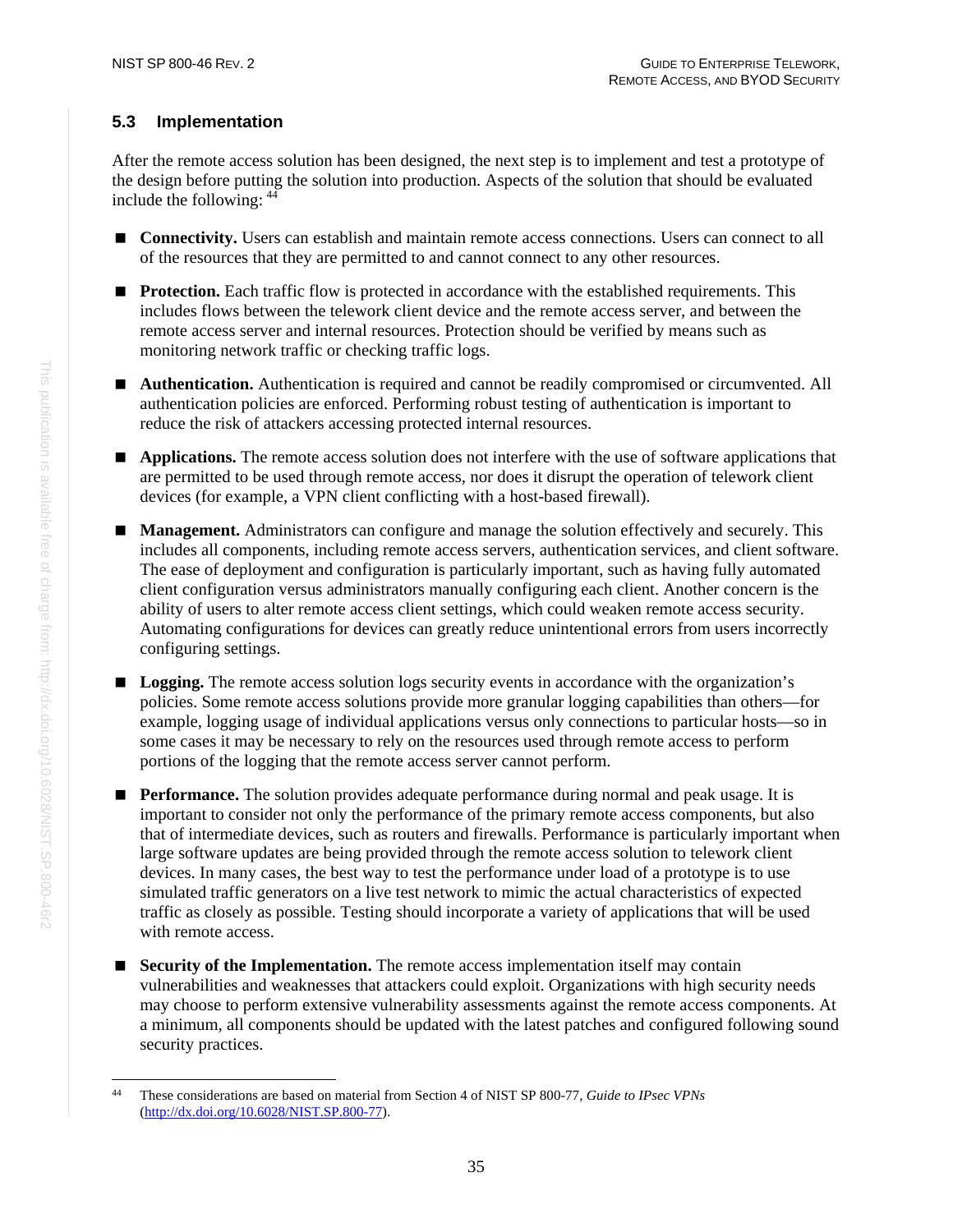**Default Settings.** Implementers should carefully review the default values for each remote access setting and alter the settings as necessary to support security requirements. Implementers should also ensure that the remote access solution does not unexpectedly "fall back" to default settings for interoperability or other reasons.

#### <span id="page-45-0"></span>**5.4 Operations and Maintenance**

Operational processes that are particularly helpful for maintaining telework and remote access security, and thus should be performed regularly, include the following:<sup>[45](#page-45-2)</sup>

- Checking for upgrades and patches to the remote access software components, and acquiring, testing, and deploying the updates
- Ensuring that each remote access infrastructure component (servers, gateways, authentication servers, etc.) has its clock synched to a common time source so that its timestamps will match those generated by other systems
- Reconfiguring access control features as needed based on factors such as policy changes, technology changes, audit findings, and new security needs
- Detecting and documenting anomalies detected within the remote access infrastructure. Such anomalies might indicate malicious activity or deviations from policy and procedures. Anomalies should be reported to other systems' administrators as appropriate.

Organizations should also periodically perform assessments to confirm that the organization's remote access policies, processes, and procedures are being followed properly. Assessment activities may be passive, such as reviewing logs, or active, such as performing vulnerability scans and penetration testing. More information on technical assessments for telework and remote access is available from NIST SP 800-115, *Technical Guide to Information Security Testing and Assessment*. [46](#page-45-3)

#### <span id="page-45-1"></span>**5.5 Disposal**

Before a telework client device or remote access server permanently leaves an organization (such as when a leased server's lease expires or when an obsolete PC is being recycled), the organization should remove any sensitive data from the host. Data may also need to be wiped if an organization provides "loaner" devices to teleworkers, particularly for travel. The task of scrubbing all sensitive data from storage devices such as hard drives and memory cards is often surprisingly difficult because of all the places where such data resides. See NIST SP 800-88 Rev. 1, *Guidelines for Media Sanitization*, [47](#page-45-4) for additional information and recommendations on removing data from telework and remote access devices. Note that sensitive data is often found in places other than just the user's data area; for example, software that runs under Microsoft Windows often stores possibly-sensitive data in the Windows registry. An organization should strongly consider erasing all storage devices completely.

Organizations may find it particularly challenging to address data wiping for BYOD devices. Because the devices are used for both personal and work purposes, it may be necessary to scrub the telework data without affecting the personal data. Selective data scrubbing can be performed through enterprise mobile

This publication is available free of charge from: http://dx.doi.org/10.6028/NIST.SP.800-46r2

This publication is available free of charge from: http://dx.doi.org/10.6028/NIST.SP.800-46r2

<span id="page-45-2"></span><sup>&</sup>lt;sup>45</sup> Portions of the information on operations and maintenance were derived from Sections 5.4 and 5.5 of NIST SP 800-92, *Guide to Computer Security Log Management* [\(http://dx.doi.org/10.6028/NIST.SP.800-92\)](http://dx.doi.org/10.6028/NIST.SP.800-92).<br> <http://dx.doi.org/10.6028/NIST.SP.800-115><br> **http://dx.doi.org/10.6028/NIST.SP.800-92-1** 

<span id="page-45-3"></span>

<span id="page-45-4"></span><http://dx.doi.org/10.6028/NIST.SP.800-88r1>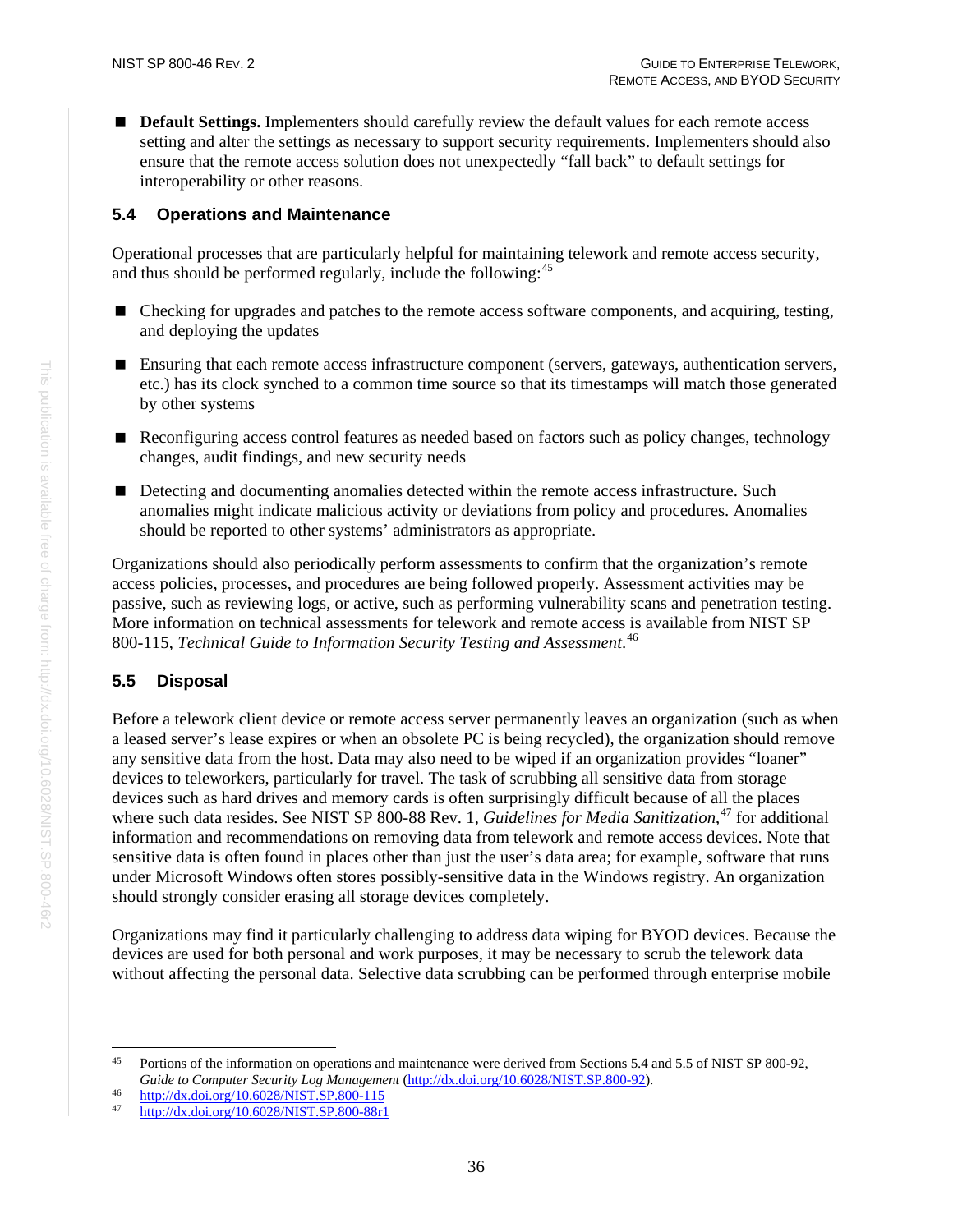device management software (for mobile devices) and specialized utilities. Organizations should carefully consider data scrubbing issues involving BYOD devices before authorizing BYOD use.

Organizations may also have concerns about data wiping on third-party-controlled client devices. Similar to the situation with BYOD devices, an organization may want to scrub its data from these devices without disrupting the controlling organizations' data. Selective data scrubbing by the organization may be an option, or it may be more practical to have the controlling organization do its own scrubbing for the data in question.

#### <span id="page-46-0"></span>**5.6 Summary of Key Recommendations**

The following list presents some of the key recommendations from this section of the document.

- A telework security policy should define which forms of remote access the organization permits, which types of telework devices are permitted to use each form of remote access, the type of access each type of teleworker is granted, and how user account provisioning should be handled. It should also cover how the organization's remote access servers are administered and how policies in those servers are updated. The telework security policy should be documented in the system security plan. (Section [5.1\)](#page-39-0)
- Each organization should make its own risk-based decisions about what levels of remote access should be permitted from which types of telework client devices. (Section [5.1\)](#page-39-0)
- Organizations should periodically reassess their policies for telework devices and consider changing which types of client devices are permitted and what levels of access they may be granted. (Section [5.1\)](#page-39-0)
- **Organizations should document the security aspects of the telework and remote access solution design** in the system security plan. (Section [5.2\)](#page-43-0)
- Before putting a remote access solution into production, an organization should implement and test a prototype of the design and evaluate it, including its connectivity, traffic protection, authentication, management, logging, performance, implementation security, and interference with applications. (Section [5.3\)](#page-44-0)
- **Organizations should regularly perform operational processes to maintain telework and remote access** security, such as deploying updates, verifying clock synchronization, reconfiguring access control features as needed, and detecting and documenting anomalies within the remote access infrastructure. (Section [5.4\)](#page-45-0)
- Organizations should also periodically perform assessments to confirm that the organization's remote access policies, processes, and procedures are being followed properly. (Section [5.4\)](#page-45-0)
- Before disposing of a telework client device or remote access server, the organization should remove any sensitive data from it. (Section [5.5\)](#page-45-1)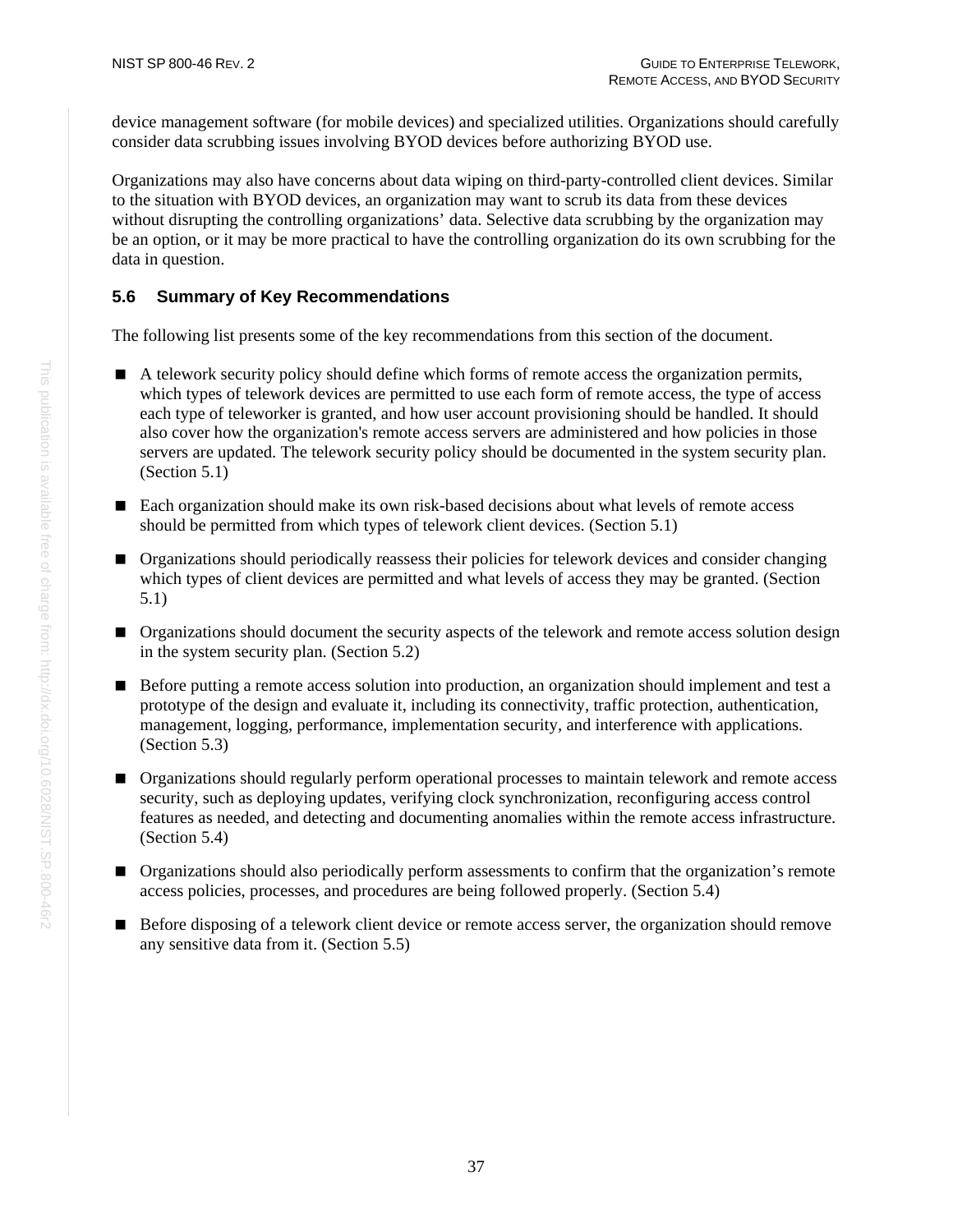### <span id="page-47-0"></span>**Appendix A—NIST SP 800-53 Control Mappings**

This appendix lists the NIST SP 800-53 Revision 4 security controls that are most pertinent for securing enterprise telework, remote access, and BYOD technologies. Next to each control is an explanation of its implications particular to enterprise telework, remote access, and BYOD security.

| NIST SP 800-53 Control                                               | <b>Telework/Remote Access/BYOD Implications</b>                                                                                                                                                                                                                                               |
|----------------------------------------------------------------------|-----------------------------------------------------------------------------------------------------------------------------------------------------------------------------------------------------------------------------------------------------------------------------------------------|
| AC-2, Account Management                                             | This control involves managing single-factor or multi-factor authentication<br>for remote access users, such as passwords, digital certificates, and/or<br>hardware authentication tokens.                                                                                                    |
| AC-17, Remote Access                                                 | This entire control is dedicated to documenting remote access<br>requirements, authorizing remote access prior to allowing connections,<br>monitoring and controlling remote access, encrypting remote access<br>connections, etc.                                                            |
| AC-19, Access Control for Mobile<br><b>Devices</b>                   | This control includes requirements for organization-controlled mobile<br>devices and authorization to connect mobile devices to organizational<br>systems, such as through remote access.                                                                                                     |
| AC-20, Use of External Information<br>Systems                        | This control involves the use of external information systems, such as<br>personally owned client devices (BYOD) and third-party-controlled client<br>devices, that may process, store, or transmit organization-controlled data<br>on behalf of the organization.                            |
| CA-9, Internal System Connections                                    | This involves connections between a system and system components,<br>including mobile devices and laptops.                                                                                                                                                                                    |
| CP-9, Information System Backup                                      | Telework devices need to have their data backed up either locally or<br>remotely.                                                                                                                                                                                                             |
| IA-2, Identification and<br>Authentication (Organizational<br>Users) | This control involves using single-factor or multi-factor authentication for<br>remote access users, such as passwords, digital certificates, and/or<br>hardware authentication tokens.                                                                                                       |
| IA-3, Device Identification and<br>Authentication                    | Mutual authentication is recommended whenever feasible to verify the<br>legitimacy of a remote access server before providing authentication<br>credentials to it.                                                                                                                            |
| IA-11, Re-Authentication                                             | Many organizations require teleworkers to reauthenticate periodically<br>during long remote access sessions, such as after each eight hours of a<br>session or after 30 minutes of idle time. This helps organizations confirm<br>that the person using remote access is authorized to do so. |
| RA-3, Risk Assessment                                                | A risk assessment should be performed as part of selecting a remote<br>access method (tunneling, application portals, remote desktop access,<br>direct application access).                                                                                                                   |
| SC-7, Boundary Protection                                            | This control involves segmenting a network (e.g., using subnetworks) to<br>keep publicly accessible components off internal networks, and monitoring<br>and controlling communications at key boundary points.                                                                                |
| SC-8, Transmission Confidentiality<br>and Integrity                  | The various remote access methods discussed in this publication protect<br>the confidentiality and integrity of transmissions through use of<br>cryptography.                                                                                                                                 |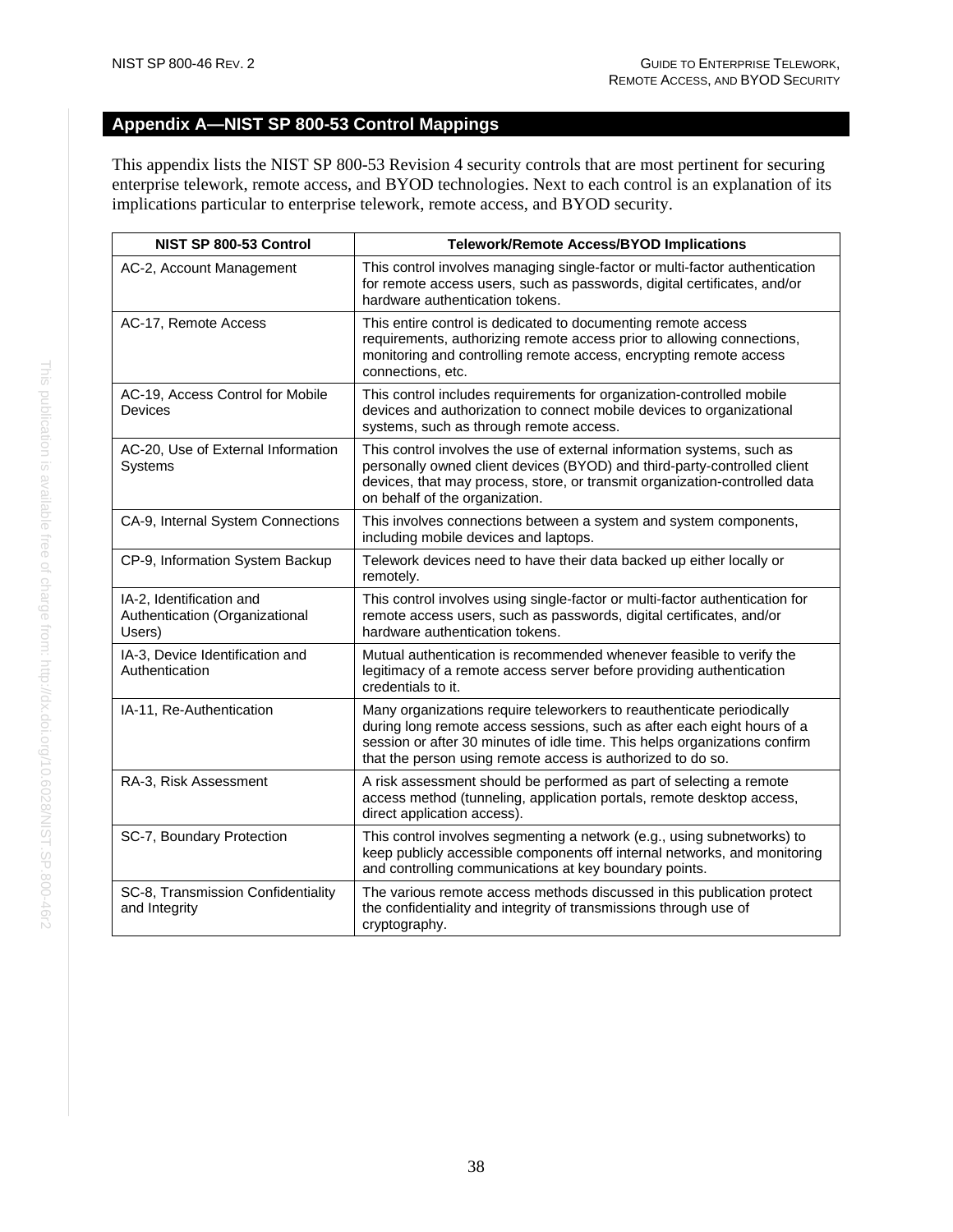#### <span id="page-48-0"></span>**Appendix B—Cybersecurity Framework Subcategory Mapping**

This appendix lists the Cybersecurity Framework<sup>[48](#page-48-1)</sup> subcategories that are most pertinent for securing enterprise telework, remote access, and BYOD technologies. Next to each subcategory is an explanation of its implications particular to enterprise telework, remote access, and BYOD security.

| <b>Cybersecurity Framework Subcategory</b>                                                         | <b>Telework/Remote Access/BYOD Implications</b>                                                                                                                                                                                                                                                                                                                          |
|----------------------------------------------------------------------------------------------------|--------------------------------------------------------------------------------------------------------------------------------------------------------------------------------------------------------------------------------------------------------------------------------------------------------------------------------------------------------------------------|
| ID.GV-1: Organizational information<br>security policy is established                              | An organization should have a telework security policy.                                                                                                                                                                                                                                                                                                                  |
| ID.RA-5: Threats, vulnerabilities,<br>likelihoods, and impacts are used to<br>determine risk       | A risk assessment should be performed as part of selecting a<br>remote access method (tunneling, application portals, remote<br>desktop access, direct application access).                                                                                                                                                                                              |
| PR AC-1: Identities and credentials are<br>managed for authorized devices and users                | This control involves using single-factor or multi-factor<br>authentication for remote access users, such as passwords, digital<br>certificates, and/or hardware authentication tokens. Also, mutual<br>authentication is recommended whenever feasible to verify the<br>legitimacy of a remote access server before providing user<br>authentication credentials to it. |
| PR.AC-3: Remote access is managed                                                                  | An organization should formally manage all remote access<br>processes and technologies.                                                                                                                                                                                                                                                                                  |
| PR.AC-5: Network integrity is protected,<br>incorporating network segregation where<br>appropriate | This involves segmenting a network (e.g., using subnetworks) to<br>keep publicly accessible components off internal networks, and<br>monitoring and controlling communications at key boundary points.                                                                                                                                                                   |
| PR.DS-2: Data-in-transit is protected                                                              | The various remote access methods discussed in this publication<br>protect the confidentiality and integrity of transmissions through use<br>of cryptography.                                                                                                                                                                                                            |
| PR.IP-4: Backups of information are<br>conducted, maintained, and tested<br>periodically           | Telework devices need to have their data backed up either locally<br>or remotely.                                                                                                                                                                                                                                                                                        |

<span id="page-48-1"></span> <sup>48</sup> *Framework for Improving Critical Infrastructure Cybersecurity Version 1.0*, NIST, February 12, 2014. <http://www.nist.gov/cyberframework/upload/cybersecurity-framework-021214.pdf>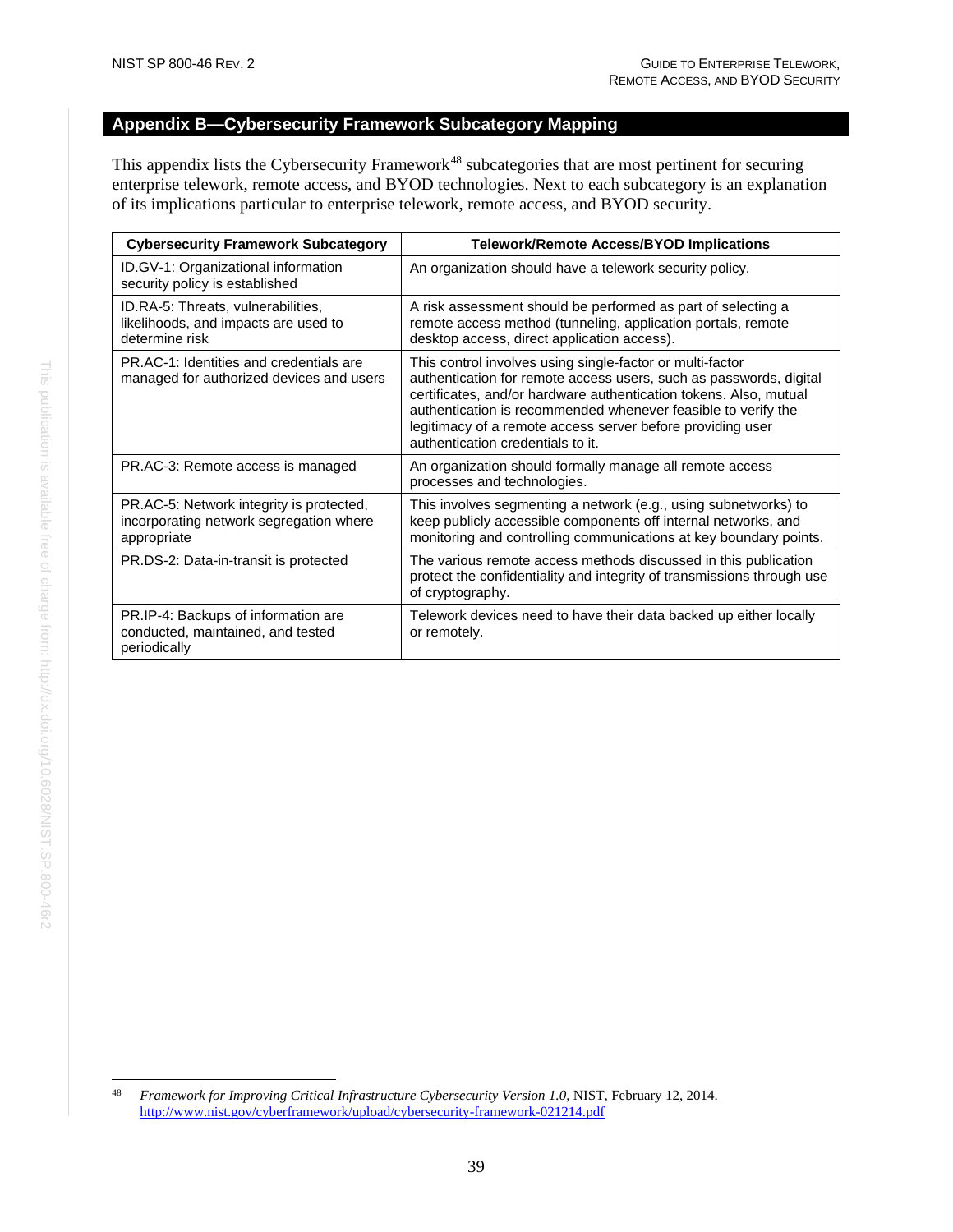#### <span id="page-49-0"></span>**Appendix C—Glossary**

Selected terms used in the publication are defined below.

**Bring Your Own Device (BYOD):** A non-organization-controlled telework client device.

**Client Device:** A system used by a remote worker to access an organization's network and the systems on that network.

**Direct Application Access:** A high-level remote access architecture that allows teleworkers to access an individual application directly, without using remote access software.

**Mobile Device:** A small mobile computer such as a smartphone or tablet.

**Personal Computer:** A desktop or laptop computer.

**Portal:** A high-level remote access architecture that is based on a server that offers teleworkers access to one or more applications through a single centralized interface.

**Remote Access:** The ability for an organization's users to access its non-public computing resources from external locations other than the organization's facilities.

**Remote Desktop Access:** A high-level remote access architecture that gives a teleworker the ability to remotely control a particular desktop computer at the organization, most often the user's own computer at the organization's office, from a telework client device.

**Session Locking:** A feature that permits a user to lock a session upon demand or locks the session after it has been idle for a preset period of time.

**Split Tunneling:** A VPN client feature that tunnels all communications involving the organization's internal resources through the VPN, thus protecting them, and excludes all other communications from going through the tunnel.

**Telecommuting:** See *[Telework](#page-49-1)*.

<span id="page-49-1"></span>**Telework:** The ability for an organization's employees, contractors, business partners, vendors, and other users to perform work from locations other than the organization's facilities.

**Telework Client Device:** A PC or mobile device used by a teleworker for performing telework.

**Tunneling:** A high-level remote access architecture that provides a secure tunnel between a telework client device and a tunneling server through which application traffic may pass.

**Virtual Private Network (VPN):** A virtual network, built on top of existing physical networks, that provides a secure communications tunnel for data and other information transmitted between networks.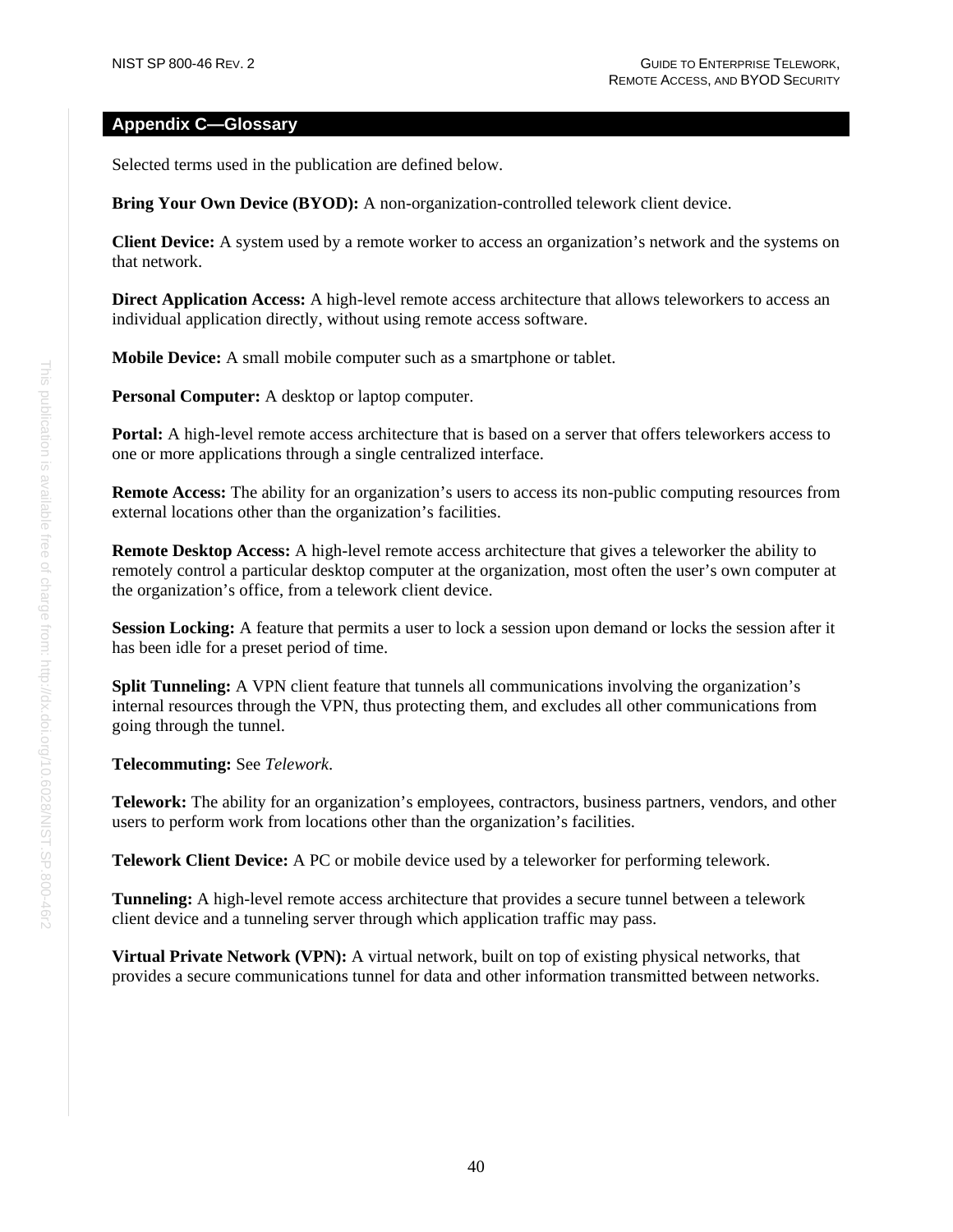### <span id="page-50-0"></span>**Appendix D—Acronyms and Abbreviations**

Selected acronyms and abbreviations used in this publication are defined below.

| <b>BYOD</b>  | Bring Your Own Device                          |
|--------------|------------------------------------------------|
| <b>DMZ</b>   | Demilitarized Zone                             |
| <b>DNS</b>   | Domain Name System                             |
| <b>DSL</b>   | Digital Subscriber Line                        |
| <b>FIPS</b>  | <b>Federal Information Processing Standard</b> |
| <b>FISMA</b> | Federal Information Security Management Act    |
| <b>HTTP</b>  | <b>Hypertext Transfer Protocol</b>             |
| <b>HTTPS</b> | Hypertext Transfer Protocol over TLS           |
| IP           | <b>Internet Protocol</b>                       |
| <b>IPsec</b> | <b>Internet Protocol Security</b>              |
| <b>ISP</b>   | <b>Internet Service Provider</b>               |
| <b>IT</b>    | <b>Information Technology</b>                  |
| <b>ITL</b>   | <b>Information Technology Laboratory</b>       |
| <b>MDM</b>   | Mobile Device Management                       |
| <b>MITM</b>  | Man-in-the-Middle                              |
| <b>MPLS</b>  | Multiprotocol Label Switching                  |
| <b>NAC</b>   | <b>Network Access Control</b>                  |
| <b>NAT</b>   | <b>Network Address Translation</b>             |
| <b>NIST</b>  | National Institute of Standards and Technology |
| <b>OMB</b>   | Office of Management and Budget                |
| <b>OS</b>    | <b>Operating System</b>                        |
| PC           | <b>Personal Computer</b>                       |
| PII          | Personally Identifiable Information            |
| <b>PPP</b>   | Point-to-Point Protocol                        |
| <b>RDP</b>   | <b>Remote Desktop Protocol</b>                 |
| SP           | <b>Special Publication</b>                     |
| <b>SSH</b>   | <b>Secure Shell</b>                            |
| <b>SSL</b>   | Secure Sockets Layer                           |
| TLS          | <b>Transport Layer Security</b>                |
| <b>URL</b>   | <b>Uniform Resource Locator</b>                |
| <b>VDI</b>   | Virtual Desktop Infrastructure                 |
| VM           | <b>Virtual Machine</b>                         |
| VMI          | Virtual Mobile Infrastructure                  |
| <b>VNC</b>   | <b>Virtual Network Computing</b>               |
| VoIP         | Voice over Internet Protocol                   |
| <b>VPN</b>   | Virtual Private Network                        |
| <b>WPAN</b>  | Wireless Personal Area Network                 |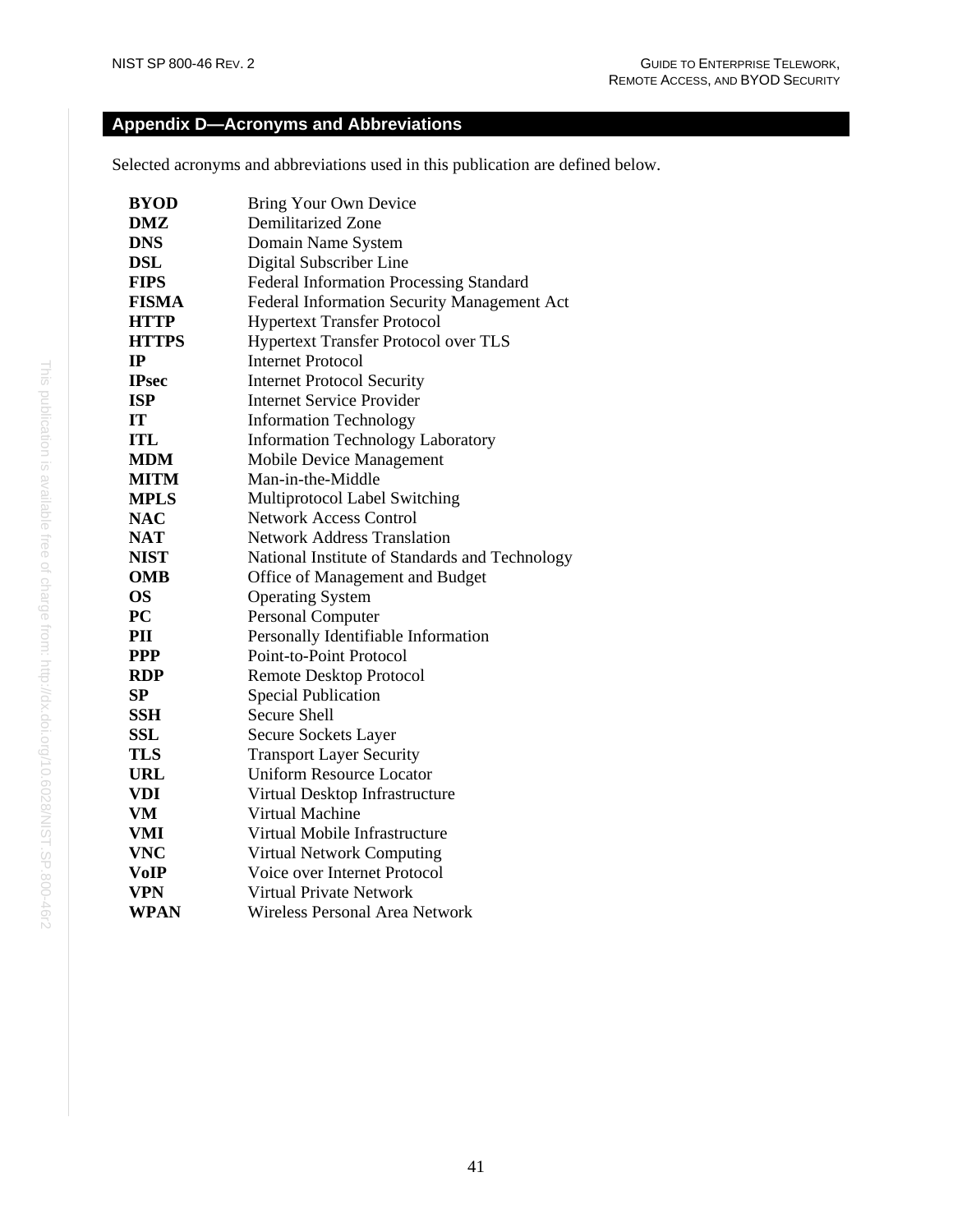#### <span id="page-51-0"></span>**Appendix E—Resources**

The lists below provide examples of resources that may be helpful in better understanding telework and remote access security. The NIST Special Publications identified below, along with many others, can also be accessed via [http://csrc.nist.gov/publications/PubsSPs.html.](http://csrc.nist.gov/publications/PubsSPs.html)

#### **Telework Security Resource Sites**

| Site Name                    | URL                                                                 |
|------------------------------|---------------------------------------------------------------------|
| <b>Home Network Security</b> | https://www.us-cert.gov/security-publications/home-network-security |
| Safety & Security Center     | http://www.microsoft.com/security/default.aspx                      |
| StaySafeOnline.org           | http://www.staysafeonline.org/                                      |
| telework.gov                 | http://www.telework.gov/                                            |

#### **Telework Security-Related Documents**

| <b>Document Title</b>                                                                                                                   | <b>URL</b>                                                                             |
|-----------------------------------------------------------------------------------------------------------------------------------------|----------------------------------------------------------------------------------------|
| Bring Your Own Device: A Toolkit to Support Federal<br>Agencies Implementing Bring Your Own Device (BYOD)<br>Programs                   | https://www.whitehouse.gov/digitalgov/bring-your-own-<br>device                        |
| Guide to Telework in the Federal Government                                                                                             | http://www.telework.gov/guidance_and_legislation/telewo<br>rk_quide/telework_quide.pdf |
| NIST SP 800-48 Revision 1, Guide to Securing Legacy<br>IFFF 802.11 Wireless Networks                                                    | http://dx.doi.org/10.6028/NIST.SP.800-48r1                                             |
| NIST SP 800-52 Revision 1, Guidelines for the<br>Selection, Configuration, and Use of Transport Layer<br>Security (TLS) Implementations | http://dx.doi.org/10.6028/NIST.SP.800-52r1                                             |
| NIST SP 800-53 Revision 4, Security and Privacy<br>Controls for Federal Information Systems and<br>Organizations                        | http://dx.doi.org/10.6028/NIST.SP.800-53r4                                             |
| NIST SP 800-55 Revision 1, Performance Measurement<br><b>Guide for Information Security</b>                                             | http://dx.doi.org/10.6028/NIST.SP.800-55r1                                             |
| NIST SP 800-63-2, Electronic Authentication Guideline                                                                                   | http://dx.doi.org/10.6028/NIST.SP.800-63-2                                             |
| NIST SP 800-77, Guide to IPsec VPNs                                                                                                     | http://dx.doi.org/10.6028/NIST.SP.800-77                                               |
| NIST SP 800-83 Revision 1, Guide to Malware Incident<br>Prevention and Handling for Desktops and Laptops                                | http://dx.doi.org/10.6028/NIST.SP.800-83r1                                             |
| NIST SP 800-88 Revision 1, Guidelines for Media<br>Sanitization                                                                         | http://dx.doi.org/10.6028/NIST.SP.800-88r1                                             |
| NIST SP 800-97, Establishing Wireless Robust Security<br>Networks: A Guide to IEEE 802.11i                                              | http://dx.doi.org/10.6028/NIST.SP.800-97                                               |
| NIST SP 800-111, Guide to Storage Encryption<br><b>Technologies for End User Devices</b>                                                | http://dx.doi.org/10.6028/NIST.SP.800-111                                              |
| NIST SP 800-113, Guide to SSL VPNs                                                                                                      | http://dx.doi.org/10.6028/NIST.SP.800-113                                              |
| NIST SP 800-114 Revision 1, User's Guide to Telework<br>and Bring Your Own Device (BYOD) Security                                       | http://dx.doi.org/10.6028/NIST.SP.800-114r1                                            |
| NIST SP 800-115, Technical Guide to Information<br><b>Security Testing and Assessment</b>                                               | http://dx.doi.org/10.6028/NIST.SP.800-115                                              |